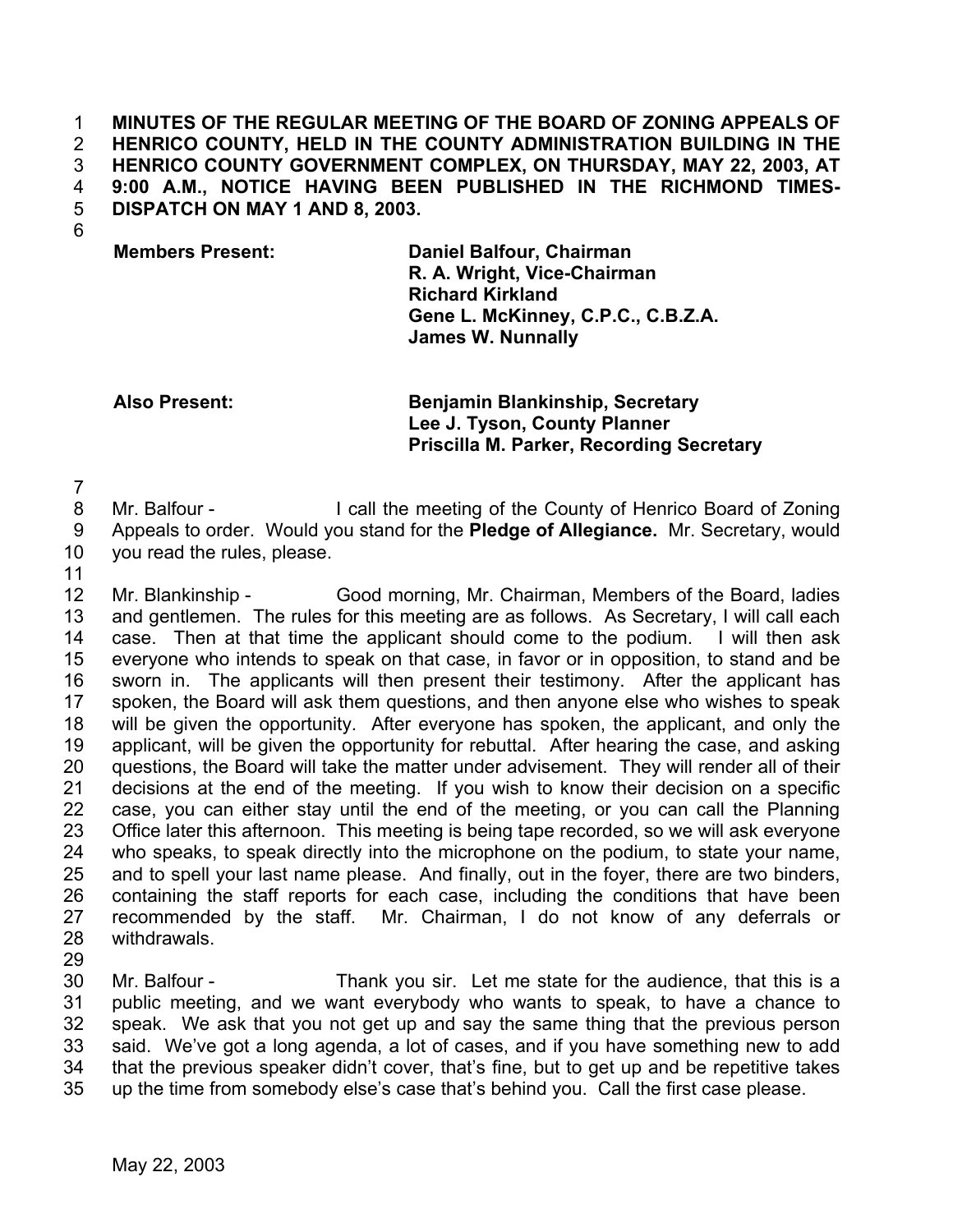36

38

46

49

52

54

56

59

61

## 37 **Deferred from Previous Meeting**

- 39 40 41 42 43 44 45 **A - 22-2003 BARBARA SANDVIG** requests a variance from Section 24-9 of Chapter 24 of the County Code to build a one-family dwelling at 12241 Kain Road (Parcel 737-766-1095), zoned A-1, Agricultural District (Three Chopt). The public street frontage requirement is not met. The applicant has 0 feet public street frontage, where the Code requires 50 feet public street frontage. The applicant requests a variance of 50 feet public street frontage.
- 47 48 Mr. Balfour - Do we have any others who intend to testify in this matter? Would you raise your right hand and be sworn please?
- 50 51 Mr. Blankinship - Do you swear that the testimony you are about to give is the truth, the whole truth, and nothing but the truth, so help you God?
- 53 Mr. Wright - Mr. Chairman, I'll have to disqualify myself from this case.
- 55 Mr. Balfour - All right, Mr. Wright.
- 57 58 Ms. Sandvig - I do. I'm Barbara, Bobbie Sandvig. I have some slides that I'd like to show – how do I do that?
- 60 Mr. Balfour - Mr. Blankinship will help you with that.
- 62 63 64 65 66 67 68 69 70 Ms. Sandvig - I'm a little nervous, so I'm going to be brief and just read my minutes so I don't repeat myself, if you don't mind. I'd like to ask for the mercy of the court because of a hardship and because of stress and financial expenses. I'd like for you to hear my case today. I need road frontage. I can show you that my five acres was not an illegal subdivision. I have County records and copies of the Code. I will be brief. The Board has the power to hear this. All I wanted was road frontage. I acquired this land in good faith. I wanted to build a home where my children and I will have a family subdivision. I have two children in that area now who own properties.
- 71 72 73 74 75 76 77 78 79 80 81 This is how the land started. I will be very brief. Mr. Donald Martin was given three acres of land by his parents in 1984. (number 1, please*, referring to slides projected overhead*) In 1990, through his mother's will, he inherited more land. The will does not include a map; it's a very confusing will. I have a copy of the will. This is on the back of the deed of my daughter's property, that we're talking about. The will land increased Mr. Martin's home site to eight acres, consolidation, not a division. We have three acres, and now we have five, and now we have eight, no division, consolidation. This was done in 1990. He received his three acres before 1987. So the County map of 1987 will be different, but it is through a will, and we show on #2, the County Code shows that a will does not get counted as a subdivision, so therefore he's adding land; he's not dividing. The land still has not been divided; we have one piece of land, one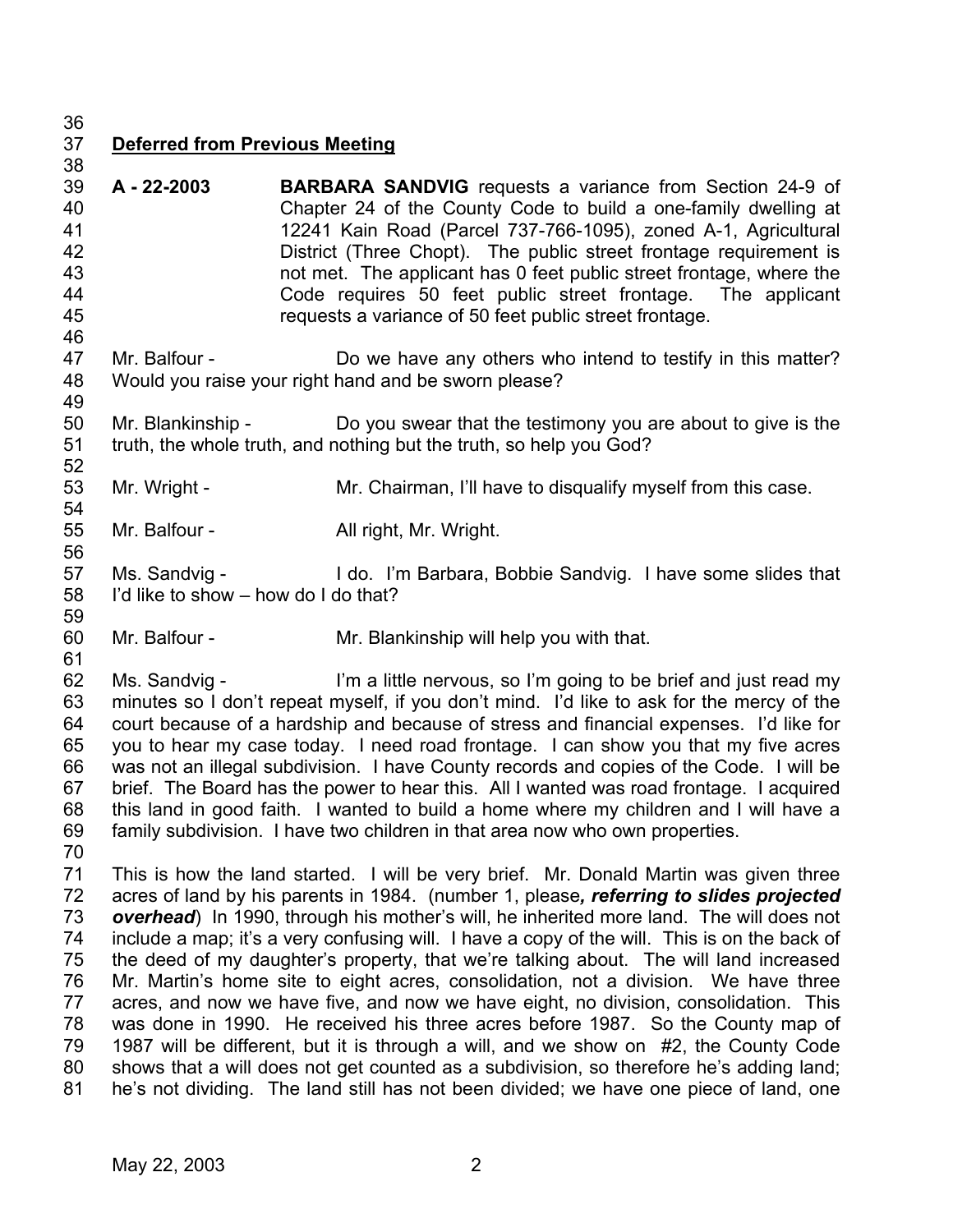82 83 84 85 86 87 88 89 90 91 92 93 94 95 96 97 98 99 100 parcel still. In 1995 he sold all eight acres and the home to my daughter, Kellie Carlo, still one piece of property, one house, eight acres. My daughter bought it in 1995. In March of 2000 she gave me, a family member, her mother, five acres in the back, a family division does not count. Family division you can give land back and forth as long as it's a straight line. I am her mother. I should be able to be given that property. I did not circumvent the ordinance. In May of 2000, Kellie sold her home, first division, to Garcia. That was the first division. Family division didn't count. First division was to Garcia; he bought the house and three acres; it was after the gift was given to me. She gave me the land in November. I came before the Board and asked them for a variance. If I could get the variance, I wanted the land. I got the variance in 1999. Due to unforeseen things, I did not continue building until March of 2000. In 2000 I asked for well and septic; I ordered \$800 worth of house plans, and in April, before my daughter's house was sold, County records will show I asked for a building permit. I asked for this building permit because I had to be my own contractor. My builder went out of business at the last minute, and I needed to sell my house in the spring, so I became my own contractor, because I don't have central air. I have all this on records. I did what it said; I asked for my building permit before Kellie sold her land; I had well and septic approved in March, and that's a first division. County Code allows one division since 1987. Selling it to Garcia was the one.

101

102 103 104 105 106 107 108 109 110 111 112 113 114 115 116 117 118 119 120 121 122 123 124 125 126 127 It appears that Mr. Blankinship and I see things differently, and I've tried repeatedly, and I know he's spent a lot of time with me, I do appreciate that, but he's not to this date given me any names of where the divisions were taken. At one point he told me they didn't have to provide me with that information. The letters that you received on April 1 had two names where land was given to two different people. That's not quite the truth. As you will see, he has in 1991, one acre was divided from lot 8, to Mr. Marshall. In 1993 one was divided to Mr. Blakely. I have where they own the same land, the same house. They have nothing to do with my parcel. They are two parcels away. That information is incorrect, and I told him that. I don't know if you received a correction on that information or not, but I asked him, and I showed him information. I guess what I'm trying to say is that, my land was divided in good faith, I have five acres of prime property, it's beautiful land back there, and I have a driveway. I do not have to have another driveway, we're using the family driveway, we have one driveway that will go all the way back. Here's where it shows that Marshall and Blakely owned the same piece of property. Behind that I have more information to verify that. I went to two other County offices to find out if this was called a division. The only people who have paid taxes on this parcel of land are Donald Martin, Kellie Carlo, and Garcia. I also went to the records room, and I got a parent/child map. It has not been split. I asked the lady to interpret it. She said, "No ma'am, it has not been split; it has been consolidated." I have two parts of the County that are telling me it's not split, one part telling me it is. I conclude that I have only had one division since 1987, and basically I appeal to you to give me my road frontage. I'm a mother; I have two children in this area, and two of them are neighbors. I didn't know that this was going to be so complicated. My family and I are very close; my husband is on disability; my children will help me with him. He has seizures and can't be left alone. I'm not asking for anything that Charlene Rochkind, my neighbor, didn't get. Before Mr. Blankinship became the Secretary in July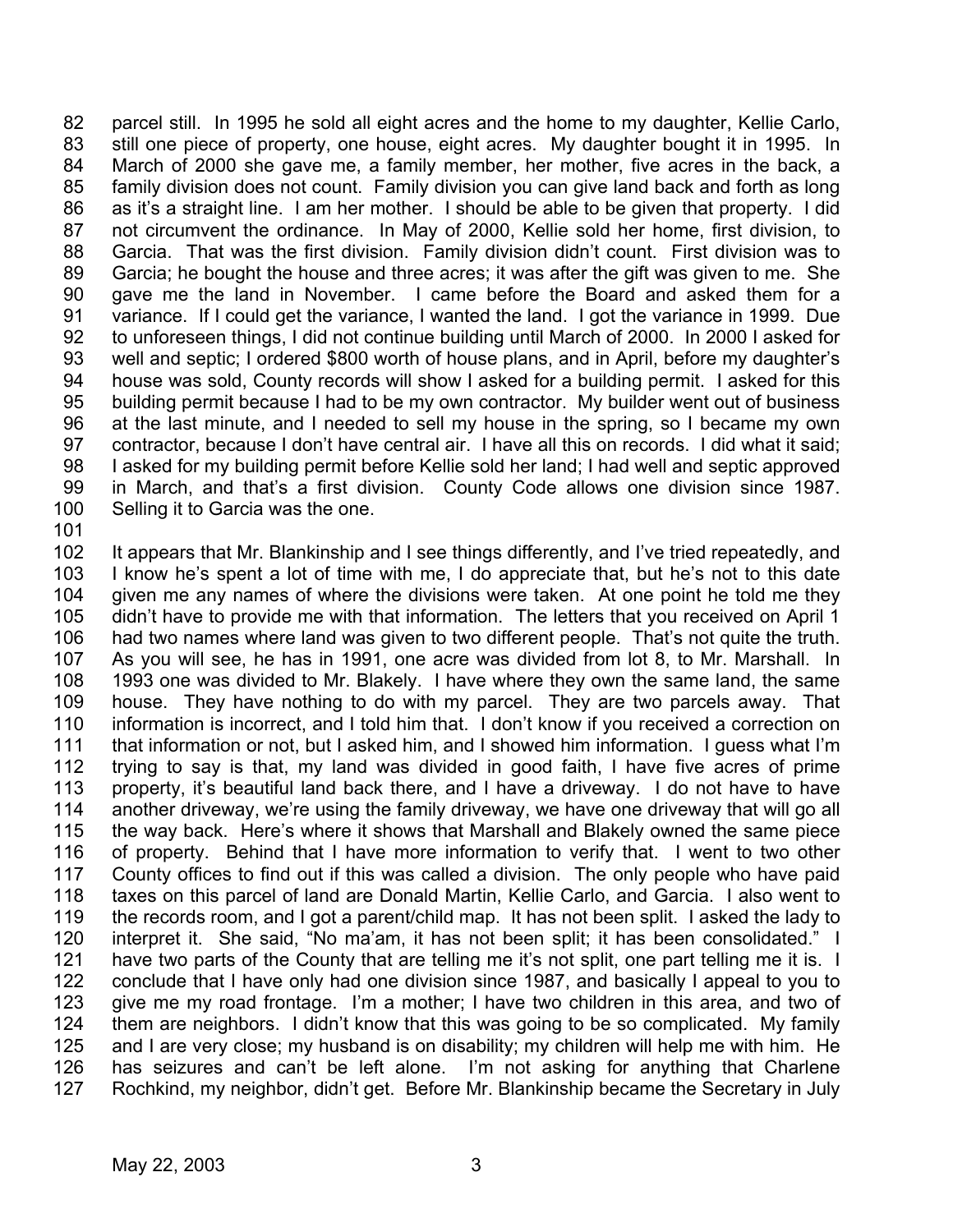128 129 130 131 132 133 134 135 of 1999 she got a variance with no strings attached. I have a copy of that. She owned a house in front of her property. The difference was, that property was the family property since 1939. My problem is, I've only had the property since 1995, and I understand that Mr. Blankinship and the County like for you to own the property for a long time before you divide it between family members. I can't wait another 50 years; I won't be here, so I would like to say, if you have any questions, I have all kinds of information. I know you've spent a lot of time with me, but I too, I was up until 2:00 o'clock last night, trying to make this very clear to you. Thank you.

136

137 138 139 140 141 M. Blankinship - I did make an error in that letter. The name Blakely was incorrect. The Blakely and Marshall tracts are the same, and I don't have in front of me the name of the owner of the tract that I meant to provide instead of Blakely. The point was that there were two lots that had been divided out of the three lots that we had in 1987. I did get the name wrong, but the fact of the earlier division was correct.

142

161

163

170

- 143
- Mr. Balfour Did you want to respond to that?

144 145 146 147 148 149 150 151 152 153 154 Ms. Sandvig - The Yes, I would like to know the name. I have my files. Charlene Martin Rochkind owned the original house in 1939; her parents did, the Martins. I have a history of the land. Her parents died, left it to the two brothers. The two brothers mixed it up back up and forth. One brother is now dead, Donald Martin, the one that my daughter bought the house from, he's dead; I can't ask him. The other brother has some problems, I'm not going to say mental, but he's not able to confirm. I just have this. If we're going to talk about the parcel, parcel 8 is eight acres. If you're going to talk about the whole sixteen acres, that's something different. I don't know; I'm dealing just with parcel 8. Parcel 8 started off with three acres. Then we got five more through a will; we now have eight acres.

- 155 156 157 Mr. Balfour - Any questions by Board members?
- 158 159 Mr. Blankinship - I'll look that up on the computer, Mr. Chairman.
- 160 Mr. Balfour - No questions. Did you want to speak.
- 162 Mr. Blankinship - We can go on then, and I'll give you that name.
- 164 165 166 167 Mr. Blankinship - Mr. Chairman, let me just mention, back on the first case, I told you the name Blakely in that letter was incorrect; the name should have been Bartolotta. *(Interjected after the conclusion of A-32-2003.)*
- 168 169 Mr. McKinney - Well is it three acres, or is it eight acres? Does a will constitute subdivided property?
- 171 172 173 Mr. Blankinship - A will does not constitute subdivision, no sir, because once the will is probated by the court, the court's decision on how the property lines will end up is final, and we can't question that. The issue here is that the line in the Subdivision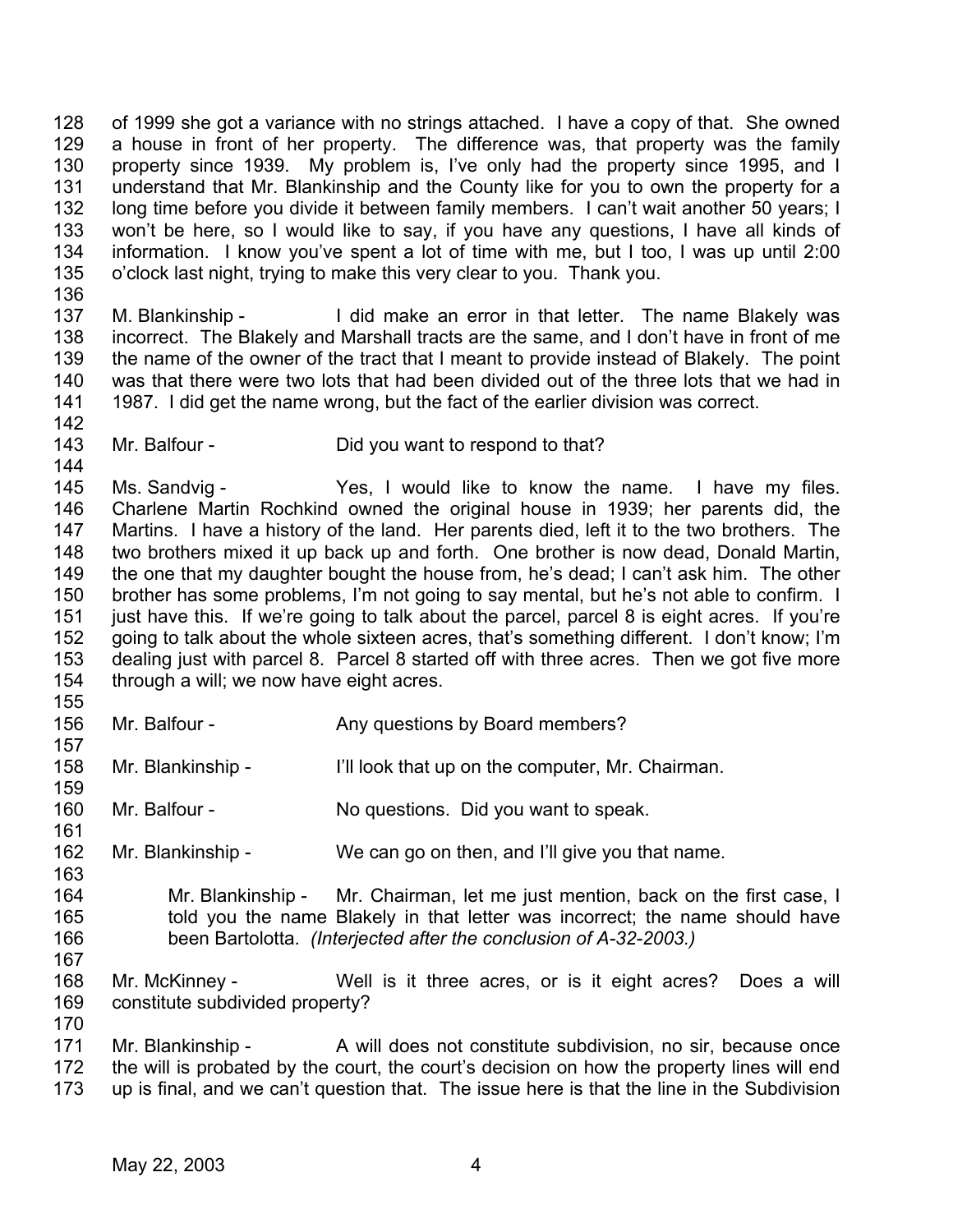174 175 176 177 178 179 180 181 182 183 184 185 186 187 188 189 190 191 192 193 194 195 196 197 198 199 200 201 202 203 204 205 206 207 208 209 210 211 212 213 214 215 216 217 218 219 Chapter of the County Code, that says that any division of a lot that was created after 1987 is a subdivision. If the lot existed before 1987, you can create one lot out of it without going through the subdivision process. But if it was created after 1987, then any division of that lot is a subdivision. Mr. McKinney - When was this created? Mr. Blankinship - 1990 is when the will created this new lot. The will itself does not count as that one subdivision, but the problem is ……………… Mr. McKinney - But both of these pieces of property were there prior to 1987. They haven't moved a piece of property in. They just got it in a will, and they just changed the configuration of it. Mr. Blankinship - Right, and the purpose of that 1987 requirement ………. Mr. McKinney - There's a fine line whether it is a subdivision or not a subdivision. Mr. Balfour - I think we've got the picture. The land changed in 1990 with the will, by adding three more acres, if I understand it. Ms. Sandvig - Five acres, yes sir. Mr. Balfour - Five acres, and the question is whether or not that created a subdivision by the addition of the land through a will, as opposed to some other way. The court says no. Any other questions by Board members? Thank you ma'am. Mr. Blankinship - There was one correction on that, a correction on my correction. I corrected the name Blakely to Bartolotta. Ms. Sandvig asked me to point out that the Bartolottas didn't buy the property until 2001. It was divided from the other tract in 1993 or 1995, but not for the Bartolottas. They acquired it later, in 2001. After an advertised public hearing and on a motion by Mr. McKinney, seconded by Mr. Kirkland, the Board **granted** application **A-22-2003** for a variance to build a one-family dwelling at 12241 Kain Road (Parcel 737-766-1095). The Board granted the variance subject to the following conditions: 1. This variance applies only to the public street frontage requirement. All other applicable regulations of the County Code shall remain in force. 2. At the time of building permit application, the applicant shall submit the necessary information to the Department of Public Works to ensure compliance with the requirements of the Chesapeake Bay Preservation Act and the code requirements for water quality standards.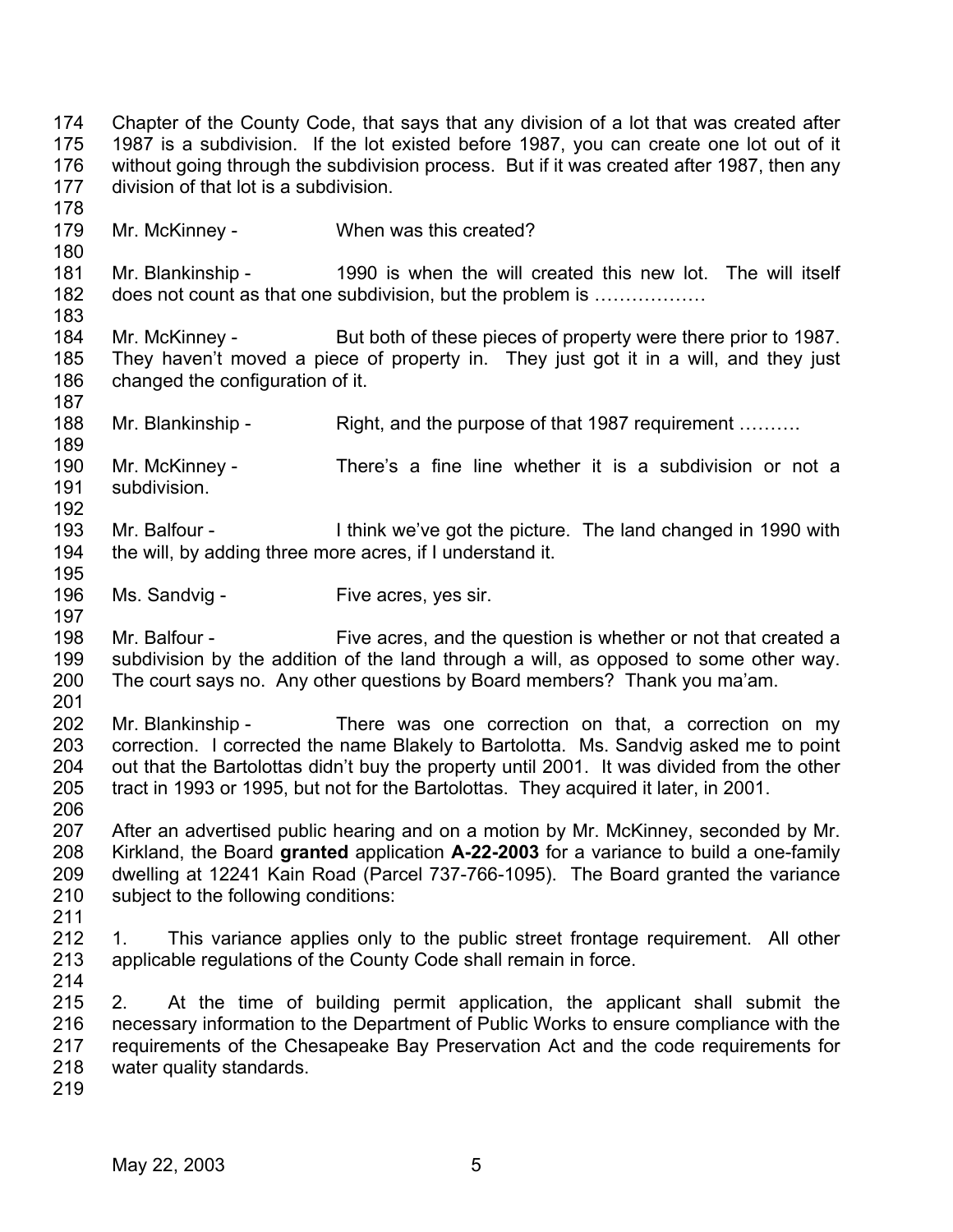220 221 222 223 224 3. Approval of this request does not imply that a building permit will be issued. Building permit approval is contingent on Health Department requirements, including, but not limited to, soil evaluation for a septic drain field and reserve area, and approval of a well location.

225 226 227 228 229 230 4. The applicant shall present proof with the building permit application that a legal access to the property has been obtained. The access shall share an existing entrance onto Kain Road. The owners of the property, and their heirs or assigns, shall accept responsibility for maintaining access to the property until such a time as the access is improved to County standards and accepted into the County road system for maintenance.

| 232 | Affirmative: | Balfour, Kirkland, McKinney, Nunnally |  |
|-----|--------------|---------------------------------------|--|
| 233 | Negative:    |                                       |  |
| 234 | Abstain:     | Wright                                |  |
| 235 |              |                                       |  |

236 237 238 239 240 The Board granted this request, as it found from the evidence presented that, due to the unique circumstances of the subject property, strict application of the County Code would produce undue hardship not generally shared by other properties in the area, and authorizing this variance will neither cause a substantial detriment to adjacent property nor materially impair the purpose of the zoning regulations.

- 242 243 244 245 246 247 248 **A - 29-2003 STACEY NELSON** requests a variance from Section 24-9 of Chapter 24 of the County Code to build a one-family dwelling at 7131 Hughes Road (Parcel 861-695-9377 (part)), zoned A-1, Agricultural District (Varina). The public street frontage requirement is not met. The applicant has 0 feet public street frontage, where the Code requires 50 feet public street frontage. The applicant requests a variance of 50 feet public street frontage.
- 250 251 Mr. Balfour - Do we have any others who intend to testify in this matter? Would you raise your right hand and be sworn please?

253 254 255 Mr. Blankinship - Do you swear that the testimony you are about to give is the truth, the whole truth, and nothing but the truth, so help you God?

256 Ms. Nelson - I do.

231

241

249

252

257

259

258 Mr. Blankinship - You may sit down.

260 261 262 263 264 265 Mr. Marshall - I do. I'm John Marshall, here representing Ms. Nelson, who is the owner of a six-acre parcel, a little over six acres of land, off of Hughes Road. This is a private road; it's 1.6 miles long. It has a fork in it that's .3 of a mile, and another that extends .6 of a mile. There are actually eleven houses on the road that use the road. There is one home that actually has its driveway out onto the public part of Hughes Road. Previously, you were provided a petition signed in favor of Ms. Nelson being able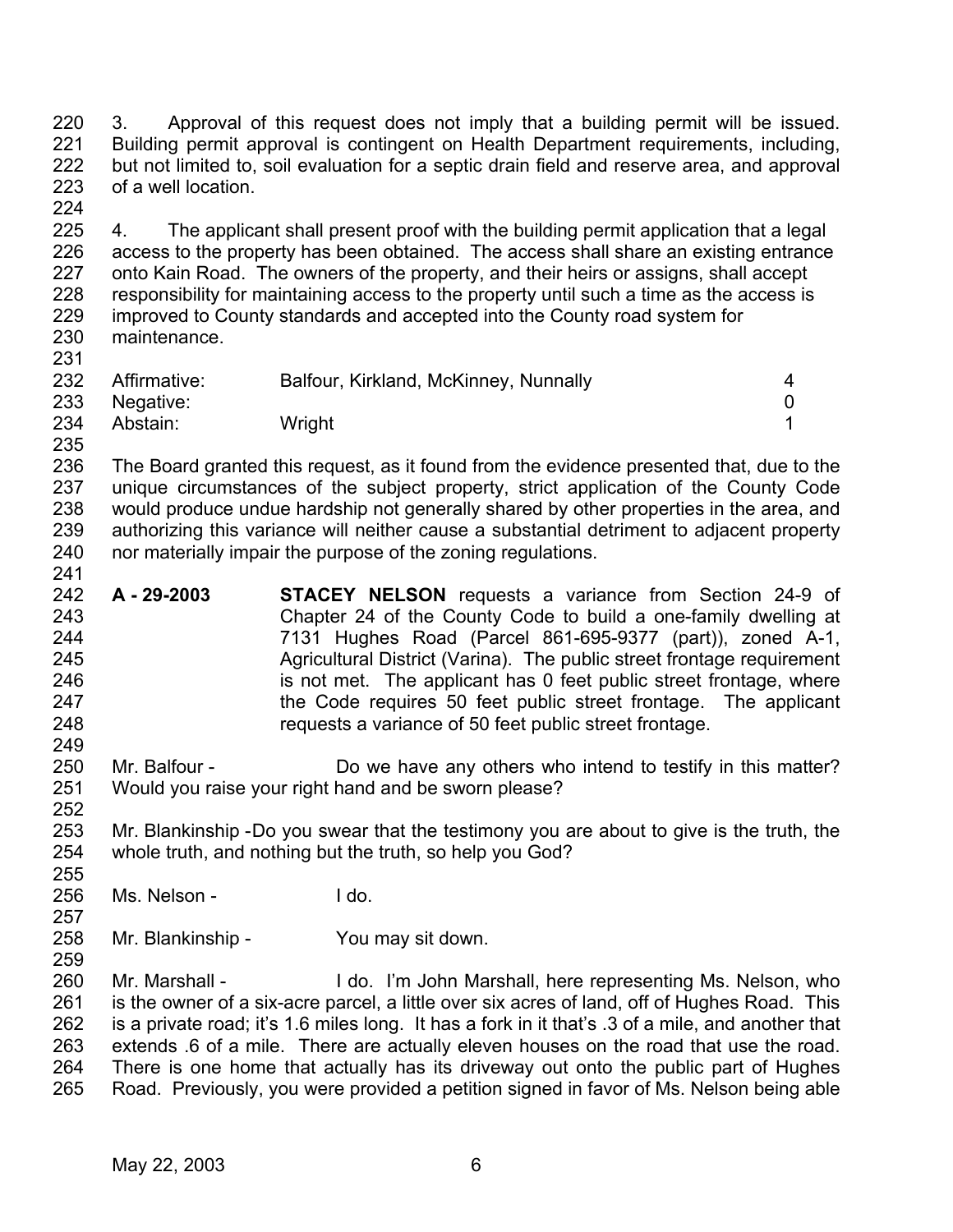266 267 268 269 270 271 272 to construct a home. It was signed by seven of the eleven people who currently live on the road, having a house on the road. Subsequent to the prior meeting, we have added the signature of Ms. Selph, who, although she does not have a home on the road, owns a 30-acre parcel of land that is on the private road, and she has also signed this in favor of Ms. Nelson getting the variance. This is based, as in my letter I think you have of April 9, it's a situation where she currently, Ms. Nelson, is not a stranger to her neighbors on this road.

273

274 275 276 277 278 279 280 281 282 She lives on the road now, uses the road, her parents live on the road, have a home there, as well as her sister. It's a situation where Ms. Nelson is a widower, raising two young children on her own, and her mother-in-law, who helps with the children, has indicated a willingness to purchase her home if she's able to construct her home on the six-acre parcel. As Mr. Blankinship stated in his report, the six-acre parcel division was allowed, without doing a subdivision. Ms. Nelson's father intends to purchase the property adjacent to the six-acre parcel that she has purchased, which would also help her with her family, so that the basic impact is that you're going to have one new dwelling on the road.

283

284 285 286 287 288 289 290 291 292 293 294 295 296 297 298 299 300 301 302 303 304 305 306 I think it was discussed at the last meeting we were here, Mr. Blankinship addresses it in his notes, a suggestion that there was some concern about the fact that there are 21 acres of land in Charles City that are landlocked but for the access of Hughes Road, and it has been that way since, I believe it was a timber company owned this big entire parcel, so the land in Charles City, the only access to it has been throughout the years by this Hughes Road. We have some problems with the suggestion of Mr. Blankinship, # 6, and there are a lot of reasons why and about the restrictions. It's my opinion that as far as the Charles City property goes, there's 21 acres of land there. Charles City will allow eight dwellings, eight houses over there, which obviously Ms. Nelson understands his concern. To his credit, Mr. Fleming, even though this isn't his case because Ms. Nelson owns the property, he has the residue, which includes the Charles City line, and he is amenable, as I said before, there are two tax parcels in Charles City, a seven-acre parcel, and a fourteen-acre parcel, and he is amenable to recording a deed restriction on those two parcels whereby they can never be subdivided, which would basically mean that the most those that could come out of it, instead of the eight homes that Charles City will allow without a subdivision, would be that there would be two, if at some point and some time in the future, somebody wanted to buy one or either one of those parcels, he'd be willing to record a deed restriction that said the seven-acre parcel could not be further subdivided, as well as the fourteen-acre parcel could not be subdivided. He's willing to do that. I don't know that legally he's required to. I think the fact that the parcel is the only access to that property over the years has been through this, I think establishes a strong case for an easement through there. Without it, it's landlocked. There is no possible access through Charles City.

307

308 309 310 Mr. Nunnally - Let me ask you a question please. You've said that Ms. Nelson's mother and father are buying the house next to where she wants to build. That was owned by Mr. Fleming?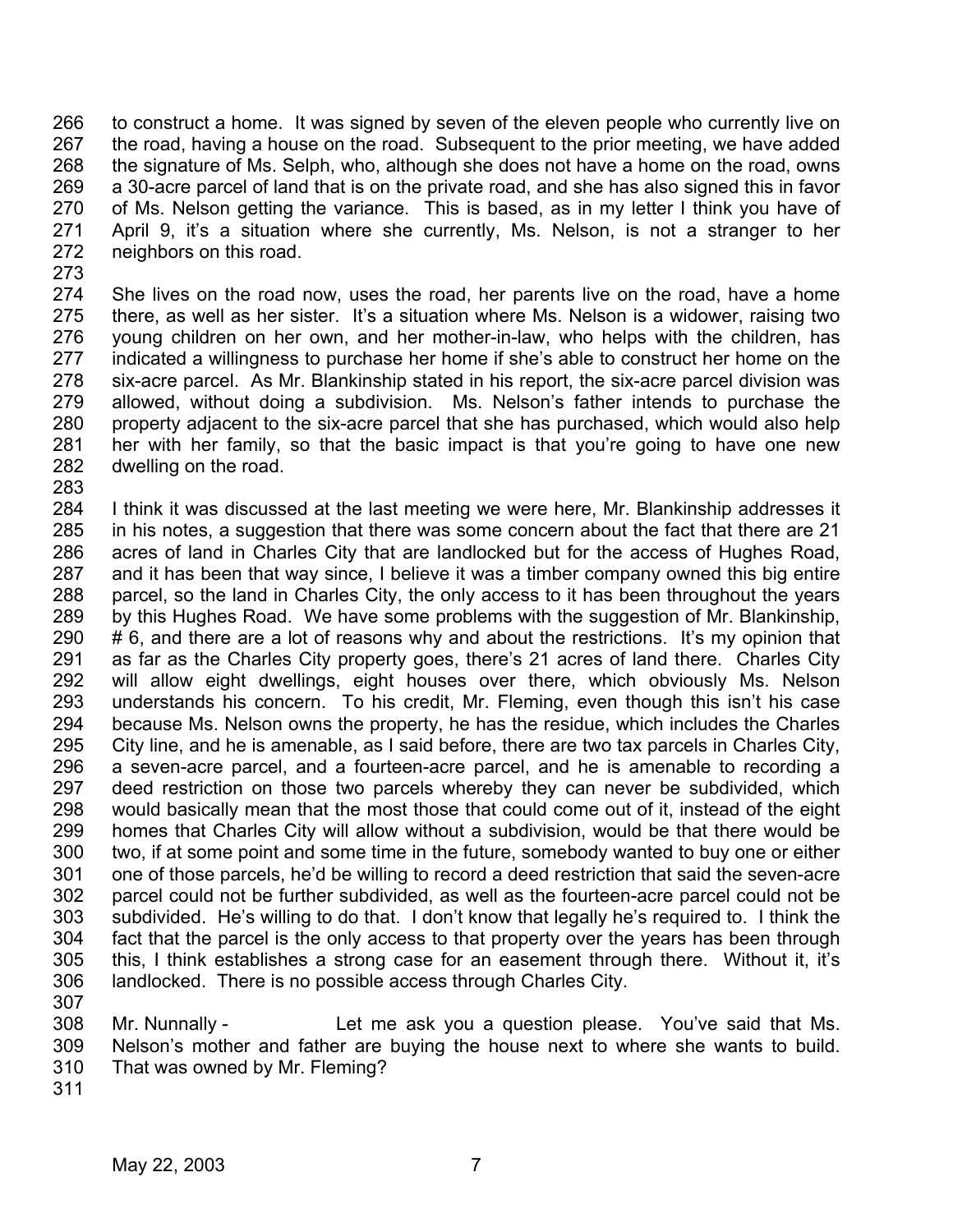312 313 314 315 316 317 318 319 320 321 322 323 324 325 326 327 328 329 330 331 332 333 334 335 336 337 338 339 340 341 342 343 344 345 346 347 348 349 350 351 352 353 Mr. Marshall - Yes sir, he still owns it now, but her parents are intending to buy it. Mr. Nunnally - Is he planning on building in Charles City, do you know? Mr. Marshall - He's not planning on building over there, no sir. Mr. Nunnally - So he wouldn't be one of the two houses over there? Mr. Marshall - No sir. He's not planning to do that. But he's willing because he wants to help Ms. Nelson; she's his neighbor and his friend, but he's willing to place those restrictions on that property over there, which greatly diminishes the value of it. He's willing to do that, to satisfy the concerns, which are legitimate. If there were eight houses that popped up in Charles City, I can see the concern, other than running up and down the road. Conceivably, depending on if you wanted to go through a subdivision process in Charles City, you might be able to get more than that, but right out of the box, they'll give you eight. He's willing to do that. Mr. McKinney - What would they give you if you went through the subdivision process? Mr. Marshall - I'm not a subdivision expert, so I don't want to speculate on that; I don't think it's an issue because Mr. Fleming is willing to put those restrictions on both those parcels. I think the easement that was recorded to get to her lot was 50 feet, and if someone has a concern with the easement being that wide, I believe we would address that in the future, looking down the road. If at some point, which I think is very conceivable, with the amount of land around this private road, at some point if the County took the road into its system, and you had a 50-foot easement through there, then conceivably that's the width of an easement that would be required for a road to do a development of some sort, so he's willing to, if they want to narrow it to 30 feet, so it doesn't meet the requirements that subdivisions are required for down the road, if the County ever takes that road in, he's okay with that too. Mr. Balfour - The Any other questions? Mr. Kirkland - Is this enforceable in Charles City? Mr. Marshall - The restriction, oh yes sir, if it's put into the deed. Mr. Kirkland - The You're going to put it on the deed. Mr. Marshall - Put it on a deed, record a deed, basically the deed would be

354 355 356 357 from Scott Fleming and his wife to Scott Fleming and his wife, and it would be in the deed that the grantor hereby places a restriction on the deed that this parcel can never be subdivided, and that's all you have to state. The most common known one, I think, is that big house out on River Road that they just re-did, put the stone wall around it. It's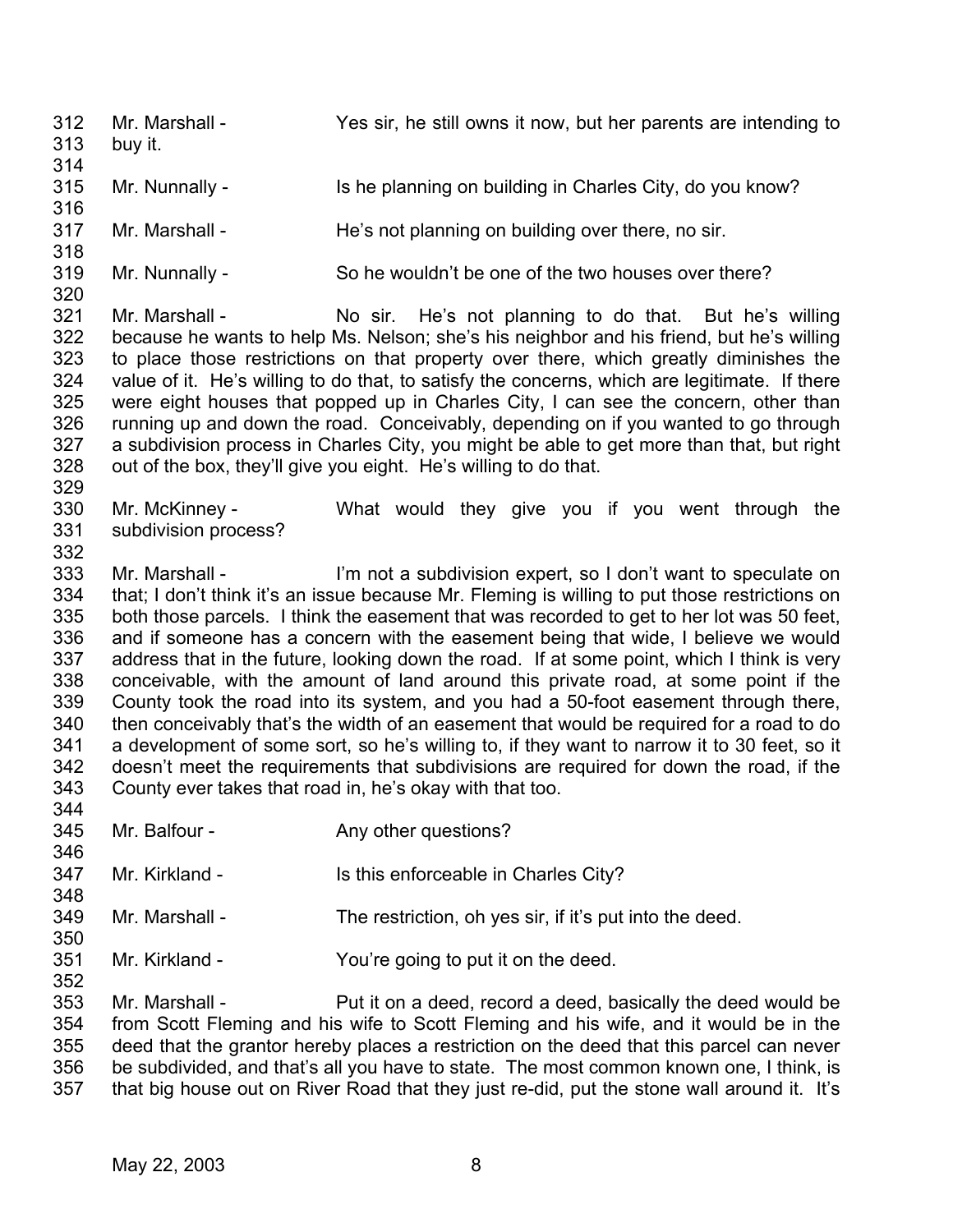358 359 360 like eight acres, and I'm sure they would love to subdivide it, but years ago they put in that deed that it could never be subdivided, and once it's there, it can't be removed.

361 Mr. Kirkland - The Just wanted to make sure.

362

373

379

394

363 364 365 366 367 Mr. Blankinship - I don't know if it matters to the Flemings or to you, but I think you could say, "will not be subdivided unless access is provided without going across this parcel." If it was subdivided in the future, and the access went out the other way, I don't think that would be any concern.

- 368 369 370 371 372 Mr. Marshall - I think that's basically impossible the other way, but yes, once you put a restriction on there that it can't be subdivided, then they're stuck with the one lot forever. Those parcels can never be busted up; till the end of time they'll be a seven-acre and a fourteen-acre parcel, no matter what happens to them, whether they stay vacant or not.
- 374 375 376 377 378 Mr. McKinney - But John, you really don't know. Mr. Blankinship said if somebody came in and bought all the property coming up to it and had access to Charles City, and wanted to encompass these two parcels into what they purchased, they would have access, then this deed restriction could be taken off. This road could be closed up.
- 380 381 382 Mr. Marshall - No, the parcels could never be, once the deed restriction is put on there, the parcels can never be subdivided. Can't take it off.
- 383 384 385 Mr. McKinney - But you can put an "if" in there, can't you? He's trying to look out for the owner in Charles City.
- 386 387 Mr. Marshall - I understand, but that's not his intention.
- 388 389 Mr. Blankinship - If there is no other way out of there, then ………………….
- 390 391 392 393 Mr. Marshall - There is no other way out. We've looked at the other side in Charles City, and I don't think there'll ever be a time when you can access it other than right there, because there's too much land on the other side to worry about there being any access.
- 395 Mr. McKinney - You never know what happens with the highway department.
- 396 397 398 399 400 401 402 403 Mr. Marshall - The the restriction, and I want to make clear, I read Mr. Blankinship's suggestion to say that he was also placing a restriction on the residue, which would be the thirty-five acres left on Mr. Fleming's parcel, which I did have a problem with that. From the standpoint of what I just said, once he's long gone, and if at some point the County takes that road in there, then you have a thirty-five acre parcel of land with a deed restriction on it that can't be taken off and never subdivided or used for anything else.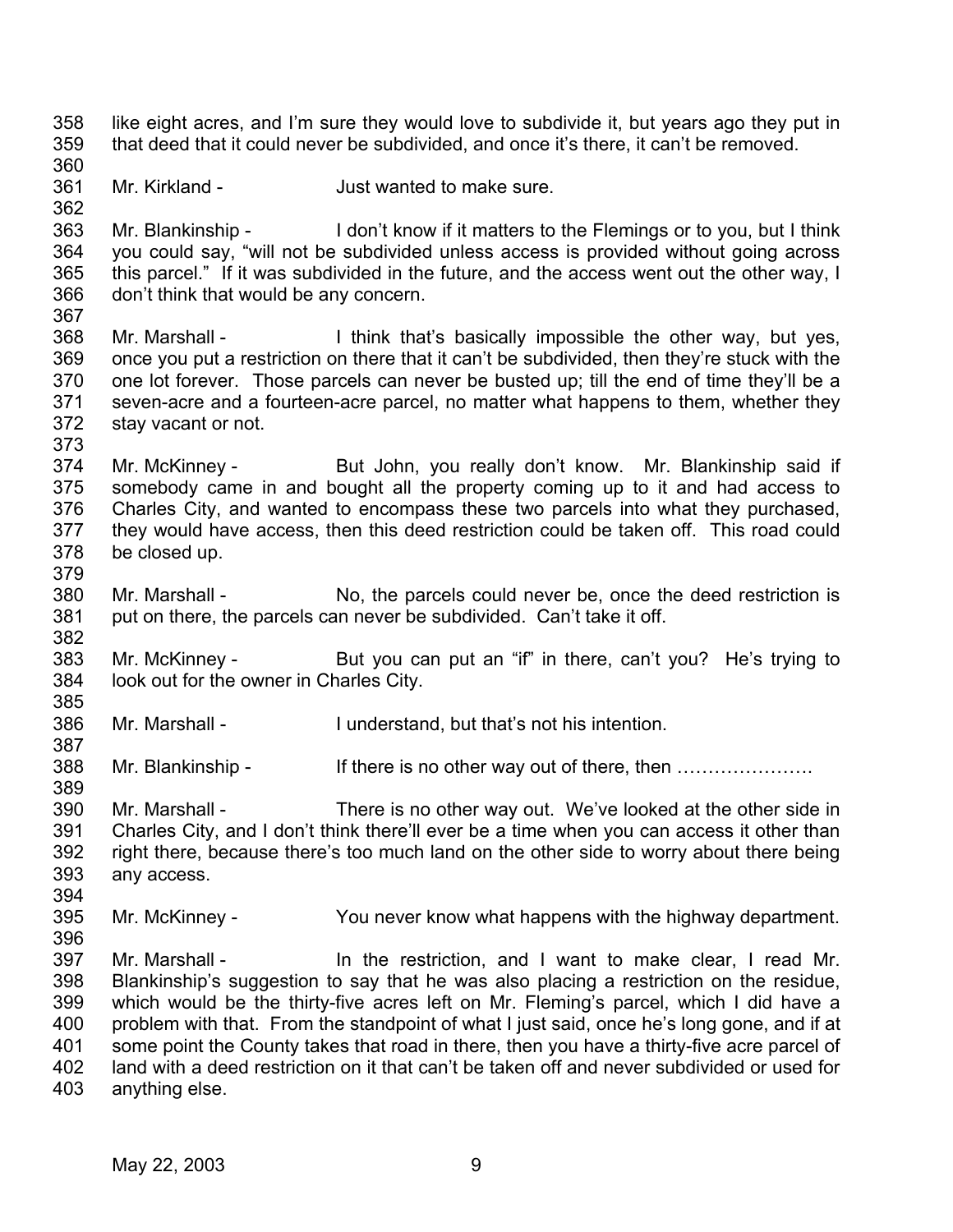Mr. Blankinship - Clearly our problem is the private road issues. Mr. Marshall - Right. I think you're covered with the thirty-five acre remainder, because if someone ever wanted to do anything with it, and the County hadn't taken the road into the system, they'd be back here before you. Mr. Blankinship - They'd have to subdivide. Mr. Marshall - They'd be back before you, and they'd have to go through subdivision process anyway. Mr. Nunnally - Is Ms. Nelson settled on this land? Is it all settled? Mr. Marshall - Ms. Nelson owns the six-acre parcel, as I stated in my letter to you previously. She purchased it in February. Mr. Nunnally - Has it all been closed out, settled? Mr. Marshall - Yes sir, she owns the land. She purchased it in February. Mr. Nunnally - The ligst can't understand why they would sell a piece of land like that without putting a stipulation in it that they had to get a variance. Everything else down there you have to get a variance for to build, I imagine. Mr. Marshall - Well, that's what happens when you don't use lawyers and you do things on a handshake. Mr. Nunnally - She's the one who's holding the bag then? Mr. Marshall - Basically. Mr. Balfour - Thank you, Mr. Marshall. Any other questions? Thank you, Mr. Marshall. Any opposition? Would you like to say anything? Ms. Nelson - Ch no thank you. After an advertised public hearing and on a motion by Mr. Nunnally, seconded by Mr. Kirkland, the Board **granted** application **A-29-2003** for a variance to build a one-family dwelling at 7131 Hughes Road (Parcel 861-695-9377 (part)). The Board granted the variance subject to the following conditions: 1. This variance applies only to the public street frontage requirement. All other applicable regulations of the County Code shall remain in force.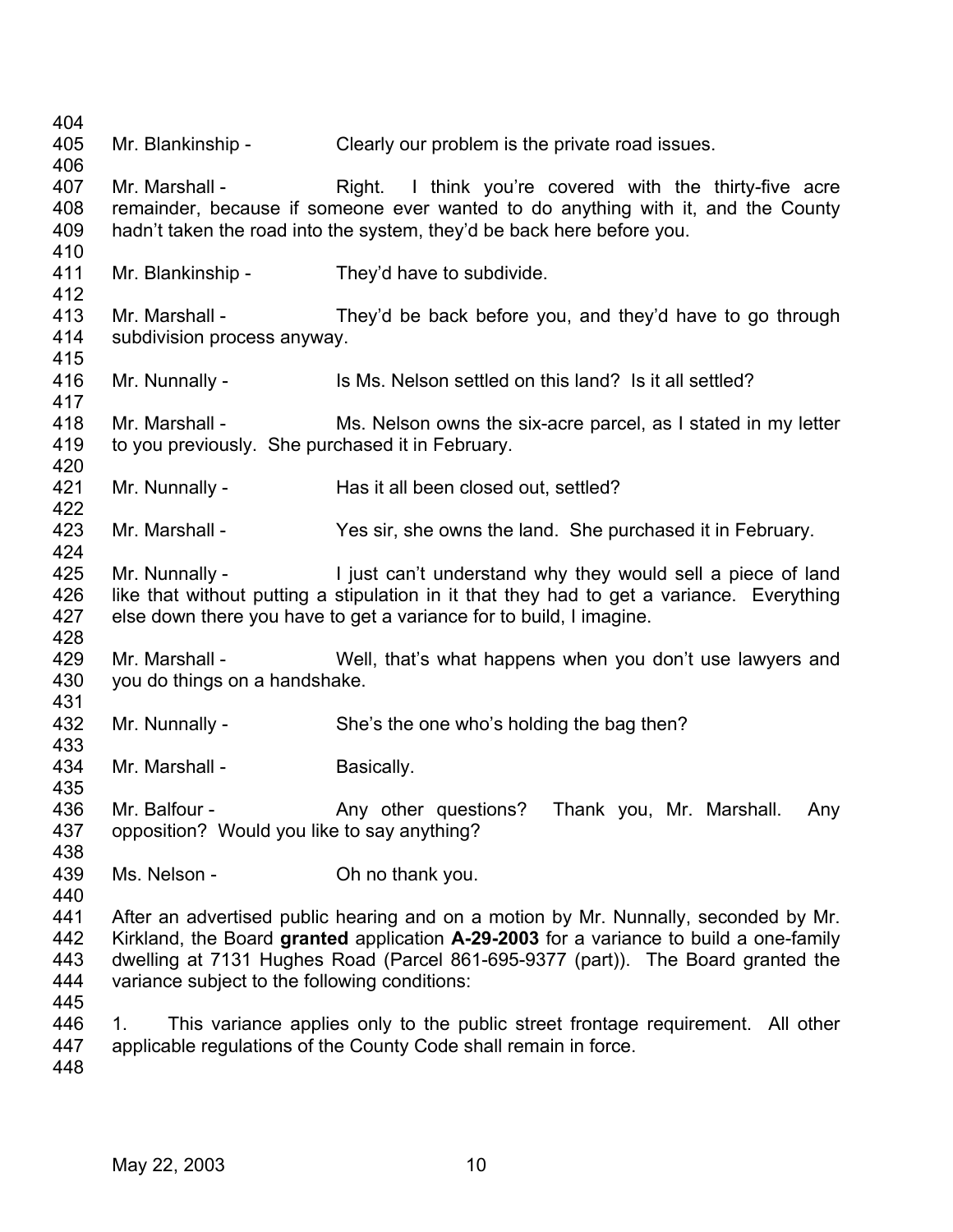449 450 451 452 2. At the time of building permit application, the applicant shall submit the necessary information to the Department of Public Works to ensure compliance with the requirements of the Chesapeake Bay Preservation Act and the code requirements for water quality standards.

453

454 455 456 457 3. Approval of this request does not imply that a building permit will be issued. Building permit approval is contingent on Health Department requirements, including, but not limited to, soil evaluation for a septic drainfield and reserve area, and approval of a well location.

458

473

483

459 460 461 4. The applicant shall present proof with the building permit application that a legal access to the property has been obtained.

462 463 464 465 5. The owners of the property, and their heirs or assigns, shall accept responsibility for maintaining access to the property until such a time as the access is improved to County standards and accepted into the County road system for maintenance.

466 467 468 469 470 471 472 6. Before a certificate of occupancy will be issued, the owner and applicant shall take the steps necessary to ensure that only the additional traffic from one dwelling is added to the private portion of Hughes Road. This shall be accomplished by recording an easement that clearly limits the use of the private road to one additional dwelling on this lot, and recording deed restrictions on the residue of the property in Charles City County, prohibiting any further division that would be served by the private portion of Hughes Road.

|     | 474 Affirmative: | Balfour, Kirkland, McKinney, Nunnally, Wright | 5 |
|-----|------------------|-----------------------------------------------|---|
|     | 475 Negative:    |                                               |   |
|     | 476 Absent:      |                                               |   |
| 477 |                  |                                               |   |

478 479 480 481 482 The Board granted this request, as it found from the evidence presented that, due to the unique circumstances of the subject property, strict application of the County Code would produce undue hardship not generally shared by other properties in the area, and authorizing this variance will neither cause a substantial detriment to adjacent property nor materially impair the purpose of the zoning regulations.

- 484 485 486 487 488 489 490 491 492 493 **A - 32-2003 JOHN PAGE TREVILLIAN** requests a variance from Section 24-94 of Chapter 24 of the County Code to build an attached garage at 5608 Burberry Court (Kimberwicke) (Parcel 735-775-3488), zoned R-3C, One-family Residence District (Conditional) (Three Chopt). The minimum side yard setback and total side yard setback are not met. The applicant proposes 2.3 feet minimum side yard setback and 18.5 feet total side yard setback, where the Code requires 12 feet minimum side yard setback and 30 feet total side yard setback. The applicant requests a variance of 9.7 feet minimum side yard setback and 11.5 feet total side yard setback.
- 494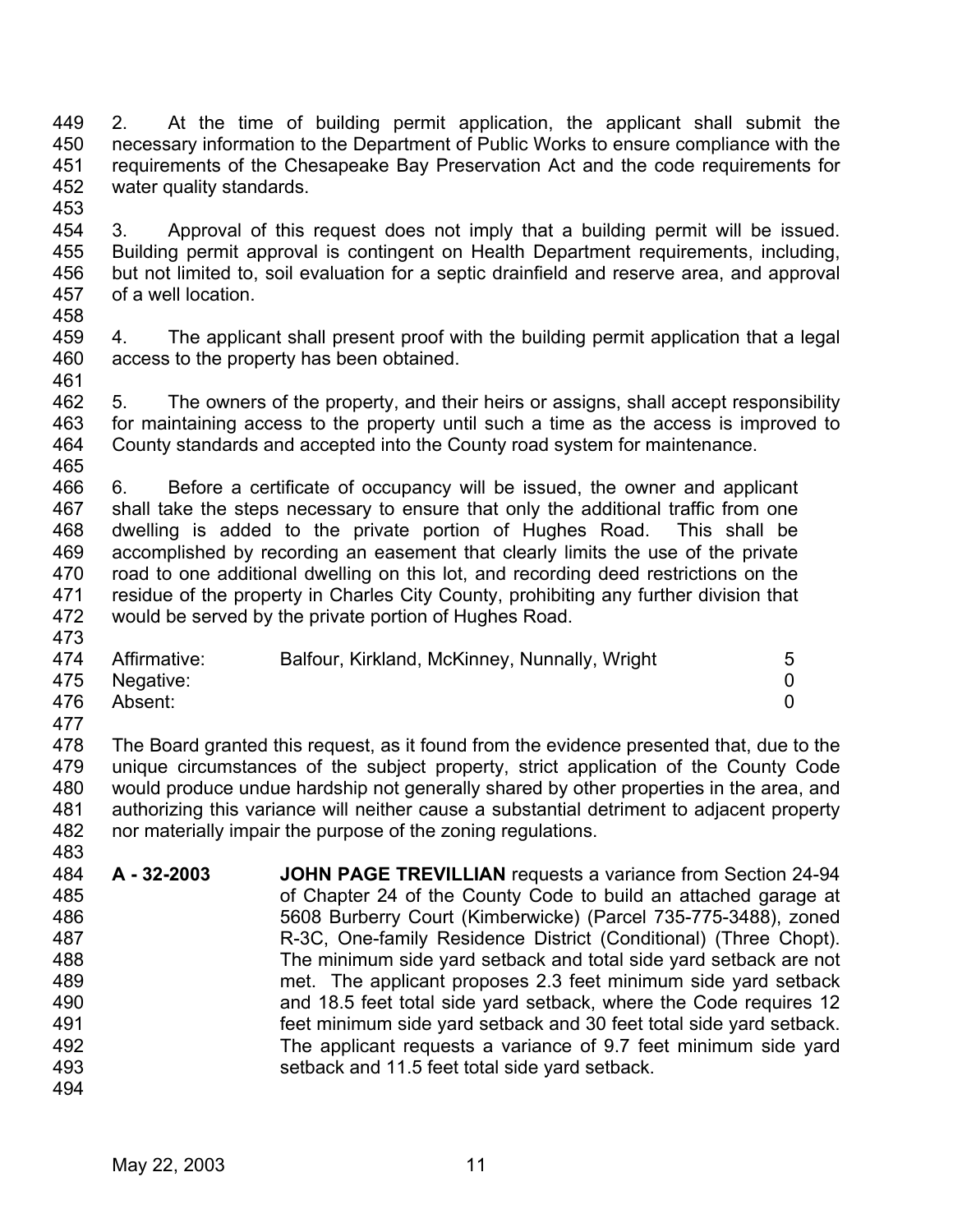495 496 Mr. Balfour - Do we have any others who intend to testify in this matter? Would you raise your right hand and be sworn please?

497

518

525

530

535

498 499 500 Mr. Blankinship - Do you swear that the testimony you are about to give is the truth, the whole truth, and nothing but the truth, so help you God?

501 502 503 504 505 506 507 508 509 510 511 512 513 514 Mr. Trevillian - I do. I'm John Trevillian. I'm not going to reiterate anything that's in the case report here. It describes the situation quite well, except it does mention the possibility of an addition on the southwest corner of the house. I checked into that, and I believe that would also require a variance too, the rear yard setback not being met. I've also looked into the possibility of relocating; we like that area and wish to stay there, but most of the new construction, and there is a lot of it in that area, we know, is either not as large as our existing house, or if it is, it achieves that with a third floor, which wouldn't meet our needs as well as a first floor addition here. I'll be very brief. The conditions attached to it are quite generous; I would intend to meet them all in their entirety. After this, if the Board approves this, I still have to get the approval of the neighborhood association, which I would be doing as soon as possible. I spoke with my neighbors. None of them have voiced any opposition to my plans here, and hopefully it will meet with your approval as well. That's it. Any questions?

515 516 517 Mr. Wright - Yes, give us a little bit of background on this. What you intend to do is convert your existing garage into a living space, is that correct? And what is the reason for that?

519 520 521 522 Mr. Trevillian - Yes sir. Mid-term it's to allow space to let my mother move in with us. My father's deceased recently. She lives in Henrico County as well, and she'll getting elderly, and we intend to take her in when the time requires that.

523 524 Mr. Wright - You have no other place in the house for her to reside other than doing that?

526 527 528 Mr. Trevillian - The other bedrooms are all on the second level. She lives in a ranch house now, and would not be able to negotiate the steps.

529 Mr. Wright - What size garage do you propose to build?

531 532 533 534 Mr. Trevillian - Almost exactly the same size, square footage-wise as the garage, another two-car existing garage. The style we're proposing, a two-car existing garage with front entry, dormer room on top, is almost identical to a number of other houses in the neighborhood.

536 537 538 Mr. Wright - Christian and the view of the garage is to be constructed, how far is that house from the property line, do you know?

539 540 Mr. Trevillian - I believe he said it was 25 feet here. Visually it is a lot, because we both have driveways on that side, adjacent to each other, rather than just a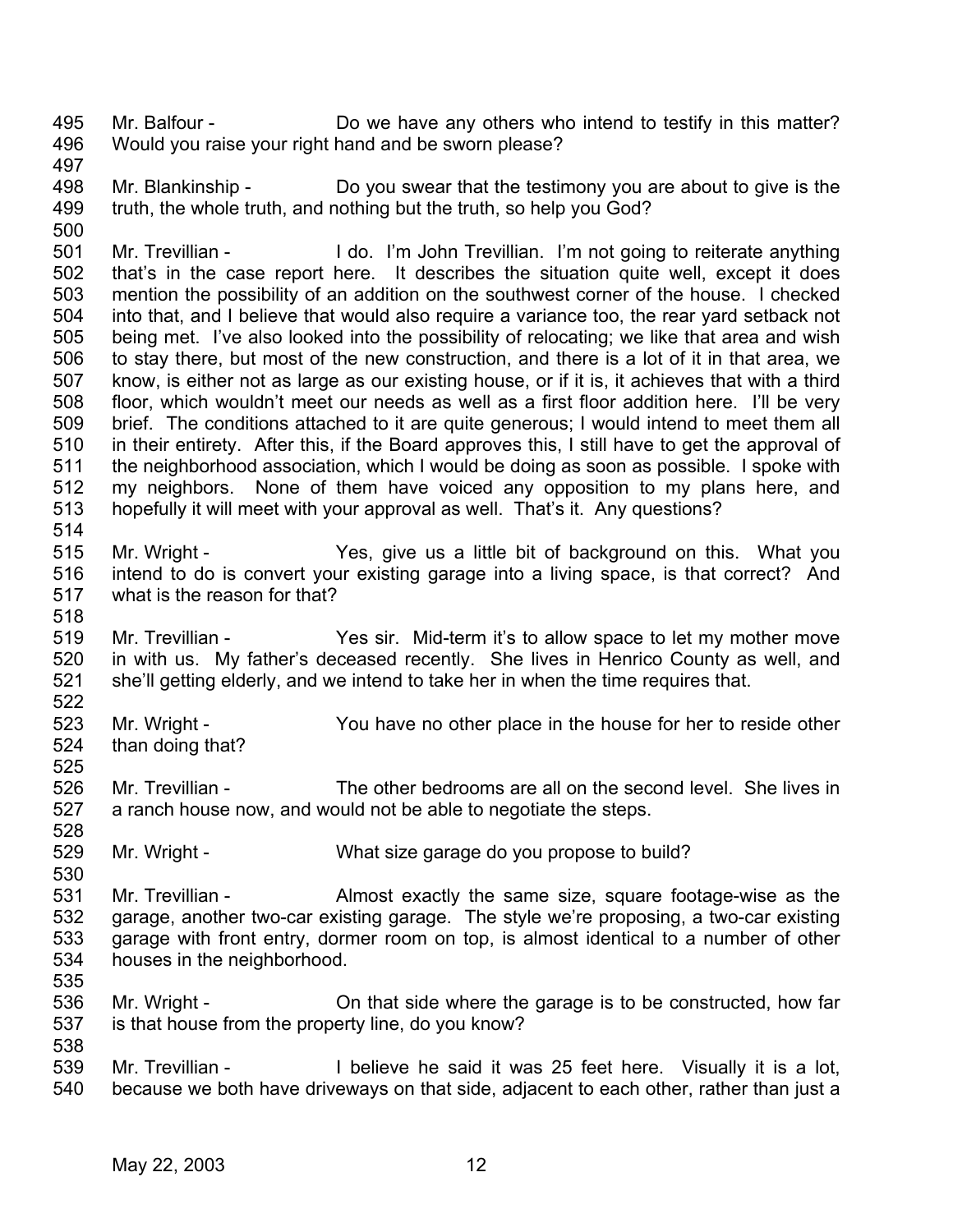| 541<br>542                      |                                      | driveway adjacent to the side yard of a house, so visually it's quite wide.                                                                                                                                                                                                                                                               |
|---------------------------------|--------------------------------------|-------------------------------------------------------------------------------------------------------------------------------------------------------------------------------------------------------------------------------------------------------------------------------------------------------------------------------------------|
| 543<br>544<br>545               | Mr. Wright -<br>down, no hill there? | It looks like the land is quite even, so there's no up and                                                                                                                                                                                                                                                                                |
| 546<br>547                      | Mr. Trevillian -                     | Not on the side yard; it slopes down towards the back. That<br>would be past the area where the addition would be built.                                                                                                                                                                                                                  |
| 548<br>549<br>550               | Mr. Wright -                         | You have to have access to your back yard?                                                                                                                                                                                                                                                                                                |
| 551<br>552<br>553               |                                      | Mr. Trevillian - Yes sir, and we'd be leaving enough for a walkway there. I<br>intend to build a gate there to attach to the existing fence.                                                                                                                                                                                              |
| 554<br>555<br>556               | Mr. Wright -<br>past it?             | Would there be room enough to get a lawnmower or vehicle                                                                                                                                                                                                                                                                                  |
| 557<br>558                      | Mr. Trevillian -                     | A lawnmower, yes sir.                                                                                                                                                                                                                                                                                                                     |
| 559<br>560                      | Mr. McKinney -                       | You've got 16.2 feet on the other side. Is there a fence?                                                                                                                                                                                                                                                                                 |
| 561<br>562                      | Mr. Trevillian -                     | Not in the front yard, no sir. We have no fence on that side.                                                                                                                                                                                                                                                                             |
| 563<br>564                      | Mr. McKinney -                       | You could access the lawnmowers and the other stuff on<br>that side; you could negotiate that with an automobile.                                                                                                                                                                                                                         |
| 565<br>566<br>567               | Mr. Trevillian -                     | No problem.                                                                                                                                                                                                                                                                                                                               |
| 568<br>569                      | Mr. Wright -                         | It looks like your lot is an odd shape.                                                                                                                                                                                                                                                                                                   |
| 570<br>571                      | Mr. Trevillian -                     | It's the pie-shaped cul-de-sac.                                                                                                                                                                                                                                                                                                           |
| 572<br>573<br>574<br>575        | Mr. Balfour -<br>Okay, thank you.    | Any other questions? Thank you. Mrs. Trevillian, you want<br>to speak, since it's your mother-in-law coming in, any restrictions you want to add.                                                                                                                                                                                         |
| 576<br>577<br>578<br>579<br>580 |                                      | After an advertised public hearing and on a motion by Mr. Wright, seconded by Mr.<br>McKinney, the Board granted application A-32-2003 for a variance to build an attached<br>garage at 5608 Burberry Court (Kimberwicke) (Parcel 735-775-3488). The Board<br>granted the variance subject to the following conditions:                   |
| 581<br>582<br>583<br>584<br>585 | 1.                                   | Only the improvements shown on the plan filed with the application may be<br>constructed pursuant to this approval. No substantial changes or additions to the layout<br>may be made without the approval of the Board of Zoning Appeals. Any additional<br>improvements shall comply with the applicable regulations of the County Code. |
| 586                             | 2.                                   | The new construction shall match the existing dwelling as nearly as practical.                                                                                                                                                                                                                                                            |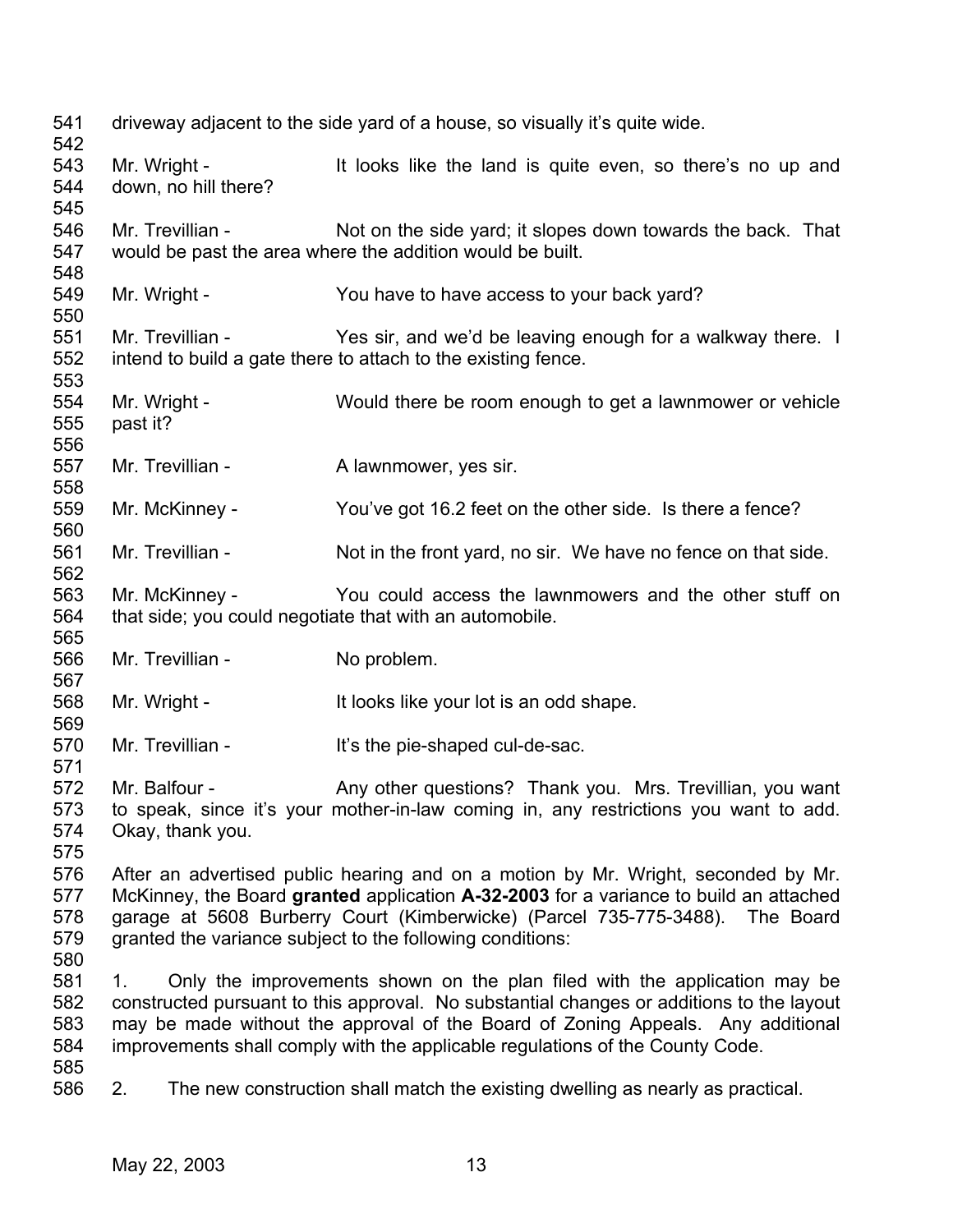587

- 588 589 590 Affirmative: Balfour, Kirkland, McKinney, Nunnally, Wright 5 Negative: 0 Absent: 0
- 591

609

592 593 594 595 596 597 The Board granted this request, as it found from the evidence presented that, due to the unique circumstances of the subject property, strict application of the County Code would produce undue hardship not generally shared by other properties in the area, and authorizing this variance will neither cause a substantial detriment to adjacent property nor materially impair the purpose of the zoning regulations.

- 598 599 600 601 602 603 604 605 606 **A - 42-2003 O. W. RHODENHISER** requests a variance from Section 24-9 of Chapter 24 of the County Code to build a one-family dwelling at 8504 Mapleview Avenue (Mount Vernon Heights) (Parcel 761-757- 8820), zoned R-3, One-family Residence District (Brookland). The public street frontage requirement is not met. The applicant has 0 feet public street frontage, where the Code requires 50 feet public street frontage. The applicant requests a variance of 50 feet public street frontage.
- 607 608 Mr. Balfour - Do we have any others who intend to testify in this matter? Would you all stand and raise your right hand and be sworn please?
- 610 611 612 Mr. Blankinship - Do you swear or affirm that the testimony you are about to give is the truth, the whole truth, and nothing but the truth, so help you God?

613 614 615 616 617 618 619 620 621 622 623 624 625 626 627 628 629 630 631 Mr. Walker - The Music Cood morning; my name is Eric Walker. I'm here representing O. W. Rhodenhiser, to build a one-family dwelling at 8504 Mapleview Avenue. This parcel that he wants to build his dwelling on was considered to be a well lot. I did extensive research with Public Health, and also with the State, and no records indicate that this lot was ever used as a well lot. I've never talked with any neighbors, but based on my research, we couldn't find that this lot was used as a well lot. Furthermore, there is a lot further up in the same subdivision that's designated as a well lot that potentially was used. I'm proposing to build a dwelling on this lot and also on lot 1. That 12-foot ingress and egress easement would gain access to the house. Then on the left side of the parcel, there is a 150-foot VEPCO easement. Basically, the topography of this lot slopes down to approximately a 10- to 20-foot difference from the two dwellings there on Darnell Road. To address the two issues that I picked up in the opposition letter, one being the aesthetics. Based on where I'm proposing to build the home, the two neighbors there wouldn't be able to see it because of how the property slopes. Secondly, the traffic there basically, as I indicated earlier, there's a 12-foot access, and the new homeowners wouldn't even pass those two houses. These streets on Mapleview and also on Darnell, are 50-foot roads. Even though this is an old subdivision, that meets current standards, so I'm not sure how or if adding two homes there would increase that much traffic.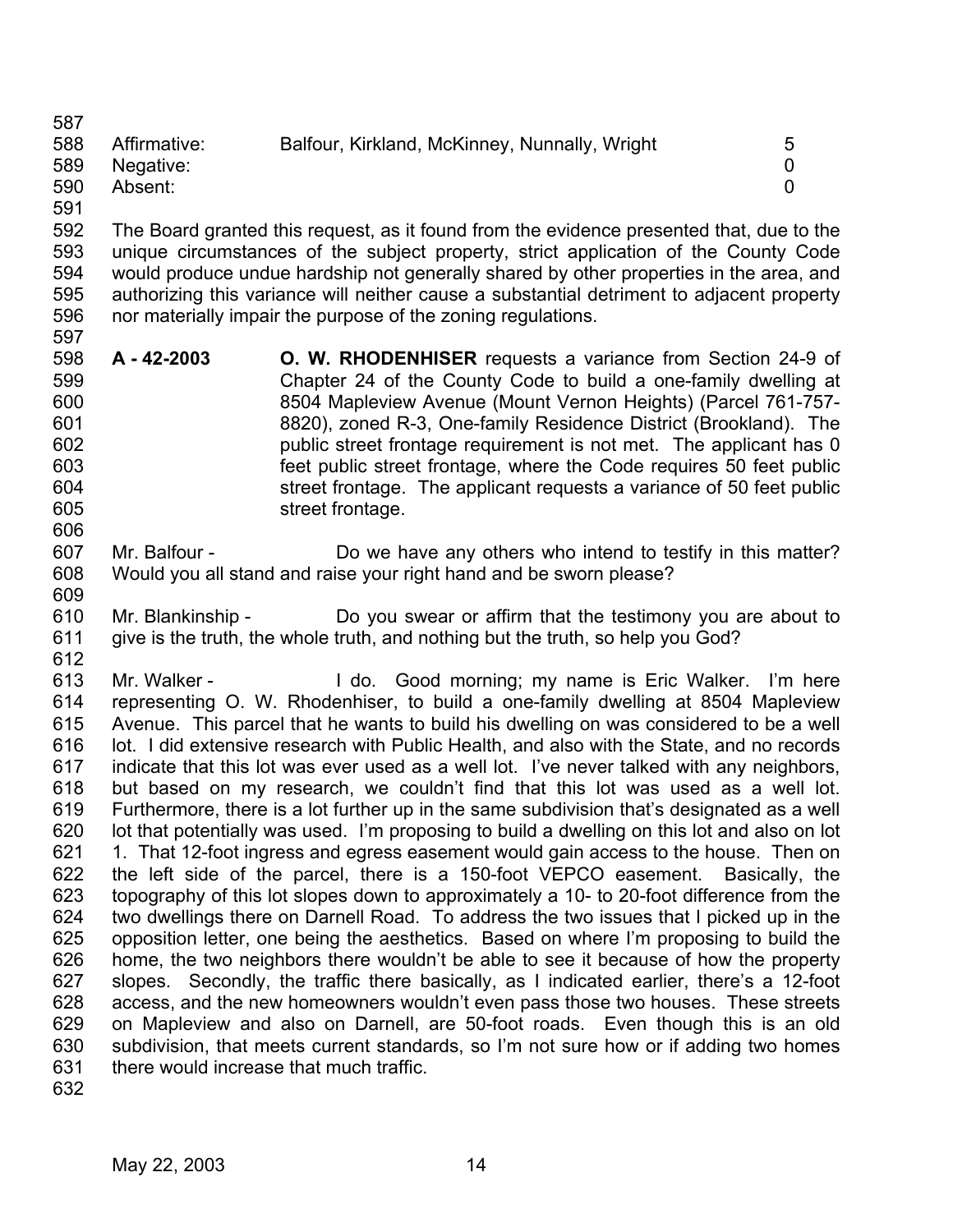633 634 635 636 637 638 639 640 641 642 643 644 645 646 647 648 649 650 651 652 653 654 655 656 657 658 659 660 661 662 663 664 665 666 667 668 669 670 671 672 673 674 675 676 677 678 Mr. Kirkland - The Mr. Walker, when was this property purchased? Mr. Walker - I believe the original owner purchased the house next to it, and I believe the other two lots back in '61. Mr. Kirkland - And the well lot was in when? Mr. Walker - If I'm not mistaken, this subdivision was ............... Mr. Kirkland - When did Mr. Rhodenhiser buy the lot? Mr. Walker - I believe back in 1961, and at that time he doesn't believe that the lot was used as a well lot, from his recollection. Mr. Kirkland - But it was designated on a plan as a well lot. Mr. Walker - True, true. Back then this subdivision was by itself. Forest Green wasn't developed yet, so potentially if more property was purchased and this lot wasn't used as a well lot, you could potentially see in the future as it being implemented in some future development. Mr. Kirkland - You say you're going to develop lot 1 also, later on? Mr. Walker - Correct. Mr. Kirkland - I just wonder why it didn't go all the way back and make a real deep lot, for whoever wants more land there. Mr. Walker - The Again, we can speculate why it was left this way. My thinking is it lends itself to future use. Again, if Forest Green wasn't developed, someone could easily curve that road around and you could implement the well lot into the future development. Again, my records, based on Henrico Health Department and from the State, there's no indication that the lot was ever used as a well. Mr. McKinney - Mr. Walker, what size home do you intend to build if this is approved? Mr. Walker - The Intend to build an 1100, almost 1200 square foot ranch, similar, but a little bit bigger than the majority of houses in the subdivision. If I'm not mistaken, the majority of the houses are approximately 800 to 1,000 square feet. So essentially my building these two homes would increase or enhance the value of the existing property owners. Mr. McKinney - Is this to be frame, brick or what? Mr. Walker - It is to be a frame home with all brick siding, all four sides,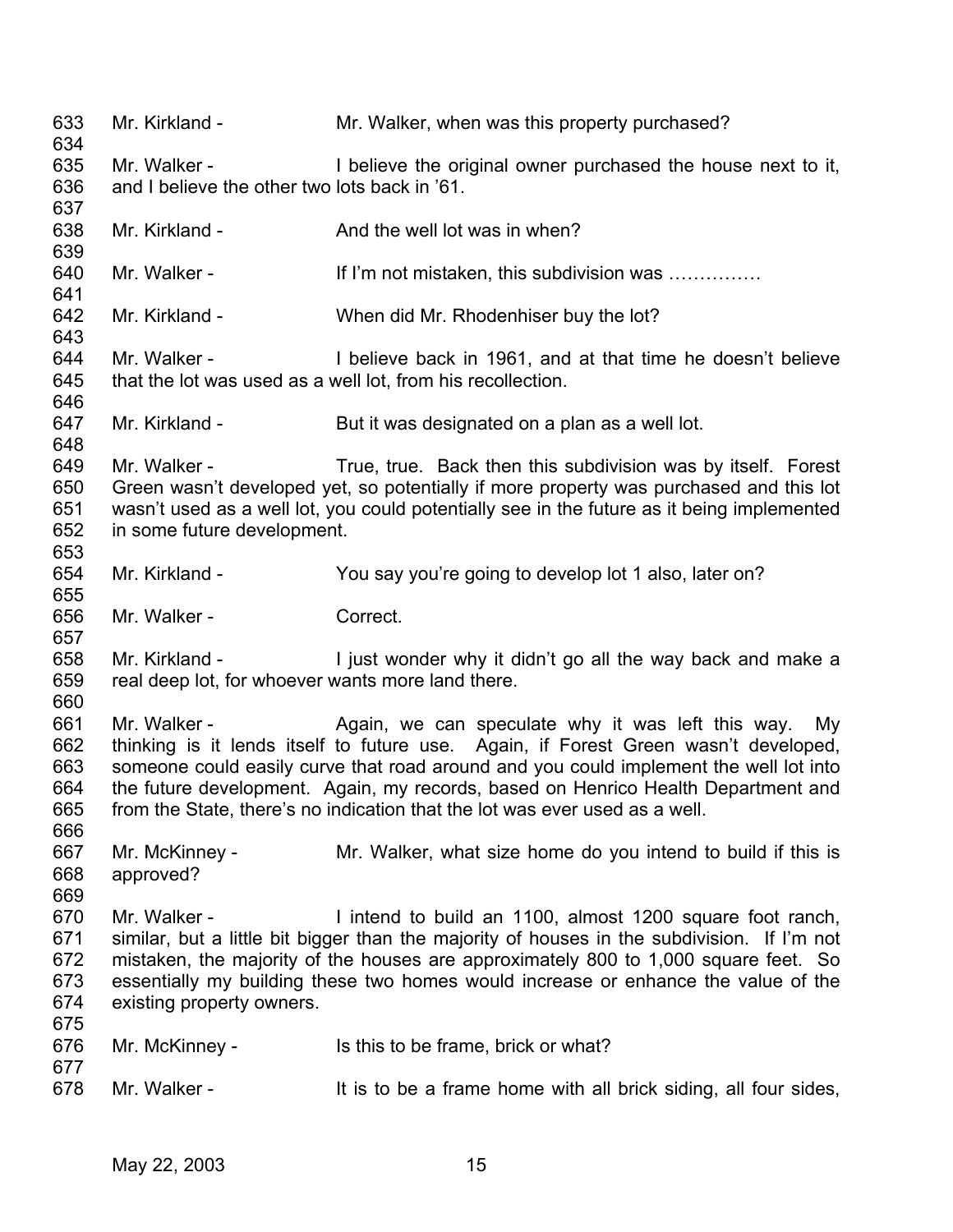679 680 681 682 683 684 685 686 687 688 689 690 691 692 693 694 695 696 697 698 699 700 701 702 703 704 705 706 707 708 709 710 711 712 713 714 715 716 717 718 719 720 721 722 723 724 brick foundation, gas fireplace, and I think will compliment the area. Mr. McKinney - The Have you looked up the adjoining property owner to see what the assessed value of that property is? Mr. Walker - Yes sir. The property owner at 8506, which is also owned by Mr. Rhodenhiser, is assessed totally at \$67,000 or \$68,000. Mr. McKinney - How about the others? Mr. Walker - Now 2803 and 2801 I didn't; they've done numerous additions to those homes; I did not pull up the assessments. The ranches, similar to the one at 8506, are assessed at around \$60,000 to \$70,000. Mr. McKinney - And what do you think yours will be assessed at? Mr. Walker - I can imagine anywhere in the \$100,000 to \$115,000 range. Mr. McKinney - I was just reading this letter from the Henrico County Health Department, that was send to you on May  $20<sup>th</sup>$ . They're indicating there was never a well, that they can determine, that was ever used, on that lot. They didn't seem to have a problem with it. Mr. Walker - They didn't. I talked extensively with Lewis Walker, in the Health Department, and based on his research, he couldn't ascertain if this lot was ever used as a well lot. He's also stated that if the Board grants the variance and our plat for building permit, and it's routed to them, then he's willing to sign off on it. Mr. Balfour - Any other questions? Mr. Kirkland - Is lot 1 owned by Mr. Rhodenhiser? Mr. Walker - The Yes it is. Mr. Balfour - **Questions?** Mr. Blankinship - Did you get a copy of their petition? Mr. Walker - No, I didn't. I somewhat addressed, I'm assuming, the two issues that were brought up, one being traffic, the other being property values. Based on our conversations, I think we all can agree that my building these homes here would enhance and increase their property values. This lot slopes back, so obviously 2803, if he looks at his back yard, at a minimum he's going to see the top of the roof. Mr. Balfour - All right, I think we have a couple of other people may want to speak, and then you'll get the chance to come back up.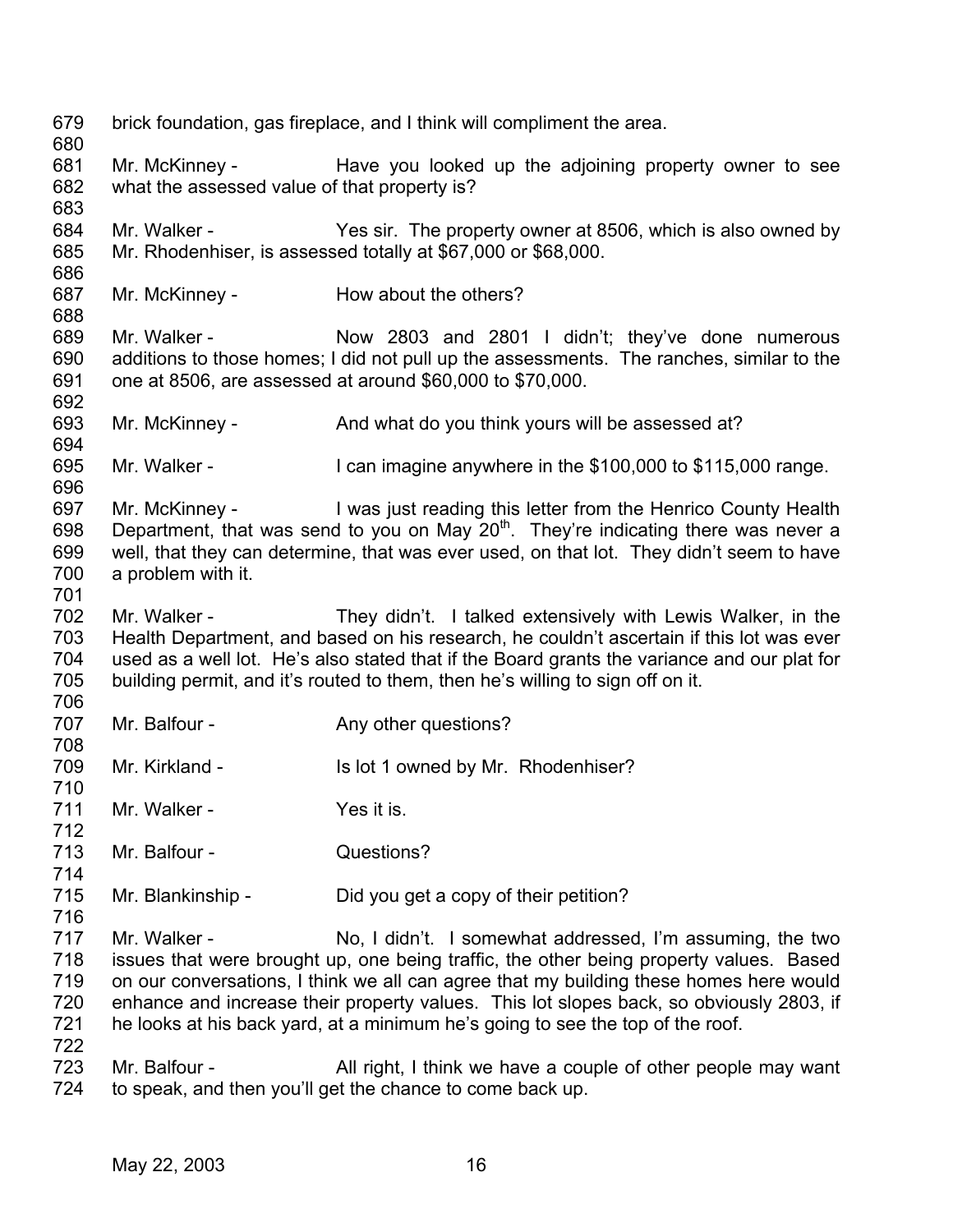726 727 728 729 730 731 732 733 734 735 Mr. Woodard - Good morning, my name is George Woodard. I live at 2803 Darnell Road, in Mt. Vernon Heights of course, Block H, Lot 4, adjacent to and west of the well lot. I am in opposition to a variance being granted in this case, as are most of my neighbors. This fact is indicated by the paper that my neighbors and I have signed. I've lived in the same house for 30 years. When my wife and I bought the house, we knew the well lot was there and was not sold as a buildable lot. The lot in front of the well lot, which is Lot 1, and the well lot, were sold as one purchase together, at the same time. The owner knew this was not to be built on, because there was no road frontage to the well lot by itself. It was sold with Lot 1, probably because it was considered surplus property.

736

725

737 738 739 740 741 742 743 744 745 746 747 In a pamphlet received from the Permit Center, there are a number of guidelines given to assist in understanding a variance. One is "inability to put the property to its most profitable use does not constitute an unnecessary or unusual hardship." In this case, that is exactly what is being done, trying to get a variance in order to build a dwelling for profit. Another guideline states that "mere convenience to the applicant is not sufficient grounds for unnecessary or unusual hardship." I think this is related to the first guideline I mentioned, since it would be so convenient to get a variance granted and build on the well lot, then build on Lot 1. This convenience would only result in putting the property to its most profitable use. As stated before, this does not constitute an unusual hardship. One other guideline stated in the pamphlet is the hardship must be a compelling force, and I don't believe that situation exists.

748

761

767

769

749 750 751 752 753 754 755 756 757 758 We may not live in such a nice neighborhood as River Hills, Wyndham or Laurel Glen, but what we do have is a nice little area that we would like to keep just as it is. As my neighbor on the corner, lot # 3, which is 2801, said, "we don't want a house sitting back in the woods behind our houses like that, especially not directly stacked right behind each other, looking like a row of tenant houses. In reference to what Mr. Walker said about house size, I'm in the process right now of adding onto my house, which will result in about a 1600 square foot house finished, and adding unfinished area, will be about 2900 square feet. The neighbors at 2801 have also added on to theirs a couple of times, so I just want you to please vote to deny this variance. Thank you.

- 759 760 Mr. Nunnally - Mr. Woodard, what is your house assessed for, do you know?
- 762 763 764 Mr. Woodard - I'm not exactly sure, maybe about \$85,000 or \$90,000, at this time, without the addition.
- 765 766 Mr. Wright - **How many square feet do you have in your house at this** point? And you're at 2803?
- 768 Mr. Woodard - 1100 square feet, yes sir.
- 770 Mr. Balfour - Any other questions? Yes sir?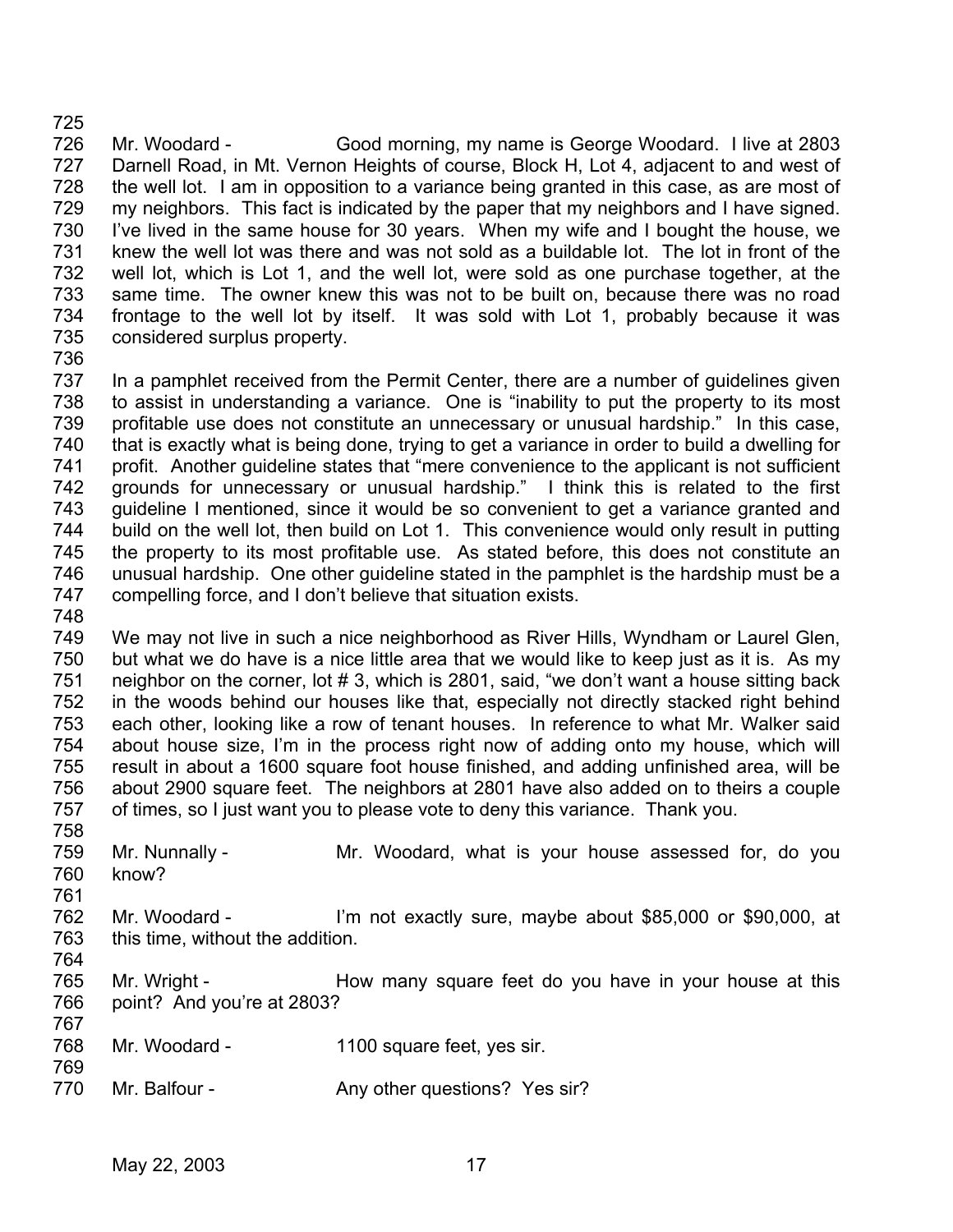771 772 773 774 775 776 777 778 779 780 781 782 783 784 785 786 787 788 789 790 791 792 793 794 795 Mr. Kaufelt - I'm Ray Kaufelt. I live at 2617 Darnell Road, which is a few houses up from here. There are several well lots, or properties that were designated as well lots when this subdivision was built. It is my understanding that the County of Henrico, subsequent to drilling the wells, allowed the water service to cross Broad Street and provide water to this community. With that decision, the well lots became surplus, and the owner, somehow or other, passed that property on to whoever built or bought a house in that neighborhood. There are several well lots now, which are people's back yards or side yards, and they're not being built upon. This would be an exception to this neighborhood, to add a house to a well lot. Basically, what normally would have happened, is that you would have put a house somewhere on Lot 1 here, and the well lot would have simply been the back yard, and I'm not opposed to that. I'm not opposed to building a house on Lot 1 and letting what we now call a well lot to be someone's side yard or back yard. I live a few blocks away. If the price were reasonable, I wouldn't mind owning the property, even if I didn't have access to it, just to keep the neighborhood as it is. The comment was made about the cost of housing in that neighborhood. We had one, three doors from me, sold last year, two-bedroom bungalow, it had been modernized, for \$105,000, and that was one of the small homes. I have one of the bigger homes, and you talk about a County assessment. The County assessed me at \$101,000, and I'm not going to argue about it; I'd like to, but if a house half my size goes down the street for \$105,000, I'm not going to complain about an assessment of \$101,000. I am opposed basically to building on the well lot. If you want to build on Lot 1 and have a nice big back yard for your garden or what have you, fine. But I don't think it's consistent with the neighborhood. Thank you.

796 Mr. Balfour - Any questions? Thank you. Yes sir.

798 799 800 801 802 803 804 805 806 807 808 809 810 811 Mr. Walker - I appreciate the views of the community, and I don't want to do anything to upset the community, but at the same time, you have a surplus piece of property there that could potentially have a house built on it. That's what I'm proposing to do. I don't think building this house would do anything to negate the value of any property owners. I think building it would enhance and increase the property values of the adjacent parcels. Just to give you some history, when I put a contract in with Mr. Rhodenhiser, I got a call from Mr. Woodard, expressing an interest several years ago with Mr. Rhodenhiser to purchase the property, potentially to build a home for his mother in law, and he asked me how did I get the property; and I just explained I contacted the owner, and he expressed interest in selling. I even talk to Mr. Woodard at 2803 about potentially building a home for his mother-in-law. I'm a little dumbfounded when I got the letter stating that he didn't want a house built there. Again, based on where I'm proposing to build a house on the well lot, you wouldn't see it. At a minimum, the roof line from 2803, and you probably wouldn't see it at all from 2801.

812

797

813 814 Mr. Balfour - What's that little building, sitting up there to itself in that little triangle? Is that a storehouse or something?

815

816 Mr. Walker - I think that's Mr. Woodard's, some kind of storage facility,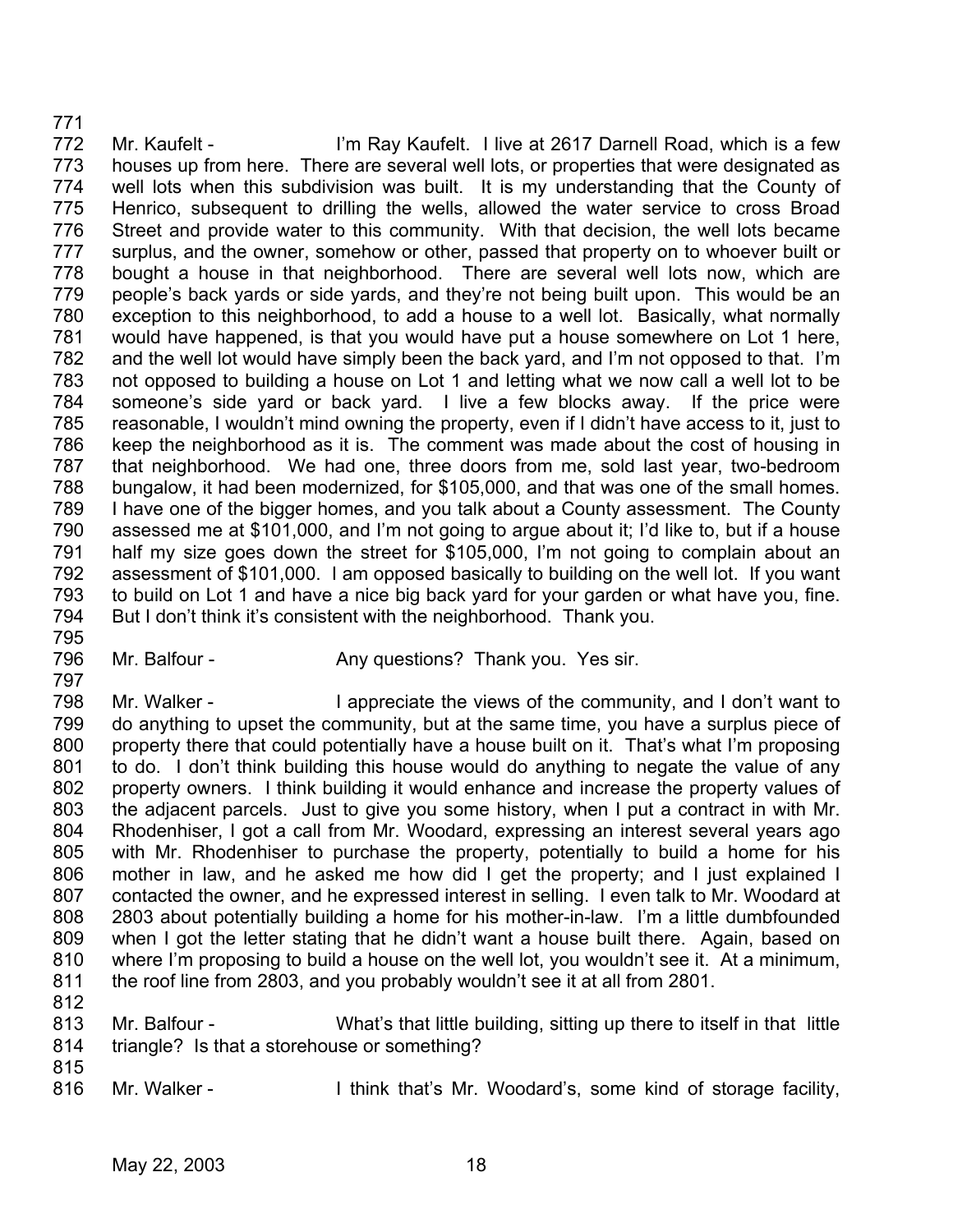| 817<br>818                                    | accessory building.                     |                                                                                                                                                                                                                                                                                                                                                                                                                                       |                          |
|-----------------------------------------------|-----------------------------------------|---------------------------------------------------------------------------------------------------------------------------------------------------------------------------------------------------------------------------------------------------------------------------------------------------------------------------------------------------------------------------------------------------------------------------------------|--------------------------|
| 819<br>820                                    | Mr. Balfour -                           | That's his property then?                                                                                                                                                                                                                                                                                                                                                                                                             |                          |
| 821<br>822                                    | Mr. Walker -                            | Correct.                                                                                                                                                                                                                                                                                                                                                                                                                              |                          |
| 823<br>824<br>825                             | Mr. Balfour -<br>subject to a variance? | Your contract, do you already own it, or have you got it                                                                                                                                                                                                                                                                                                                                                                              |                          |
| 826<br>827                                    | Mr. Walker -                            | Subject to the variance.                                                                                                                                                                                                                                                                                                                                                                                                              |                          |
| 828<br>829                                    | Mr. Balfour -                           | Any other questions?                                                                                                                                                                                                                                                                                                                                                                                                                  |                          |
| 830<br>831<br>832                             | Mr. Kirkland -                          | Mr. Walker, let me ask one question. Mr. Woodard stated<br>that when Lot 1 was purchased, this lot was also included, is that correct?                                                                                                                                                                                                                                                                                                |                          |
| 833<br>834<br>835                             | Mr. Walker -                            | It's my understanding that when 8506 was purchased, he<br>also purchased the well lot, and I think subsequently after that, he also purchased Lot 1.                                                                                                                                                                                                                                                                                  |                          |
| 836<br>837                                    | Mr. McKinney -                          | Did you say 8506 or 280?                                                                                                                                                                                                                                                                                                                                                                                                              |                          |
| 838<br>839                                    | Mr. Walker -                            | 8506 and the well lot.                                                                                                                                                                                                                                                                                                                                                                                                                |                          |
| 840<br>841                                    | Mr. Wright -                            | Who owns 8506?                                                                                                                                                                                                                                                                                                                                                                                                                        |                          |
| 842<br>843                                    | Mr. Walker -                            | Mr. Rhodenhiser. He owns all three parcels.                                                                                                                                                                                                                                                                                                                                                                                           |                          |
| 844<br>845                                    | Mr. Balfour -                           | Any other questions? Thank you.                                                                                                                                                                                                                                                                                                                                                                                                       |                          |
| 846<br>847<br>848<br>849<br>850<br>851<br>852 | zoning regulations.                     | Upon a motion by Mr. Kirkland, seconded by Mr. Nunnally, the Board denied<br>application A-42-2003 for a variance to build a one-family dwelling at 8504 Mapleview<br>Avenue (Mount Vernon Heights) (Parcel 761-757-8820). The Board denied your<br>request as it found from the evidence presented that approving the permit would be of<br>substantial detriment to adjacent property or would materially impair the purpose of the |                          |
| 853<br>854<br>855<br>856                      | Affirmative:<br>Negative:<br>Absent:    | Balfour, Kirkland, McKinney, Nunnally, Wright                                                                                                                                                                                                                                                                                                                                                                                         | 5<br>0<br>$\overline{0}$ |
| 857<br>858                                    | <b>New Applications</b>                 |                                                                                                                                                                                                                                                                                                                                                                                                                                       |                          |
| 859<br>860<br>861<br>862                      | A - 45-2003                             | <b>TIMOTHY HARRISON</b> requests a variance from Section 24-<br>95(b)(5) of Chapter 24 of the County Code to build a one-family<br>dwelling at 221 Westover Avenue (Bungalow City) (Parcel 816-728-<br>5240), zoned R-3, One-family Residence District (Varina). The lot                                                                                                                                                              |                          |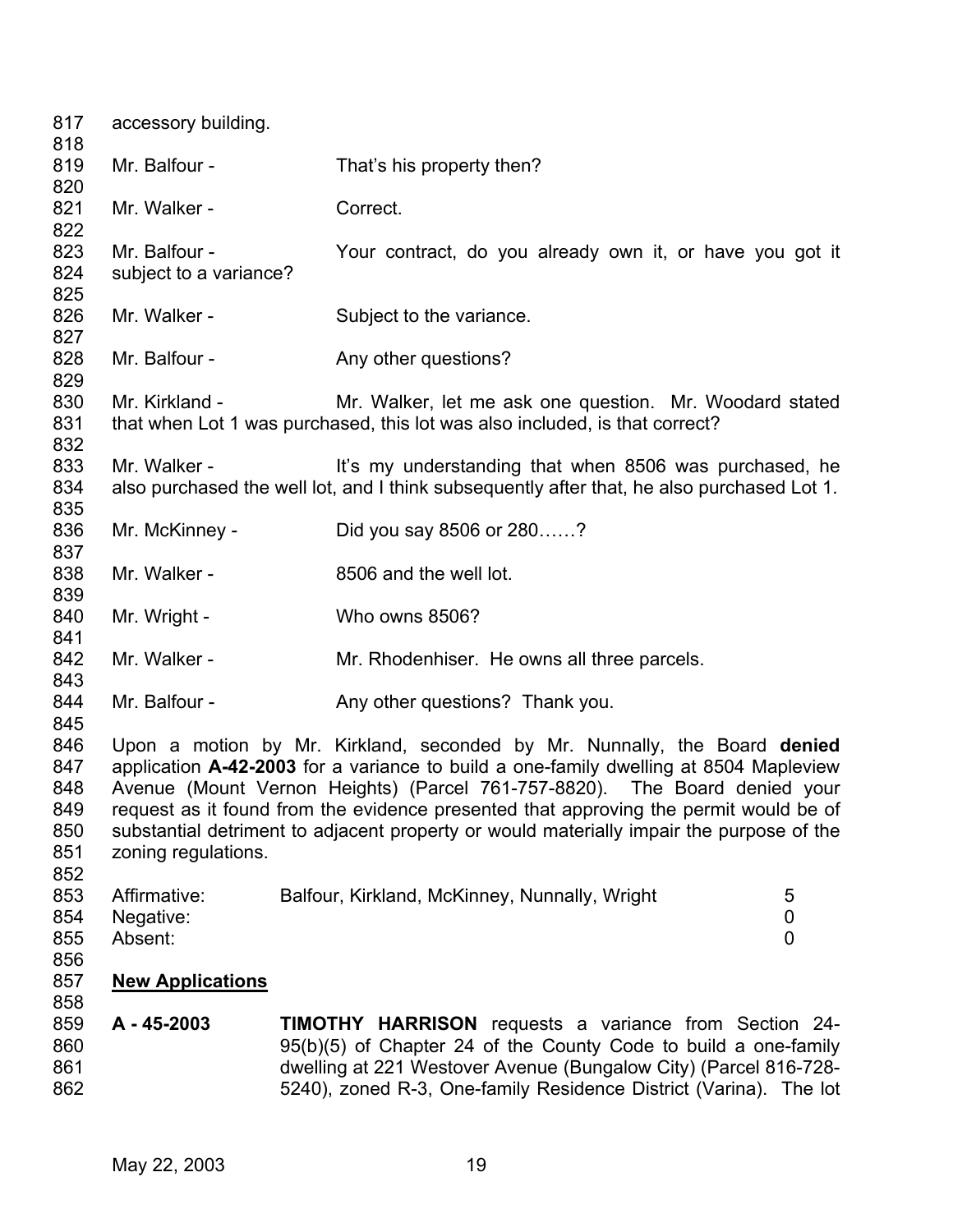863 864 865 866 867 width requirement and total lot area requirement are not met. The applicant has 6,400 square feet total lot area and 50 feet lot width, where the Code requires 8,000 square feet total lot area and 65 feet lot width. The applicant requests a variance of 1,600 square feet total lot area and 15 feet lot width.

- 869 870 871 Mr. Balfour - **Do** we have any others who intend to testify in this matter? Would you raise your right hand and be sworn please?
- 872 873 874 Mr. Blankinship - Do you swear that the testimony you are about to give is the truth, the whole truth, and nothing but the truth, so help you God?

875 876 877 878 879 880 881 882 883 884 885 886 887 Mr. Harrison - The Lido. Good morning. My name is Timothy Harrison. I'm back again for the second time to try to get a variance for the property. The first time I was not in compliance, had a lot of rubble or whatever on the property. Since then I've cleaned up the property; I've given away vehicles; I've thrown away materials; I have landscaped the yard, and everything I could do to come into compliance, and I'm only trying to build a home for my family. We've been paying rent for more than 20 years, and I paid more than I should have for this property, which was \$12,000, more than the value of the property, but I needed the property, because I needed to build a home for my family. My only intention is to build a nice home for my family, comply with all the rules and regulations, and stay within the Code guidelines and everything. Since this picture right here, I have cut the grass on the property and everything, and I'm hoping I'm in compliance and will be allowed to build a house on this property. Thank you.

- 888 Mr. Nunnally - What size house are you going to build there, Mr. Harrison?
- 890 Mr. Harrison - I intend to build a 30 by 50, one-story house.
- 892 893 894 Mr. McKinney - The Mr. Blankinship, you should have given us some previous pictures of this, the way it was.
- 895 Mr. Harrison - I've done a lot of work on it.
- 897 Mr. Blankinship - The staff is very pleased.
- 899 Mr. Kirkland - It meets the County's approval now?
- 901 902 903 Mr. Blankinship - Yes. I didn't recognize the picture. I was out of the office the day they took the photograph, and I had trouble matching it up with the old pictures.
- 904 905 906 Mr. Kirkland - You're going to keep it like this while you're building the house, right?
- 907 Mr. Harrison - Yes I am. I need this house.

868

889

891

896

898

900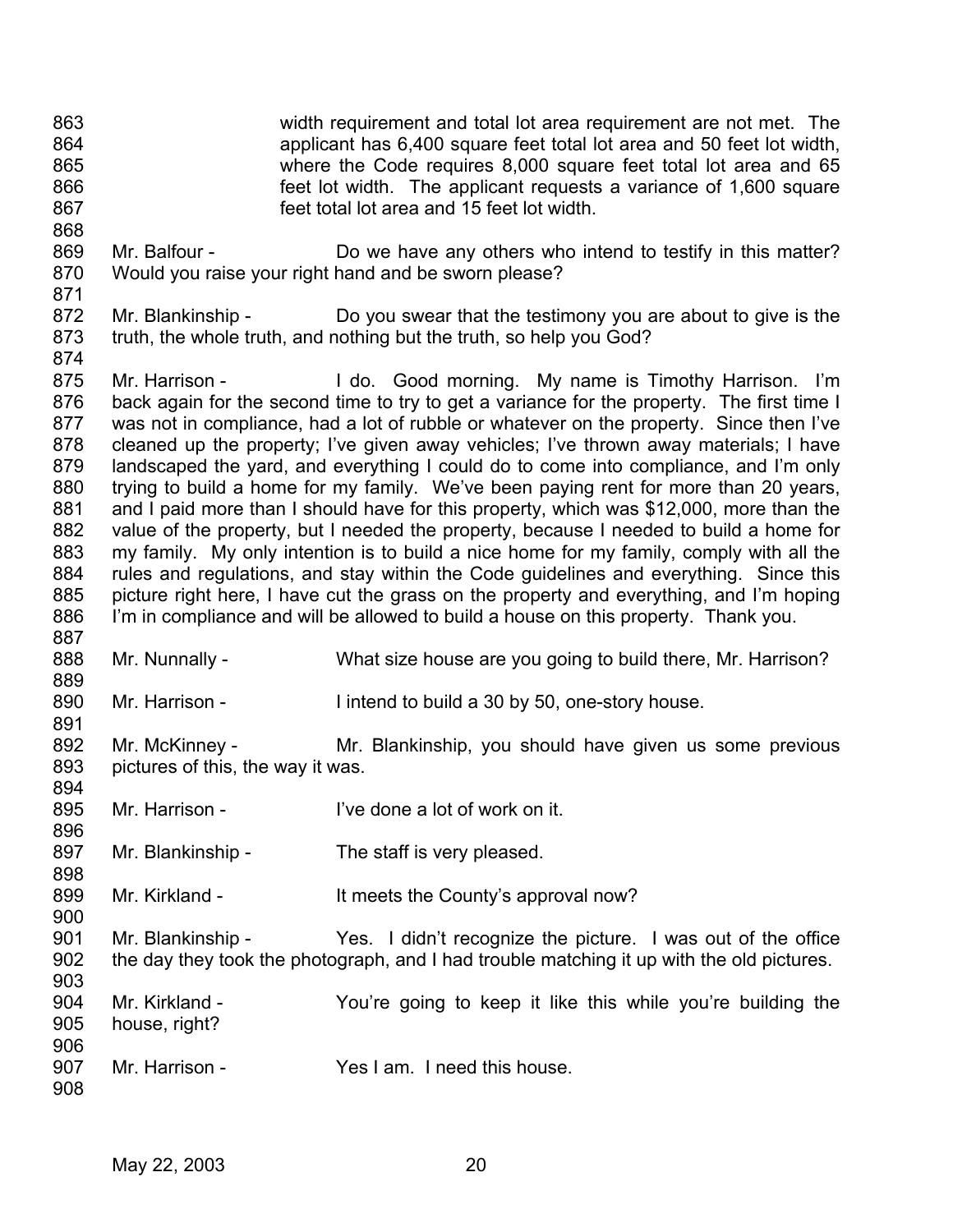909 910 Mr. Balfour - Any other questions? Thank you.

911 912 913 914 915 916 Mr. Robinson - My name is Thomas Robinson, and I'm the owner of the property next to 221. My address is 223 Westover Avenue. My main purpose of being here is to cut off all the abuse that I've received from the owner of 221. That's my main purpose, to put protection behind my property. I don't want anything built over there that might drain on my property, cause a drainage problem or anything of that nature.

- 917 918 919 920 Mr. Kirkland - Yes sir, we understand, and now that he's cleaning the lot up, and the County is really informed on where it is, I'm sure that when he builds his home, it will be very well inspected, and everything will meet the Code. I think everything will be just fine.
- 922 923 924 925 Mr. Balfour - You certainly have the right to call the County if you have a question about it or want to bring something to their attention. I think that was it, no one else to speak on that case.
- 926 927 928 929 After an advertised public hearing and on a motion by Mr. Nunnally, seconded by Mr. Kirkland, the Board **granted** application **A-45-2003** for a variance to build a one-family dwelling at 221 Westover Avenue (Bungalow City) (Parcel 816-728-5240). The Board granted the variance subject to the following conditions:
- 930

935

921

- 931 932 933 1. This variance applies only to the lot area and width requirements. All other applicable regulations of the County Code shall remain in force.
- 934 2. Connections shall be made to public water and sewer.

| 936 | Affirmative: | Balfour, Kirkland, McKinney, Nunnally, Wright |  |
|-----|--------------|-----------------------------------------------|--|
| 937 | Negative:    |                                               |  |
| 938 | Absent:      |                                               |  |

939

940 941 942 943 944 945 The Board granted this request, as it found from the evidence presented that, due to the unique circumstances of the subject property, strict application of the County Code would produce undue hardship not generally shared by other properties in the area, and authorizing this variance will neither cause a substantial detriment to adjacent property nor materially impair the purpose of the zoning regulations.

946 947 948 949 950 951 952 953 954 **A - 46-2003 ANDRE AND BINA WILLIAMS** request a variance from Section 24-94 of Chapter 24 of the County Code to build a sunroom over the existing deck at 1700 Harness Place (FoxboroDowns) (Parcel 805-703-4697), zoned R-3, One-family Residence District (Varina). The rear yard setback is not met. The applicants propose 32 feet rear yard setback, where the Code requires 40 feet rear yard setback. The applicants request a variance of 8 feet rear yard setback.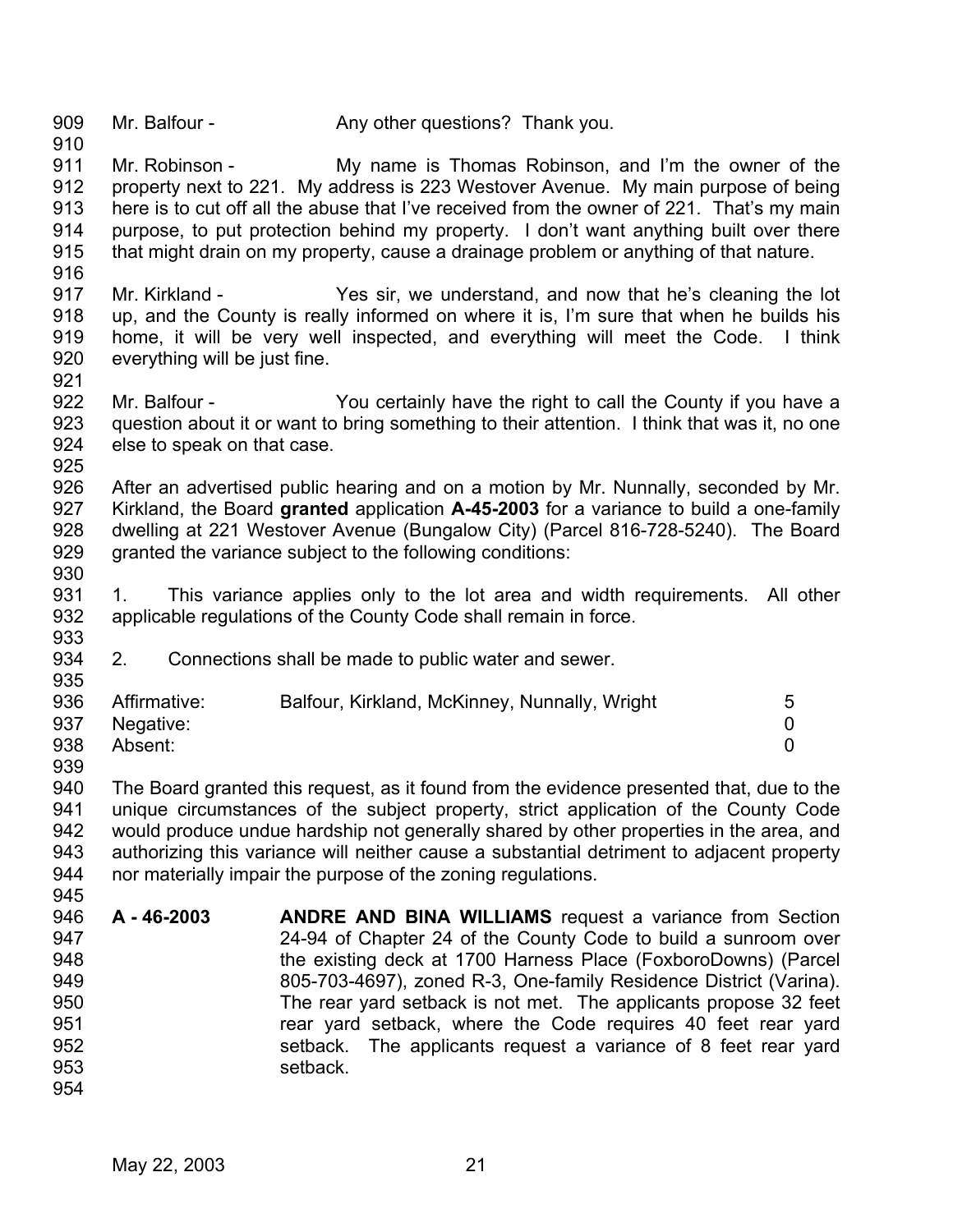955 956 957 Mr. Balfour - **Do we have any others who intend to testify in this matter?** Would you raise your right hand and be sworn please?

958 959 Mr. Blankinship - Do you swear that the testimony you are about to give is the truth, the whole truth, and nothing but the truth, so help you God?

961 962 963 964 965 966 967 968 969 970 971 Mr. Farrar - I do. I'm T. A. Farrar, with Melani Brothers, who intend to build the sunroom. This neighborhood section is only about a year old. We really can't justify a hardship in it. When the Williams purchased the home back in September, they had full intentions of enclosing it because of the mosquitoes in that area where the home was built. It has a 40-foot setback. As you see in the pictures, the deck is a 9 by 12; we're simply going to enclose the existing deck, hopefully. We're not going to change any of it whatsoever, even with the steps, we're going to put the door there as well, so we're not going to intrude into any other area. Basically, they're pretty much stuck with this, until there are some changes in that particular cul-de-sac. The rest of the neighbors in there are going to experience the same thing if they plan on adding on down the road.

973 Mr. Balfour - Nine by twelve? Any questions by Board members?

975 Mr. Wright - What's located to the rear of your property?

977 978 979 Mr. Farrar - I don't have that information with me, but looking at the plot plan, it looks like Foxboro Downs future development.

980 981 982 983 Mr. Wright - Any houses to the rear of your property? I'm asking this because whatever we've got here is not in the record. Mr. Blankinship, what is the status of Foxboro?

984 985 986 987 Mr. Blankinship - I do not know. If it's shown on the map the way it is, that normally indicates that they have conditional approval, but they've not yet submitted for final approval.

988 Mr. Balfour - Nothing's back there right now?

990 Mr. Blankinship - To the best of my knowledge, that's right.

992 993 Mr. Nunnally - Are Mr. and Mrs. Williams here today?

994 Mr. Farrar - No, they're not.

996 Mr. McKinney - Has that Southbury Avenue been developed?

998 999 Mr. Blankinship - Normally when it's shown with dotted lines like that, it has not been put through yet.

1000

989

991

995

997

960

972

974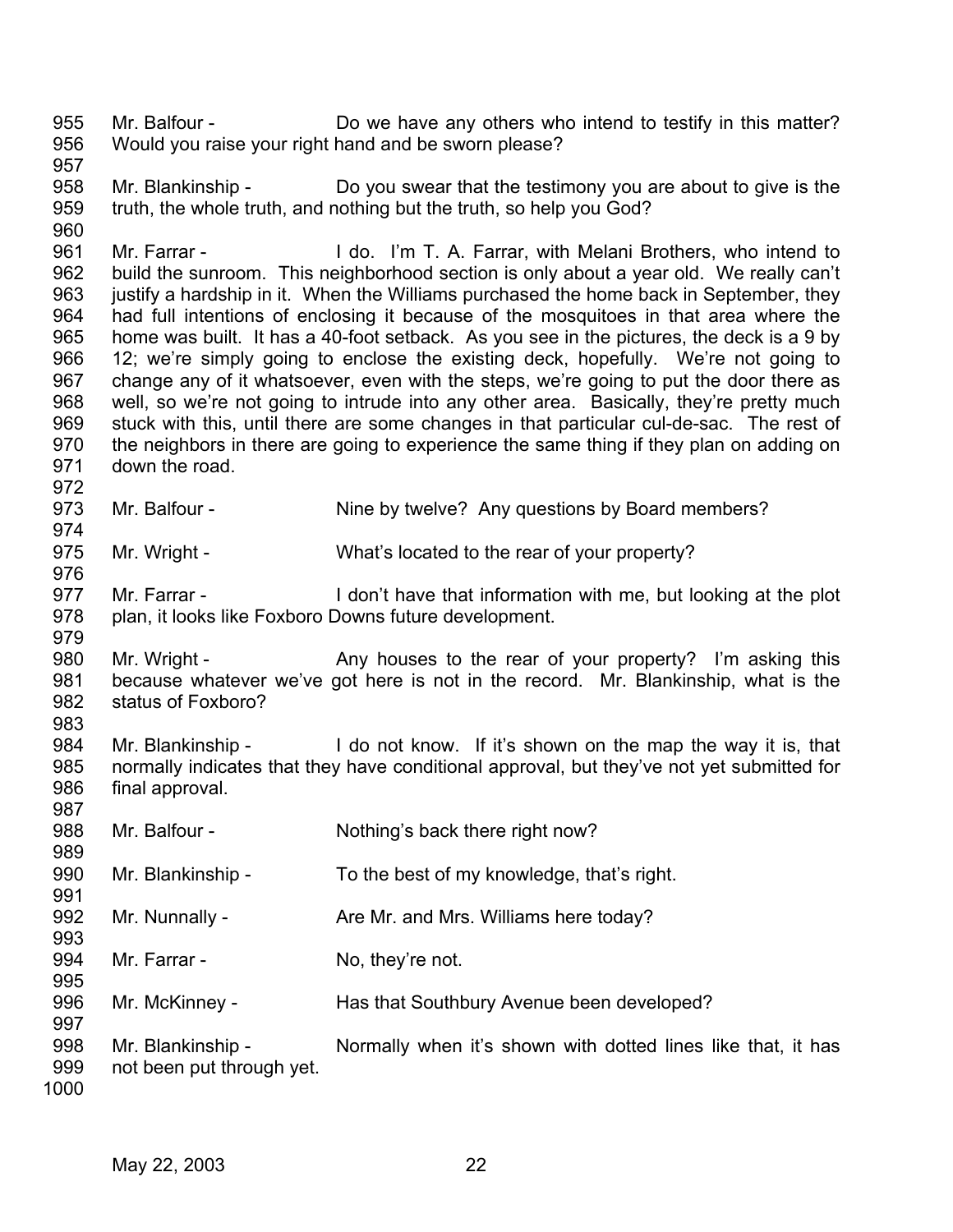1001 1002 1003 Mr. McKinney - So the rear yard of this would go up to the road? On the other side of the road would be proposed Foxboro Downs?

1004 1005 Mr. Blankinship - I think the rear yard of this would match the rear yard of another lot that would front on Southbury Avenue.

1007 Mr. Balfour - Any other questions? Thank you sir.

1009 1010 1011 1012 After an advertised public hearing and on a motion by Mr. Nunnally, seconded by Mr. Wright, the Board **granted** application **A-46-2003** for a variance to build a sunroom over the existing deck at 1700 Harness Place (Foxboro Downs) (Parcel 805-703-4697). The Board granted the variance subject to the following condition:

1014 1015 1016 1017 1. The property shall be developed in substantial conformance with the plan filed with the application. No substantial changes or additions to the layout may be made without the approval of the Board of Zoning Appeals.

| 1018 | Affirmative: | Balfour, Kirkland, McKinney, Nunnally, Wright | 5 |
|------|--------------|-----------------------------------------------|---|
| 1019 | Negative:    |                                               |   |
| 1020 | Absent:      |                                               |   |
| 1021 |              |                                               |   |

1022 1023 1024 1025 1026 The Board granted this request, as it found from the evidence presented that, due to the unique circumstances of the subject property, strict application of the County Code would produce undue hardship not generally shared by other properties in the area, and authorizing this variance will neither cause a substantial detriment to adjacent property nor materially impair the purpose of the zoning regulations.

- 1028 1029 1030 1031 1032 1033 1034 1035 **A - 47-2003 LOPE CASTRO** requests a variance from Section 24-94 of Chapter 24 of the County Code to build a patio room over the existing deck at 2216 Flat Branch Court (Ridgefield Green) (Parcel 738-751- 3422), zoned R-4C, One-family Residence District (Conditional) (Tuckahoe). The rear yard setback is not met. The applicant has 25.4 feet rear yard setback, where the Code requires 35 feet rear yard setback. The applicant requests a variance of 9.6 feet rear yard setback.
- 1036 1037 1038 Mr. Balfour - The Summan is anyone here to speak on that case? Pass it by, Mr. Secretary, next case.
- 1039

1027

1006

1008

1013

- 1040 1041 *(The Secretary called the case again at the end of the 9:00 o'clock agenda – no response. Passed by again, to be called again at end of 10:00 o'clock agenda.)*
- 1042

1043 1044 *(The Secretary called the case again at the end of the 10:00 o'clock agenda – no response.)*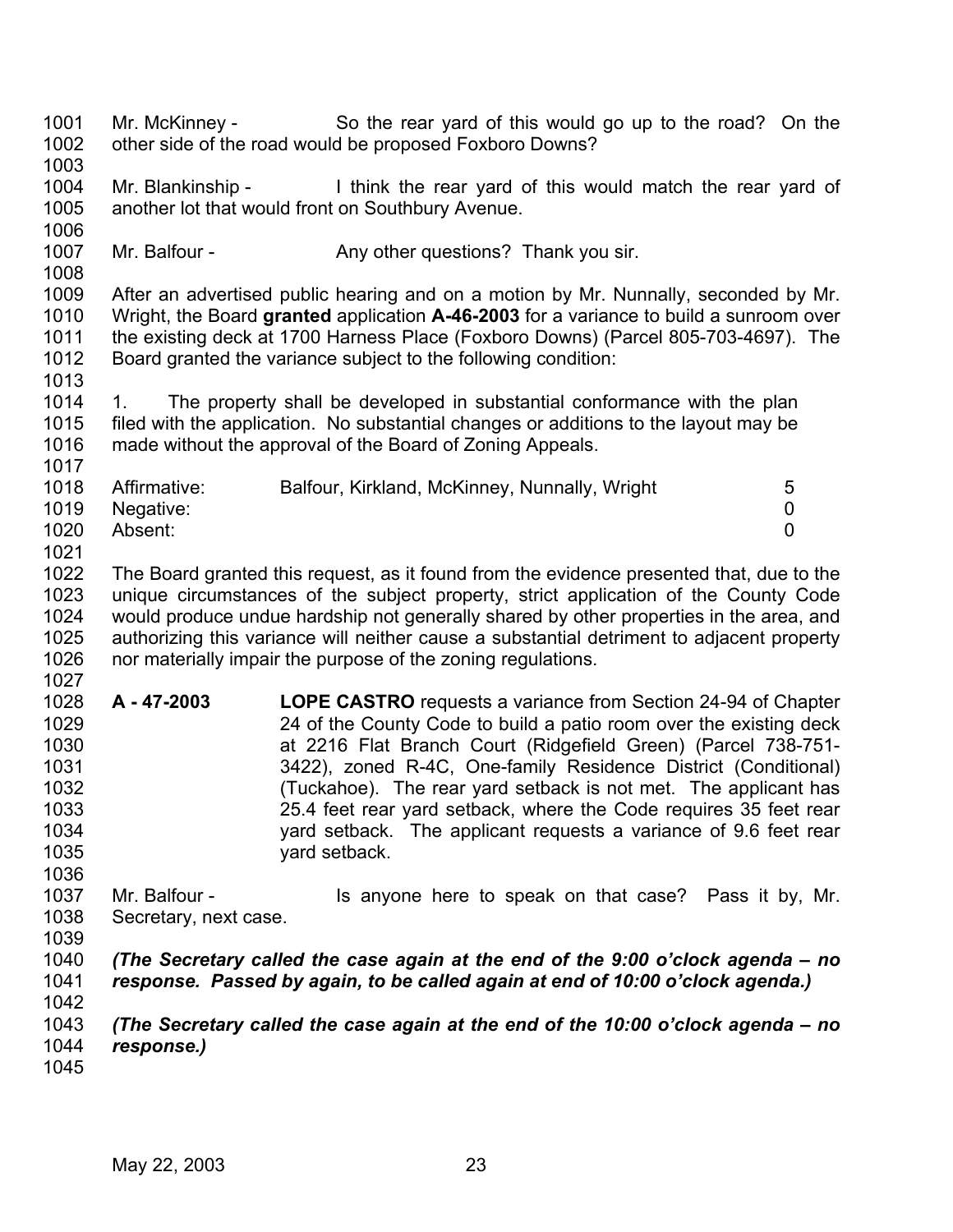Upon a motion by Mr. Wright, seconded by Mr. McKinney, the Board **deferred** application **A-47-2003** for a variance to build a patio room over the existing deck at 2216 Flat Branch Court (Ridgefield Green) (Parcel 738-751-3422). The case was deferred from the May 22, 2003, until the June 26, 2003, meeting, to allow the applicant or a representative time to appear at the meeting to present the case in person. 1046 1047 1048 1049 1050

| 1052 | Affirmative:   | Balfour, Kirkland, McKinney, Nunnally, Wright | 5 |
|------|----------------|-----------------------------------------------|---|
|      | 1053 Negative: |                                               |   |
| 1054 | Absent:        |                                               |   |
| 1055 |                |                                               |   |

1056 1057 1058 1059 1060 1061 1062 **A - 48-2003 CHRIS RICE** requests a variance from Section 24-96(b)(12a) of Chapter 24 of the County Code to occupy existing office space at 3900-3974 Springfield Road (Springfield Commons) (Parcel 754- 759-8717), zoned O-2C, Office District (Conditional) (Three Chopt). The parking requirement is not met. The applicant has 164 parking spaces, where the Code requires 178 parking spaces. The applicant requests a variance of 14 parking spaces.

1064 1065 Mr. Balfour - Do we have any others who intend to testify in this matter? Would you all raise your right hands and be sworn at one time, please?

1067 1068 1069 Mr. Blankinship - Do you swear that the testimony you are about to give is the truth, the whole truth, and nothing but the truth, so help you God?

1070 1071 1072 1073 1074 1075 1076 1077 1078 1079 1080 1081 1082 1083 1084 1085 1086 1087 1088 1089 1090 Mr. Rice - Yes I do. My name is Chris Rice, and I am the developer of the property. What I am requesting today is a parking variance so that additional spaces in the development may be sold as medical use. There is existing medical use on the property as we speak, and most of the medical uses on the property are sort of specialty type medicals. We do not have any pediatric groups, family practices, so forth, that would line up 40 deep with flu shots, etc. Advance Cosmetic Surgery is one of the leading cosmetic surgeons in the area, and he very rarely packs his waiting room; in fact there's only six seats in his waiting room, and he has approximately 7,000 feet. The additional, there are some dentists on the property, and they tend to take the parking, but they are all one dentist practice. It's not like they're going to expand in the future, in that they are landlocked in the suites they have purchased. After meeting with Mr. Blankinship, he suggested I do a parking study, so I hired an independent person to do a study, and they counted spaces at 10 am and 1 pm in the first week of April, while all the current owners were occupying their suites. There still is approximately 7200 square feet vacant. At no time were there fewer than 97 spaces available, so if you take 7200 feet, times 5, that's 36 spaces would be required for all of it to become medical. At no time were there fewer than 97 spaces; in fact it averaged about 110. You can see the development here; there is no way of predicting, when you develop an office setting, how much is going to be medical and how much is going to be office. There is a high demand for office and medical in the area, and through marketing the property, we have found that there is more of a demand for medical.

1091

1051

1063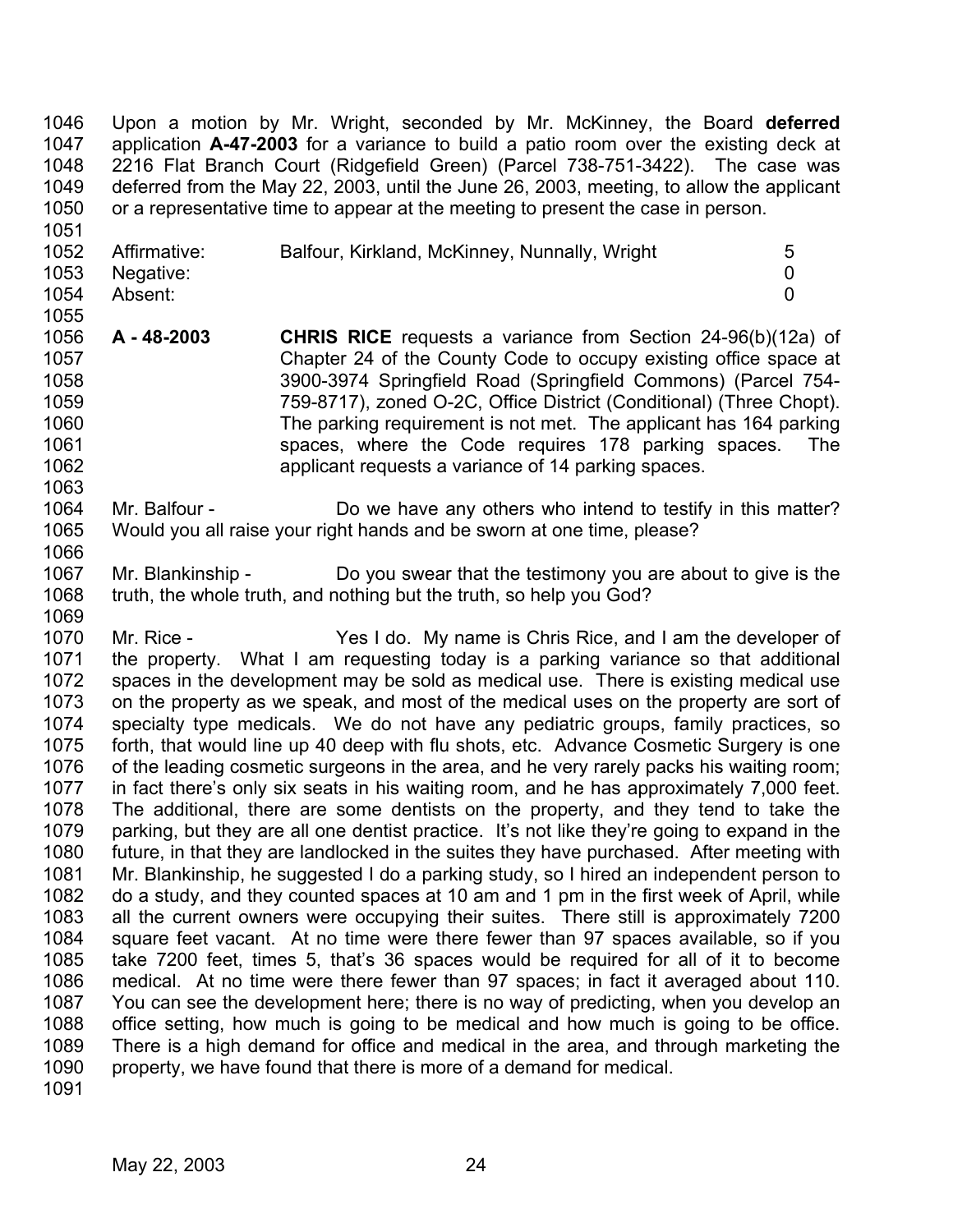- 1092 1093 Mr. Balfour -- Is your rent the same for medical and the other office buildings? Do you raise the rent for the medical offices?
- 1094

1097

1104

- 1095 1096 Mr. Rice - No sir, I sell the units, they are office condominiums which I sell, and I'm selling them for the same price, whether it's office or medical.
- 1098 1099 1100 Mr. Balfour -- What about the landscaping? You've read the evaluation report by the County?
- 1101 1102 1103 Mr. Rice - Yes sir, my original landscaper has a plan; I believe County Planning has the plan, and as soon as the plants get out of their fruitful springness, we'll plant them as soon as my landscaper recommends that they be planted.
- 1105 1106 1107 1108 1109 1110 1111 1112 1113 Mr. Balfour - I didn't mean to interrupt, but I thought you were about through. Are you about through? Any other questions? I'm assuming that all these people are not here in favor necessarily, so you'll have a chance to come back. Anyone else in favor? All right, on the opposition, let me make a comment I made earlier, in case you weren't here, and that is, we don't want a lot of repetition. If one or two of you want to speak for the whole group, that's even better. If every one of you want to divide up and each of you say something different, that's all right, but we don't want to hear the same thing three times. Who wants to go first?
- 1114 1115 Mr. Blankinship - The next speakers should just come on down toward the podium.
- 1117 1118 1119 1120 1121 1122 1123 1124 1125 1126 1127 1128 1129 Dr. Terraciano - My name is Dr. Tom Terraciano. I'm a psychologist, and the President of West End Family Counseling at 3932 Springfield. Our office is two doors down from one of the proposed new dentists' offices. I submitted a letter, I didn't make multiple copies, I'm sorry about that, when I heard that Mr. Rice had done a survey of the parking for the entire complex. I informally and unscientifically went out five times in the past week and just counted the vacant spots available in front of Building B, which is the building that I'm in and the building that Mr. Rice proposes to put another dentist in. On the four occasions that I sampled, there were eight, nine, eleven and ten spaces available in our building. If a dentist moves into that spot, there's a good chance that between the staff and patients, we would pretty much fill that entire parking lot, causing us, our patients and our staff, to park in front of Building A and Building C, which I think will cause a ripple effect and be an inconvenience, especially to our patients, so I'm opposed to this variance.
- 1130
- 1131 1132 1133 1134 1135 Mr. Kady - Good morning. My name is Darren Kady. I occupy number 3900, and I'd like to address the Board and let them know that I'm opposed to this, the reason being, number one, as was just brought out. I'd like to elaborate a little bit on that survey. First of all, I feel very strongly that survey is irrelevant ……………
- 1136 Mr. Balfour - You talking about the survey by Mr. .........
	- 1137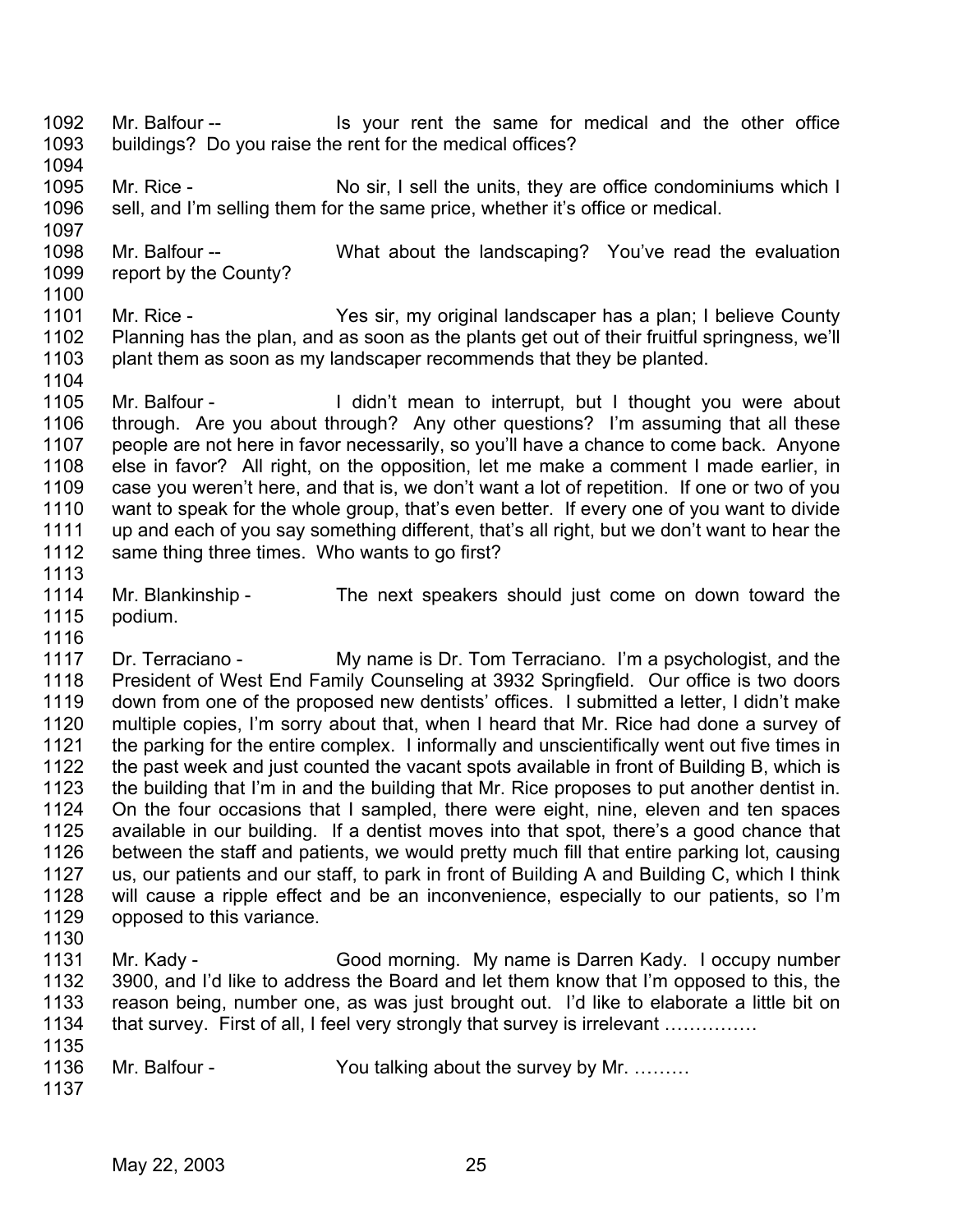1138 1139 Mr. Kady - The By the independent who was unnamed as far as who surveyed that parking lot.

1140

1141 Mr. Balfour - Mr. Brookings.

1142

1143 1144 1145 1146 1147 1148 1149 1150 1151 1152 1153 Mr. Kady - CK, thank you. First of all, we're a relatively new complex, and you cannot take a survey based on a new complex. It takes us years to establish a business, so if one is going to survey a parking lot, based on new businesses, this is not fair. You'd have to wait at least three to five years to see if this parking lot is full to capacity. Then you could probably take a survey and establish whether there are vacant parking spaces. At this point, I haven't grown to capacity in my space. I'm sure that others have not grown to capacity. Many of them just moved in. So the reason we have that standard of four or five per thousand, is because it's based upon a track record of what's required over a period of years, not what's required within the first year. So I feel it's totally irrelevant to use that survey, so I don't feel that should even come into play here.

1154

1155 1156 1157 1158 1159 1160 Mr. Balfour - Wouldn't that even indicate perhaps that you would need more parking spaces in the future, because businesses are developing businesses. If I hear you, you say you're going to fill up the additional parking spaces eventually, you and others perhaps, because you have new businesses that are developing. If that's true, doesn't that suggest you're going to need more parking spaces in the future?

1161 1162 1163 1164 1165 1166 Mr. Kady - No, I think we have, for instance, on my particular spot, I have 2200 square feet. The way I calculate it, it's about nine parking spaces. I'm not using nine parking spaces yet, but when I first started, within the first couple of months, I used maybe two or three; now I'm maybe up to five or six. I hope to be up to the nine eventually.

| 1 I V V |                             |                                                            |
|---------|-----------------------------|------------------------------------------------------------|
| 1167    | Mr. Kirkland -              | Mr. Kady, what is your business?                           |
| 1168    |                             |                                                            |
| 1169    | Mr. Kady -                  | We're a marketing company.                                 |
| 1170    |                             |                                                            |
| 1171    | Mr. Wright -                | Where is your office in this?                              |
| 1172    |                             |                                                            |
| 1173    | Mr. Kady -                  | I'm right at the corner of 3900.                           |
| 1174    |                             |                                                            |
| 1175    | Mr. Wright -                | So you have nine parking spaces allocated to your use.     |
| 1176    |                             |                                                            |
| 1177    | Mr. Kady -                  | That's what I understand, yes. According to office space,  |
| 1178    | five per 1,000 square feet. |                                                            |
| 1179    |                             |                                                            |
| 1180    | Mr. Wright -                | When did you begin your work there?                        |
| 1181    |                             |                                                            |
| 1182    | Mr. Kady -                  | I don't remember the exact date we moved in, but it's been |

1183 about a year. Were there any other questions on that point? I'd like to also say that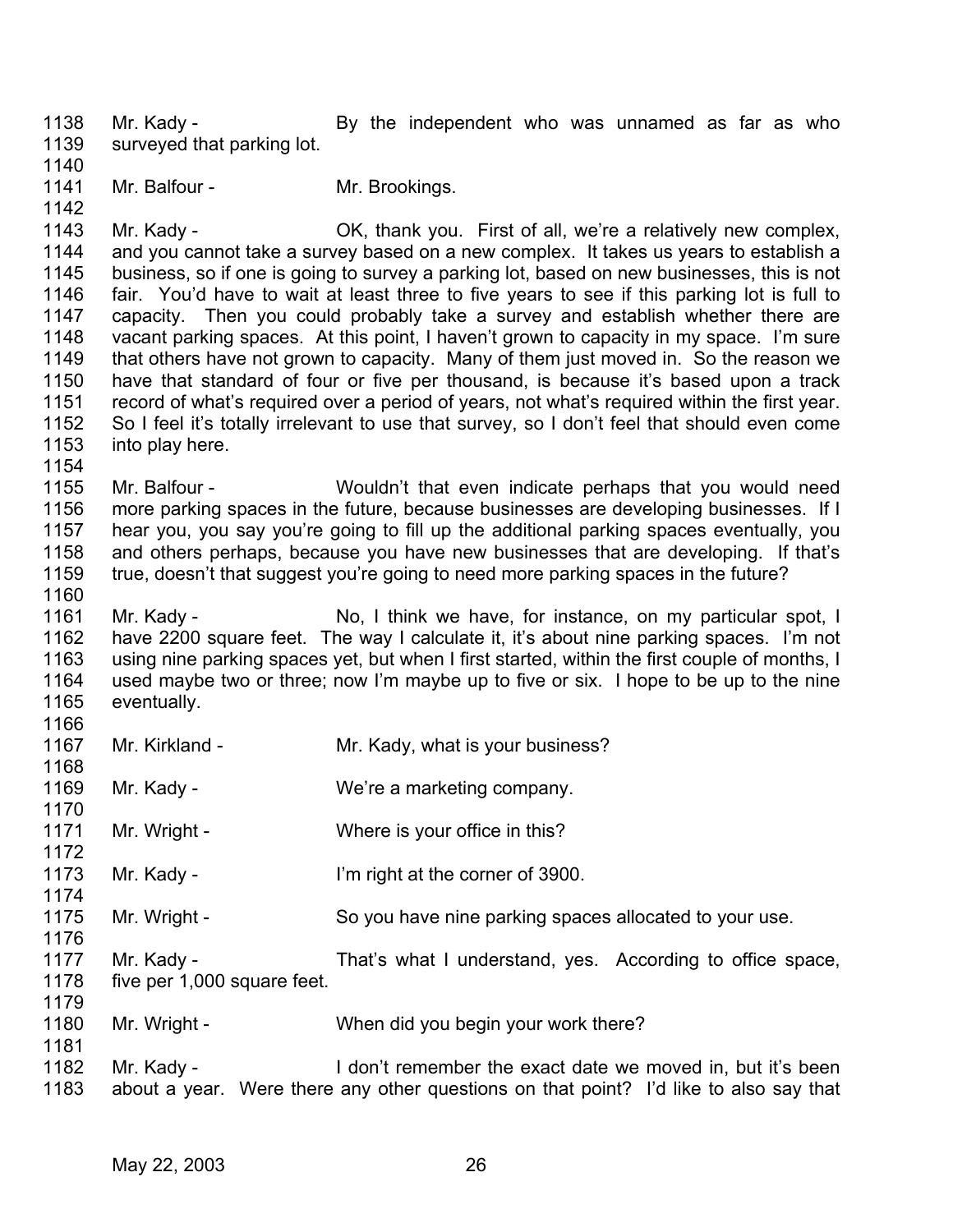1184 1185 1186 1187 1188 1189 1190 1191 1192 1193 1194 when I purchased that, essentially, we purchased those spaces, so for us or anyone to relinquish those spaces, there would be no sense to that unless we were compensated for those spaces. It's just like if somebody were asking for fifty feet of my land; then they're just going to ask for fifty feet of my land and be able to receive it without giving me compensation for it? I'm not looking for compensation; I'm just saying it would be improper for someone to take one of my spaces away. We have approximately, for simple arithmetic, say there were fourteen tenants here, or occupants. Essentially what we're saying is everyone has to sacrifice one space, whether you like it or not. You paid for it, but we're taking it back. I don't see the justice there, unless we willingly said, yes, we'd like to contribute it, but I'm not willing to contribute it. I need it; that's what I paid for, so that's another point I'd like to make. Are there any questions on that?

1195

1196 1197 1198 1199 1200 1201 1202 1203 1204 1205 1206 1207 1208 Thirdly, I don't see a hardship. I haven't heard a justified hardship here, and I was told that if these medical places or establishments went in, that would raise the value of my property. I think I'd be suffering, and the other occupants would be suffering the hardship, if they went in. So it's a reverse hardship that would be created, because as was brought out, there would be a rippling effect, and they would be parking in my spaces. These are transient people who would be coming in, with medical needs, so there would be families and just transient customers. We're not talking about professionals that are in the building, who are going to respect the spaces of one another. We're talking about the public. No one could expect us to go out there and ask the public to move out of the spaces. Even if we marked our spaces, we would get into problems with the public. So I see a whole slew of problems here, and that's why I'm in opposition.

1209

1210

## Mr. Balfour - Any questions?

1211 1212 1213 1214 1215 1216 1217 1218 1219 1220 1221 1222 1223 1224 1225 1226 1227 1228 1229 Mr. Lapkin - Good morning, gentlemen. My name is Richard Lapkin. I'm the owner at 3966 Springfield Road, which is just to the left of that yellow square. I'm going to try not to reiterate anything that's already been said; however, some of it will be an overlap. I too agree with everything that's been said previously, as far as being opposed to allowing the not putting in additional parking spaces. We are all, for the most part, new and growing businesses, which do allow for growth and needing the parking spaces to have more people coming in. Hearing that a survey that was done, I took it upon myself to do a very unscientific survey. I only had an opportunity to do it twice in two days, so I did it a total of four times. Granted, we may have a tremendous number of spaces open, but the picture is, that those are not all located in one area; they are spread throughout. Particularly in Building B, there's very few spaces available. The majority of the spaces that are available are at the end of 3974, which is on the far side of the complex. The pictures that you were shown earlier, as far as the complex and the parking spaces that were available, did not represent the entire complex. They did not show the area directly in front of Building B, which is typically mostly occupied with vehicles. As I said, in some cases there's not enough spaces in front of our own specific offices when, for example, as Mr. Rice did agree, is very taxing on the parking, and we're two doors down from the parking, and a lot of the times there is very limited parking in that area. Two of the gentlemen who are not here today and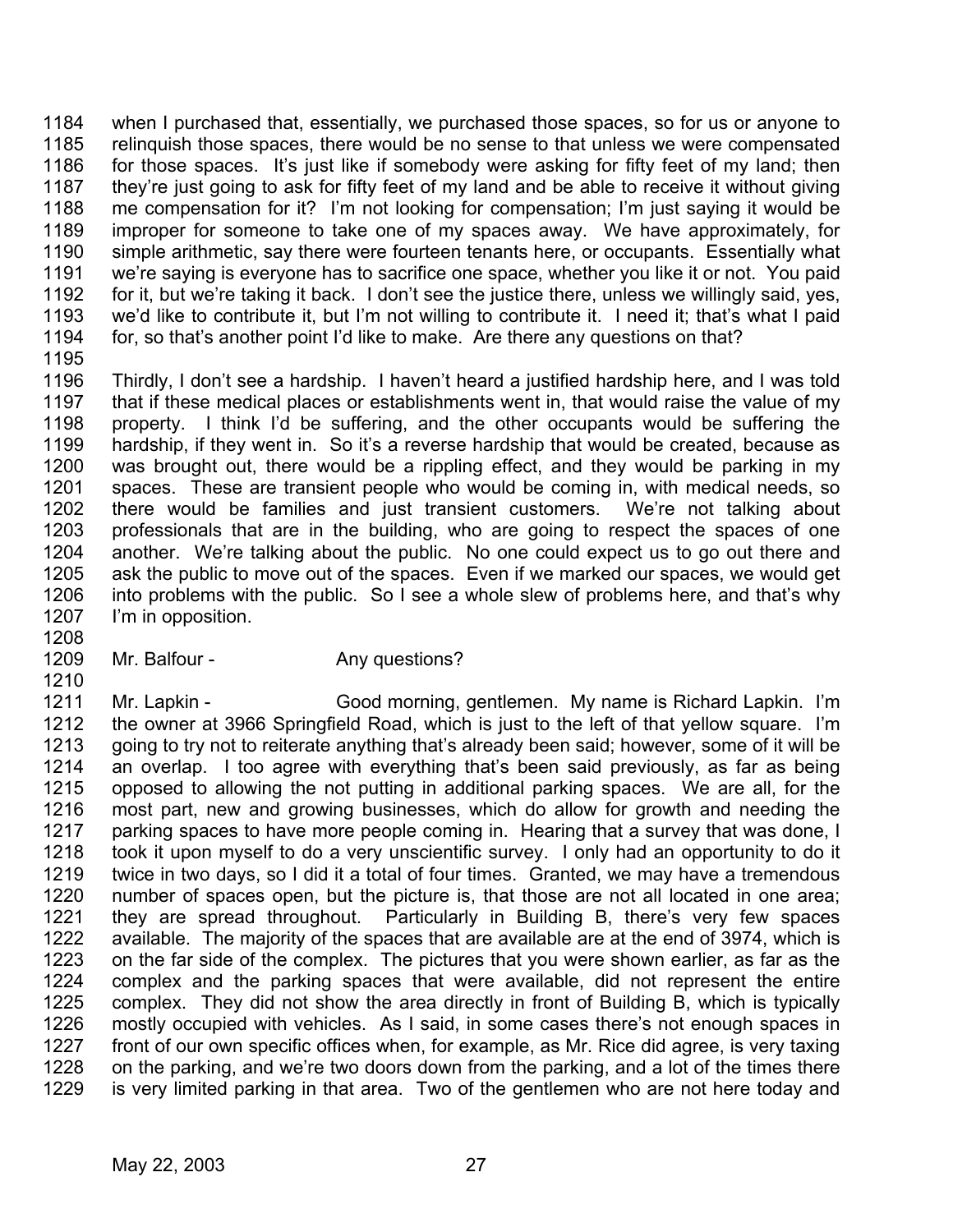1230 1231 1232 1233 1234 1235 1236 1237 1238 have asked me just to make mention that they are, again, against this. Dr. Valente and Dr. Fortner, both in Building C, as well as Dr. Sappington, who unfortunately had to leave for a surgical case, and he wanted me to express to you that he again is opposed to it. His practice has grown, and I think he said, tripled, within the last year more than what his projections were, and he anticipates that continuing to grow, which would necessitate keeping the number of parking spaces what we have. Enclosed with what I gave you is also a copy of a letter that was issued by Mr. Rice, I believe to the County, stating that he would not sell any additional spaces to medical units, unless additional parking spaces were available, or medical units left.

| 1240<br>1241<br>1242         | Mr. Nunnally -<br>written?                                | That letter is not dated; do you know when that letter was                                                                                            |
|------------------------------|-----------------------------------------------------------|-------------------------------------------------------------------------------------------------------------------------------------------------------|
| 1243<br>1244                 | Mr. Lapkin -                                              | No I do not; this is a copy of the letter as I received it.                                                                                           |
| 1245<br>1246<br>1247         | Mr. McKinney -<br>allowed?                                | Mr. Lapkin, you're at 3966; how many spaces are you                                                                                                   |
| 1248<br>1249                 | Mr. Lapkin -                                              | I've never seen anything formally, other than the report.                                                                                             |
| 1250<br>1251                 | Mr. McKinney -                                            | How many square feet do you have?                                                                                                                     |
| 1252<br>1253<br>1254         | Mr. Lapkin -<br>seven.                                    | I have 1800.<br>My understanding is that's approximately                                                                                              |
| 1255<br>1256                 | Mr. McKinney -                                            | When you took your survey, May 19-21                                                                                                                  |
| 1257<br>1258                 | Mr. Lapkin -                                              | That was not my survey, sir.                                                                                                                          |
| 1259<br>1260                 | Mr. McKinney -                                            | You said "the following represents my findings.                                                                                                       |
| 1261<br>1262<br>1263         | Mr. Lapkin -<br>formal-looking one."                      | Yes sir, that was the other gentleman's. Mine is the "not as                                                                                          |
| 1264<br>1265<br>1266         | Mr. McKinney -<br>were all your spaces taken at the time? | What I'm getting at is, when this was taken, do you know,                                                                                             |
| 1267<br>1268                 | Mr. Lapkin -                                              | No, I had several still in front of my office.                                                                                                        |
| 1269<br>1270<br>1271<br>1272 | Mr. McKinney -<br>you purchase the building.              | What I'm getting at, these vacant spaces, when you grow or<br>you get more clients, etc., you'll be needing these spaces that should be assigned when |
| 1273<br>1274                 | Mr. Lapkin -                                              | That is correct.                                                                                                                                      |
| 1275                         | Mr. McKinney -                                            | And if they're taken by someone else, then you won't have                                                                                             |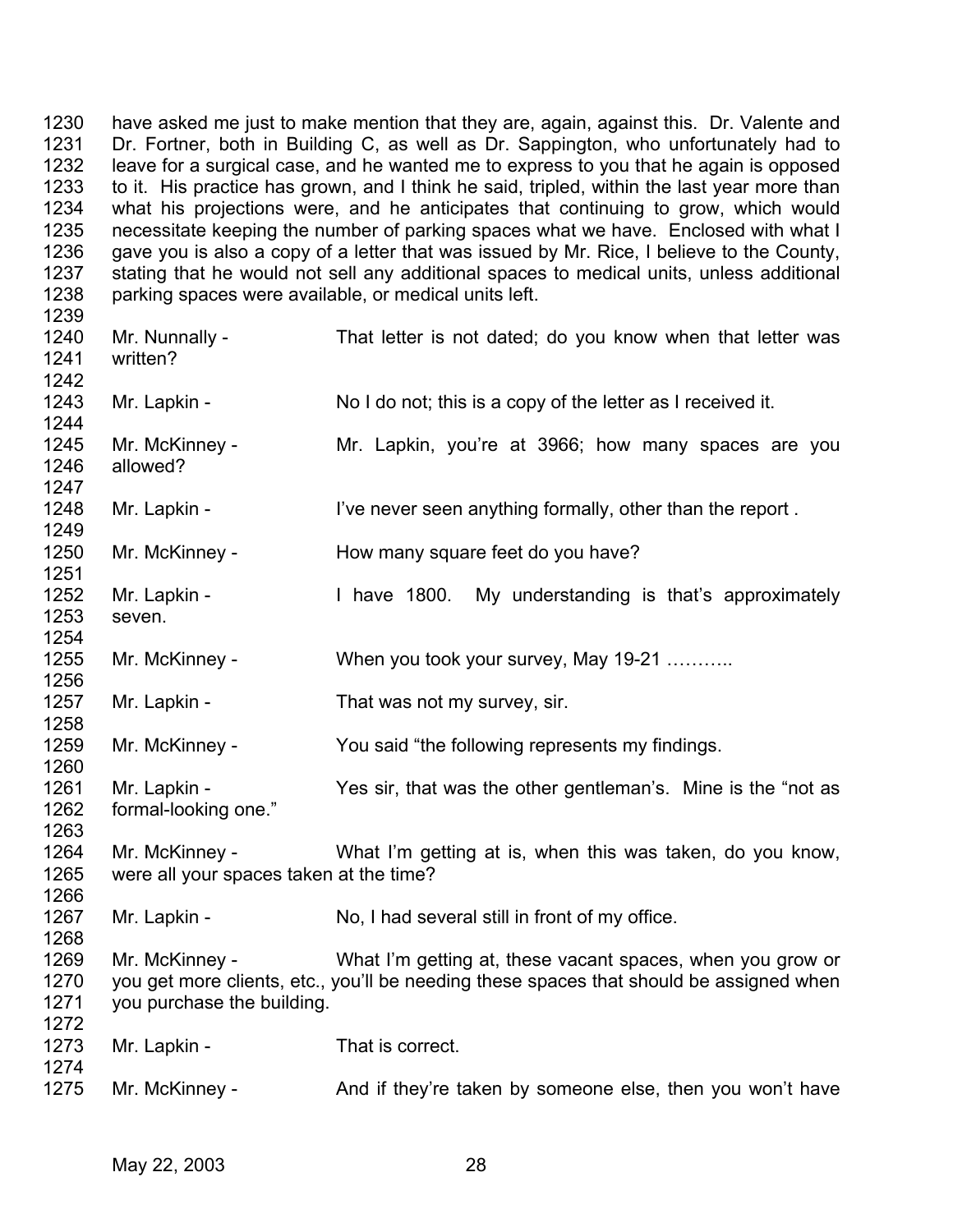1276 them, or they will reduce the spaces that you should have.

1277

1283

1286

1292

1310

- 1278 1279 1280 1281 1282 Mr. Lapkin - That is correct. I'd also like to point out that the entire complex is not yet sold, so the survey is based on if we want to call it 25%, and that number is subject to argument, of vacant spaces, so you need to increase the number of spaces being used, or decrease the number of spaces that are currently available, if you want to take it in the same proportions.
- 1284 1285 Mr. McKinney - Did you state that Mr. Rice said that he would not sell to any more medical practices?
- 1287 1288 1289 1290 Mr. Lapkin - I stated that there is a copy of the letter that I received, that he sent to the County, agreeing not to sell to any more medical spaces unless existing medical offices left, or additional parking was provided, or the variances were granted.
- 1291 Mr. McKinney - He can't provide additional parking.
- 1293 1294 Mr. Lapkin - That is correct, and that's why we are objecting ..............
- 1295 1296 1297 Mr. McKinney - All the parking is taken, according to the condos that you guys have bought.
- 1298 1299 1300 Mr. Lapkin - That is correct, and I understand there is no additional room to put more parking spaces in.
- 1301 1302 1303 Mr. Balfour - I understand from what Mr. McKinney just said, that there are 25% of your spaces left that are already allotted if he does not use them for medical.
- 1304 1305 1306 1307 1308 1309 Mr. Lapkin - Please understand that no spaces are specifically allotted to a specific condominium unit. It is all general parking. There are no reserved spaces out there. So if I understand your question correctly, what you're asking is, are we taking into account the spaces that are "allotted" to the vacant buildings. Yes, those numbers are figured within Mr. Rice's 100+ that are available. He is saying that there's 100 spaces available, but not giving you the picture that not all the units are sold.
- 1311 1312 Mr. Balfour - The Any other questions?
	- 1313 1314 1315 Mr. Kirkland - Thow many spaces normally do you occupy with your business?
	- 1316 1317 1318 Mr. Lapkin - With my business, five to six for just the employees only, and that varies. At any given time we could have another three to five with customers.
	- 1319 Mr. Balfour - So you'd be over your limit right there.
	- 1321 Mr. Lapkin - Yes sir. There's no question about it, if you base it on the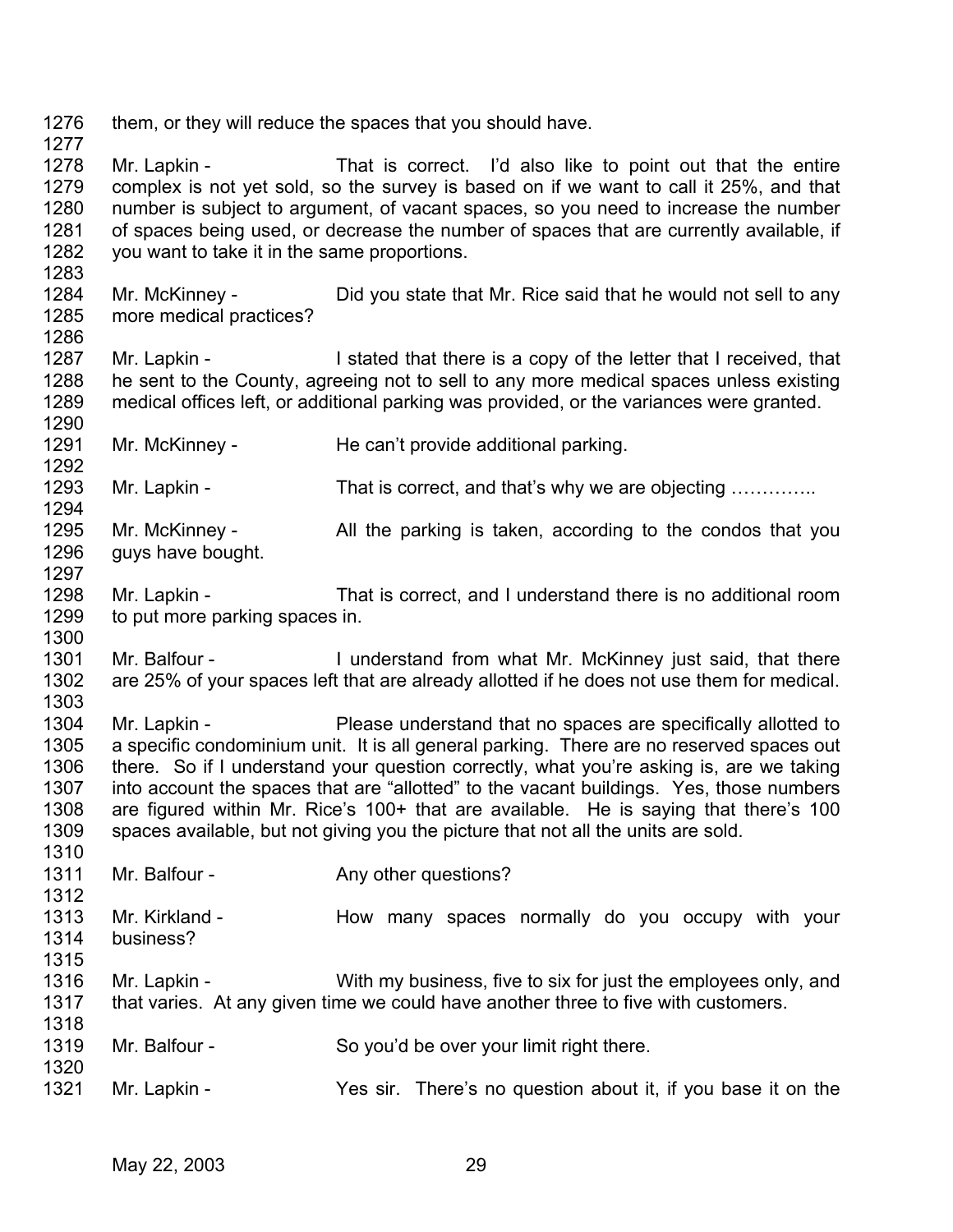- 1322 7.7 or the 7 number, we'd be over the limit.
- 1324 Mr. Kirkland - And what do you do?

1326 1327 1328 1329 1330 Mr. Lapkin - Professionally, an AV company; we videotape special events; we do conversions from slides, pictures, movies, from the video, so we have what you would call a "walk-in traffic." People dropping off projects, picking up projects, larger projects that come in. Thank you gentlemen. I appreciate your listening to us.

1331 Mr. Balfour - Any others to speak in opposition?

1333 1334 1335 1336 Mr. Nunnally - Where are you going to bring these extra spaces from if you got them? Where will these extra spaces come from? Where is the vacant land, or how do you intend to add spaces, I'm not sure I understand.

- 1337 1338 1339 1340 1341 1342 1343 1344 1345 1346 1347 Mr. Rice - I'm not requesting to add spaces. I'm requesting a variance that allows me to exceed the parking requirement. I wanted to start by saying that I did point out that all the space was not sold. I told you that I had 7200 feet, multiply that times 5, told you 35 would be required, so you can deduct from the 108 average. There's no question about it, Building B is a tight parking situation, and that is the building in the back. What I would like to propose is that I will deed restrict that the vacant space in the back building would not be medical, and that any medical that I do in the future, would be in front of Building A, where the bulk of the parking is. I will deed restrict against a family practice or a pediatric practice. I've contacted my attorney, and he says I can do this in the deed, that when I sell those units, that I can deed restrict them against the burden of a family practice or a pediatric practice.
- 1348

1323

1325

1332

1349 1350 1351 Mr. Balfour - Let me get those down. You said no pediatrics, no family, and no medical in B Building, whichever one that is.

1352 1353 1354 1355 1356 Mr. Rice - The Yes sir, no medical at all in Building B, which is the back building, where there is a tolling on the parking, and then Building A, which is the one closest to Costco's gas pumps, that's the only remaining space I have left, and that's where the majority of the vacant spaces are.

1357 1358 1359 1360 Mr. Balfour - I'm not suggesting by my question I'm opposed or in favor, but I thought I heard you say earlier that you had a lot of people wanting general office space and also medical. If that's the case, you've got equal number who want either or the other. Why don't you just sell them to non-doctors and be done with it?

1361

1362 1363 1364 1365 1366 Mr. Rice - Well, I do have a dentist who's under contract for about 2,400 feet, I believe, and is subject to the variance being granted, and if that is the wishes of this Board, then I would adhere that no more medical after that particular use be granted, if that would be your wish.

1367 Mr. McKinney - What's the difference between medical and office?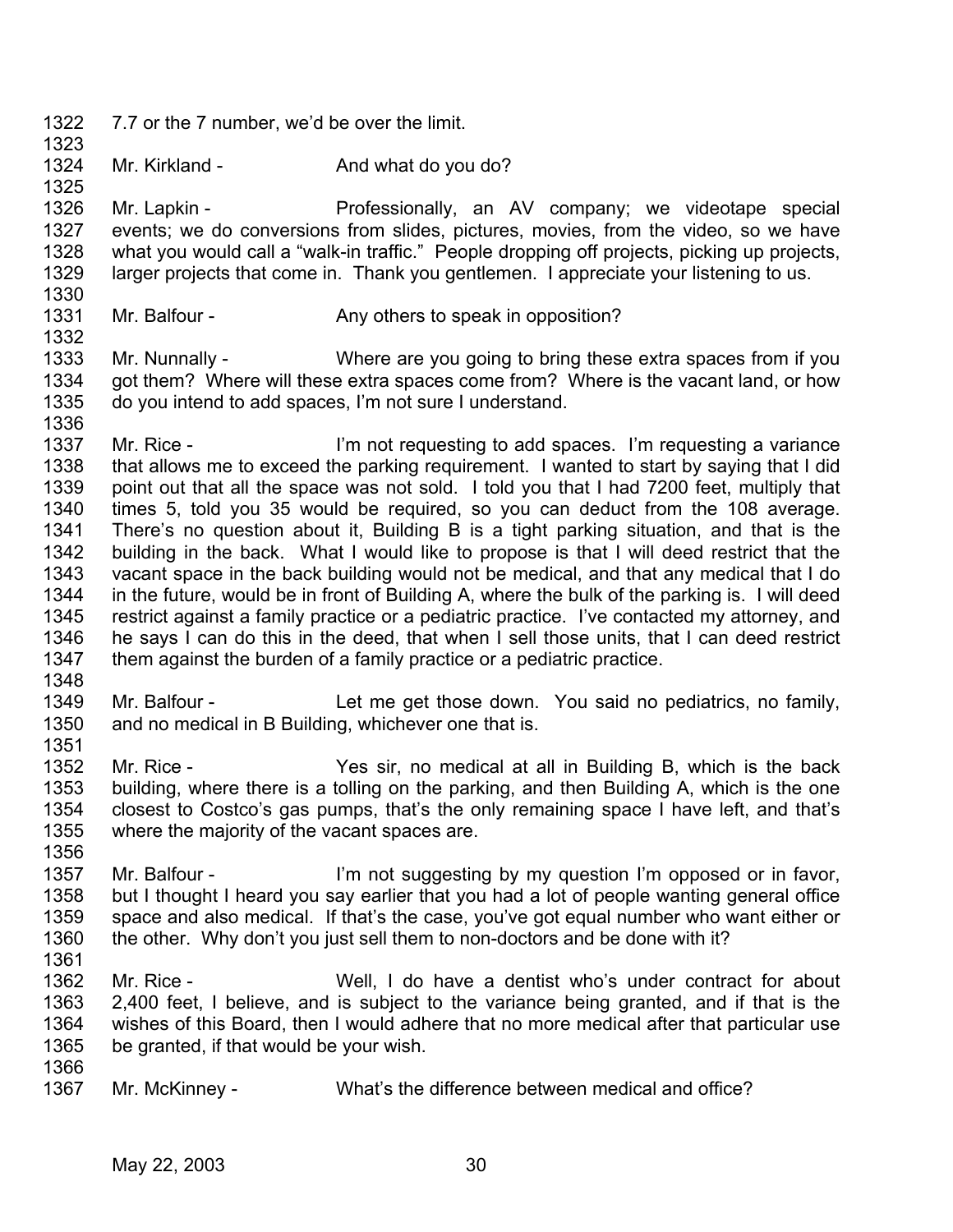1369 1370 1371 1372 Mr. Rice - The terms of the definition of medical are very broad. You can have a clinic that only sees three people at a time that might occupy 3,000 feet, but that's technically a medical use.

1373 1374 1375 Mr. McKinney - But aren't there some office spaces that have more than that?

1376 1377 1378 1379 Mr. Rice - The Yes sir. I could sell to an office user in Building A that technically could toll 8 per thousand. There are uses in the office that you could put 8 per thousand, and I think that the Code is, what, one per 100 square feet then?

1380 Mr. Blankinship - For office, one per 250.

1382 1383 1384 1385 1386 1387 1388 1389 1390 1391 1392 1393 1394 1395 1396 1397 1398 Mr. Rice - Right, on parking, but occupants, it could be one per 100 square feet. So we could get someone in there that buys that actually uses a higher than medical use. I will state that in Building A, Dr. Raffeei is a rehabilitation therapist. If you've got a bad knee, he helps you get it back in order, and the majority of his space is not waiting rooms; it's equipment. How many people can he oversee and work on and rehabilitate at one time? All these businesses that have bought in here, at least 80% of them, had been in business for a number of years, and it was just a transfer of location, and I could go and address each one individually, but I don't want to take this Board's time up. Mr. Kady, who adamantly spoke against my parking, he was in Innsbrook in the same amount of square footage five years prior to his buying this unit, in the same business he's in. I think he's pretty well managed his growth, in my opinion, but I don't know what his business plan is. As far as the value of the property, one gentleman said "the value of the property," we obviously when you have a high-demand product and you're sold out, the price goes up, and that's evident, because a few of the existing tenants in there are expanding or want to expand, and they are offering more than the purchase price for the property, which their neighbor bought, so it will drive up the price of the property.

1399

1404

1368

1381

1400 1401 1402 1403 Mr. McKinney - When you filed your POD with the Planning Commission to put this up, they calculated the parking for what you wanted to develop, and this has been done over years and years. What justifies you to come in and ask for 14 more spaces?

- 1405 1406 1407 1408 1409 1410 1411 Mr. Rice - When my civil engineer, Jordan Engineering, a professional engineering firm, first laid it out, if you look at that space beside Building C, we had that covered with parking, and we wanted more additional parking. Because we were in the 50-10 basin of the Chesapeake Bay Act, not only do we have to detain the water, but we have to clean it, so we have all these bio-detention areas. We have three on the property, that are filled with two feet of sand; the water goes through the sand; it gets cleaned, and then it goes into the detention ponds.
- 1412
- 1413 Mr. McKinney - You've got a BMP there?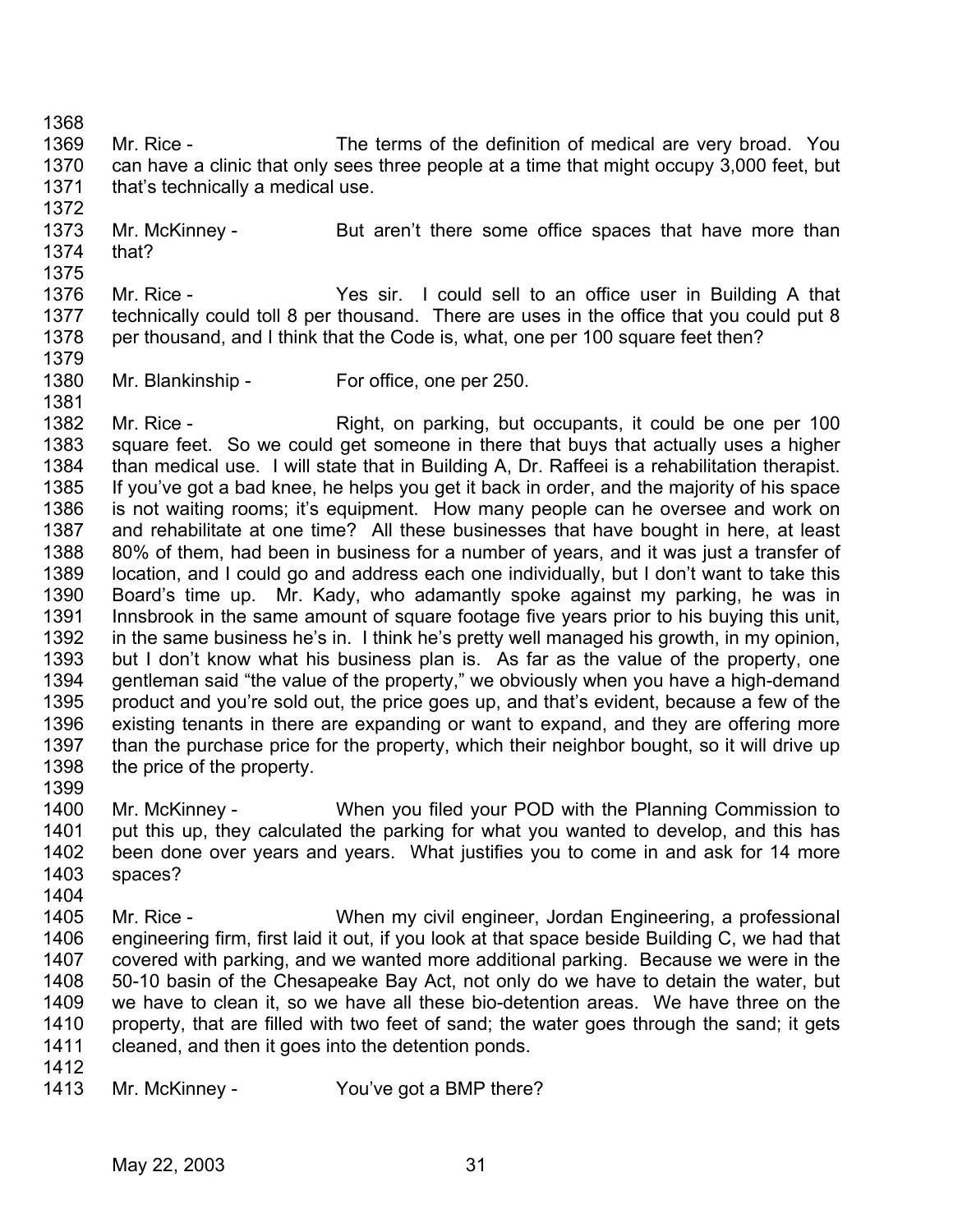| 1414         |                                                      |                                                                              |
|--------------|------------------------------------------------------|------------------------------------------------------------------------------|
| 1415         | Mr. Rice -                                           | Two, yes sir.                                                                |
| 1416         |                                                      |                                                                              |
| 1417         | Mr. McKinney -                                       | Where the hand is, next to 3950?                                             |
| 1418         |                                                      |                                                                              |
| 1419         | Mr. Rice -                                           | Yes sir, and there's a bio-area too, you know, where the                     |
| 1420         |                                                      | water has to flow in there and sink through the sand first.                  |
| 1421         |                                                      |                                                                              |
| 1422         | Mr. McKinney -                                       | You could put a parking lot over that if it were designed                    |
| 1423         | properly?                                            |                                                                              |
| 1424         |                                                      |                                                                              |
| 1425         | Mr. Rice -                                           | Over the BMP?                                                                |
| 1426         |                                                      |                                                                              |
| 1427         | Mr. McKinney -                                       | Yes, if you could do that, and you could park on top of it?                  |
| 1428         |                                                      |                                                                              |
| 1429         | Mr. Rice -                                           | Yes sir. I would imagine. I saw it done at American Family I                 |
| 1430         | believe. I don't think it would be cost prohibitive. |                                                                              |
| 1431         |                                                      |                                                                              |
| 1432         | Mr. Kirkland -                                       | It probably would. The Home Depot has one too.                               |
| 1433         |                                                      |                                                                              |
| 1434         | Mr. Balfour -                                        | Mr. Rice, one more question. You may have already said it,                   |
| 1435         |                                                      | but I want to get it clear in my mind. How much of this do you have to sell? |
| 1436         |                                                      |                                                                              |
| 1437         | Mr. Rice -                                           | 7200 feet, of which 2400 is under contract to that dental                    |
| 1438         | practice.                                            |                                                                              |
| 1439         |                                                      |                                                                              |
| 1440         | Mr. Balfour -                                        | What was the total?                                                          |
| 1441         |                                                      |                                                                              |
| 1442         | Mr. Rice -                                           | 38,470.                                                                      |
| 1443<br>1444 | Mr. Balfour -                                        |                                                                              |
| 1445         |                                                      | So you've almost "maxxed" it out.                                            |
| 1446         | Mr. Rice -                                           | Yes sir.                                                                     |
| 1447         |                                                      |                                                                              |
| 1448         | Mr. Balfour -                                        | But you've still got that much left.                                         |
| 1449         |                                                      |                                                                              |
| 1450         | Mr. Rice -                                           | Yes sir.                                                                     |
| 1451         |                                                      |                                                                              |
| 1452         | Mr. McKinney -                                       | How much parking do you have left?                                           |
| 1453         |                                                      |                                                                              |
| 1454         | Mr. Rice -                                           | Twenty spaces. At the minimum, if I were to sell the rest of                 |
| 1455         |                                                      | the spaces for office, I would need a variance for eight.                    |
| 1456         |                                                      |                                                                              |
| 1457         | Mr. McKinney -                                       | And if you didn't get a variance at all, how much space could                |
| 1458         | you sell?                                            |                                                                              |
| 1459         |                                                      |                                                                              |
|              |                                                      |                                                                              |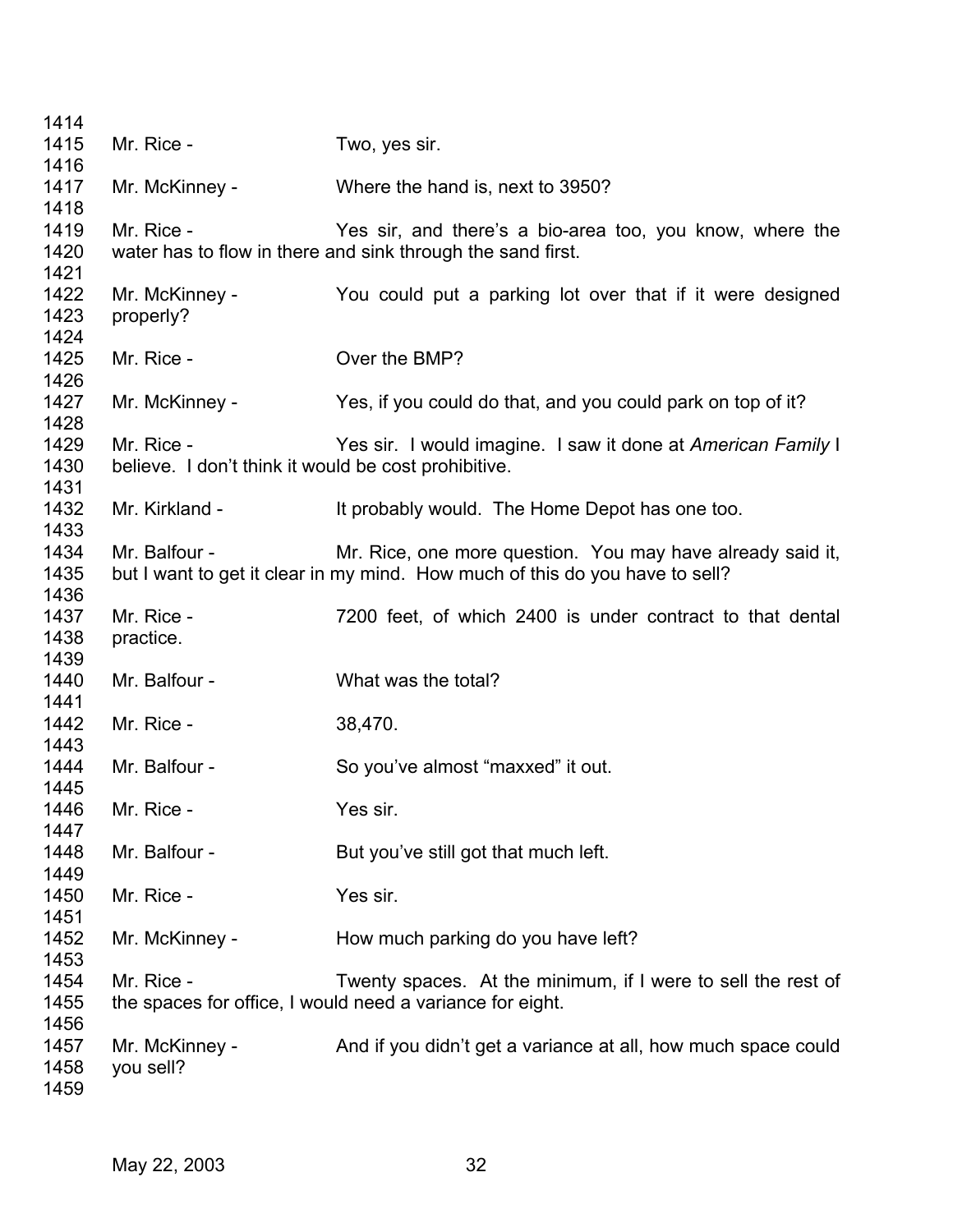Mr. Rice - All but 2,000 feet. I'd have to come in for another variance to sell it for office. Mr. McKinney - So you have enough parking space now to accommodate everything other than 2,000 feet. Mr. Rice - Yes sir. Mr. Balfour - But you're saying you need eight. Mr. Rice - At the minimum, yes sir. Mr. Balfour - And you're asking for fourteen. Mr. Rice - **I** asked for fourteen because of the dental practice, yes sir. Mr. Balfour - Che more question. When did you begin this venture? Mr. Rice - **I** believe it was February of 2001, and then it finished up in '02, approximately a year ago. Mr. Balfour - When did you sell your first property? Mr. Rice - The Sold the first property to the Terracianos, probably in February 2002. Mr. Balfour - You'd just been in operation a little more than a year. Mr. Rice - Yes sir. I think Dr. Solatarian, which is a dental practice, he was just straight out of medical school, and there might be one other new business, but the rest of them were established businesses who'd just moved location. Mr. Balfour - Any other questions? Thank you. Upon a motion by Mr. Wright, seconded by Mr. McKinney, the Board **denied** application **A-48-2003** for a variance to occupy existing office space at 3900-3974 Springfield Road (Springfield Commons) (Parcel 754-759-8717). Affirmative: Balfour, Kirkland, McKinney, Nunnally, Wright 5 Negative: 0 Absent: 0 The Board denied the request as it found from the evidence presented that approving the permit would be of substantial detriment to adjacent property or would materially impair the purpose of the zoning regulations.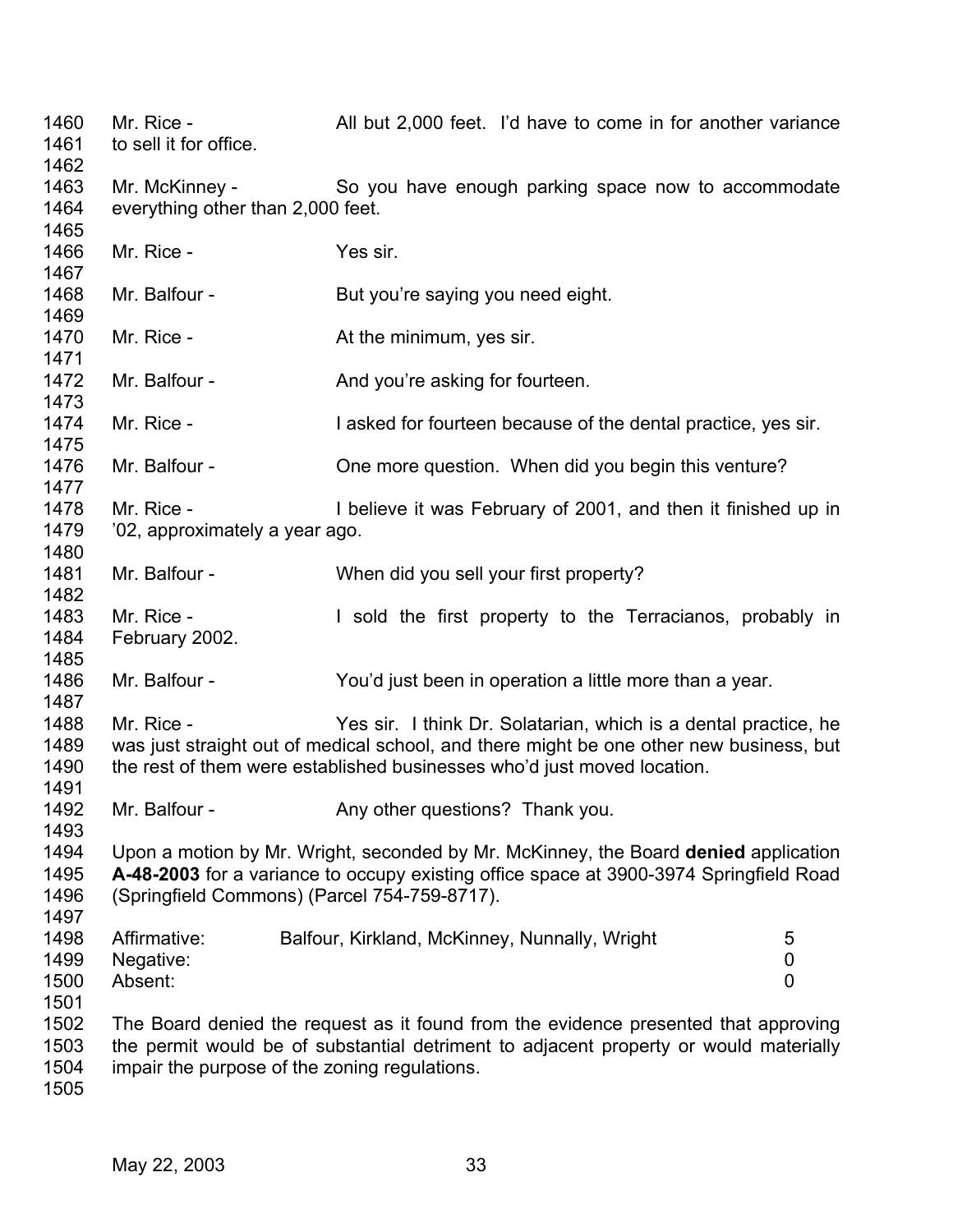**UP- 8-2003 PARAMOUNT PROMOTIONS INC.** requests a temporary conditional use permit pursuant to Section 24-116(c)(1) of Chapter 24 of the County Code to conduct a tent sale at 1601 Willow Lawn Drive (North Willow Lawn) (Parcel 773-736-2198), zoned B-2, Business District (Brookland). 1506 1507 1508 1509 1510 1511

- 1512 1513 1514 Mr. Balfour - Do we have any others who intend to testify in this matter? Would you raise your right hand and be sworn please?
- 1515 1516 1517 Mr. Blankinship - Do you swear that the testimony you are about to give is the truth, the whole truth, and nothing but the truth, so help you God?
- 1518 1519 1520 1521 1522 1523 1524 1525 1526 1527 1528 1529 Mr. Hudson - Yes I do. I'm Don Hudson, here to ask the Board for permission to do a July 4<sup>th</sup> fireworks tent sale at the Willow Lawn Shopping Center. I've entered into a temporary agreement with the shopping center to do the sale. We're going to erect a 30 by 45 tent, for less than 30 days, less than June 15 till July 15. We'll probably be done by about the  $10<sup>th</sup>$  of July, swept up and gone. We'll only be selling Virginia approved class C fireworks. I do have a letter from the Henrico County Fire Department here, with a list of conditions that we worked together on to put together so that we could comply with the Fire Department. The suggested conditions here from the County were that we'd only sell approved fireworks from the State that would require a building permit from Henrico County Fire Department. I've had those and I will work with the Fire Department. The overnight storage is no problem to us; that's how we do our storage.
- 1531 1532 1533 Mr. McKinney - The Mr. Hudson, we've already read all these, and if you're in agreement with them, just tell us.
- 1534 Mr. Hudson - I'm totally in agreement with everything.
- 1536 1537 Mr. Kirkland - The How about a couple of other suggestions. What are your hours of operation?
- 1539 1540 Mr. Hudson - Daylight hours, 10:00 am till we close up at 9:00 o'clock.
- 1541 Mr. Kirkland - Seven days a week?
- 1543 1544 Mr. Hudson - Yes sir.
- 1545 Mr. Balfour - Did you say 9:00 o'clock at night?
- 1547 Mr. Hudson - At dark we usually close down.
- 1549 1550 Mr. Kirkland - How about security for this trailer with all the fireworks stored on the property – have you got something lined up?

1551

1530

1535

1538

1542

1546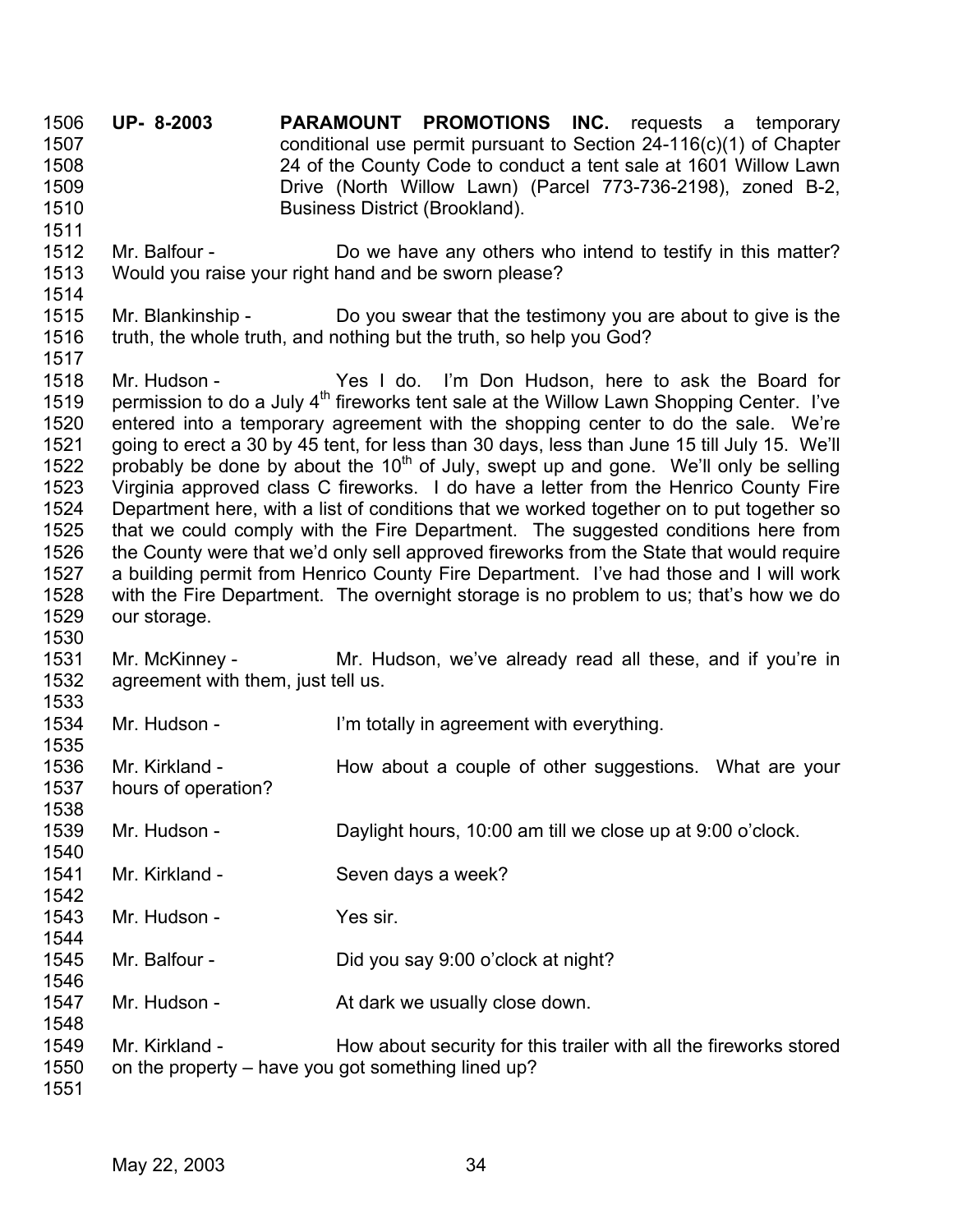Mr. Hudson - Yes, we rent these 20-foot cargo boxes, and they have the very secure locking. Mr. Kirkland - How about a human being to make sure they don't get broken into? Mr. Hudson - If that's what's required, I'll do that. Mr. McKinney - Are you agreeable with those conditions, Mr. Hudson? Mr. Hudson - Yes sir. Mr. McKinney - And your hours of operation are going to be what? Mr. Hudson - Ten am till dark, 9:00 or quarter of. Mr. Balfour - And then a person for security – any other restrictions you want to ask about? Any other Board comments? Mr. Hudson - Thank you for your time. After an advertised public hearing and on a motion by Mr. Kirkland, seconded by Mr. McKinney, the Board **granted** application **UP-8-2003** for a temporary conditional use permit to conduct a tent sale at 1601 Willow Lawn Drive (North Willow Lawn) (Parcel 773-736-2198). The Board granted the use permit subject to the following conditions: 1. Only Class "C" fireworks, approved for sale within the Commonwealth of Virginia, may be offered for sale. 2. The applicant will obtain the required building permits for the erection of the tent prior to the start of the sale. 3. Any required approvals from the Henrico County Fire Marshall's Office will be obtained prior to the start of the sale. 4. All overnight storage of materials will take place in a storage unit approved by the Henrico County Fire Marshall's Office. 5. No more than 50 cases of stock may be stored on-site. 6. This temporary permit is valid for the dates June 15, 2003 through July 15, 2003 only. 7. The hours of operation shall be limited to 10:00 AM - 9:00 PM.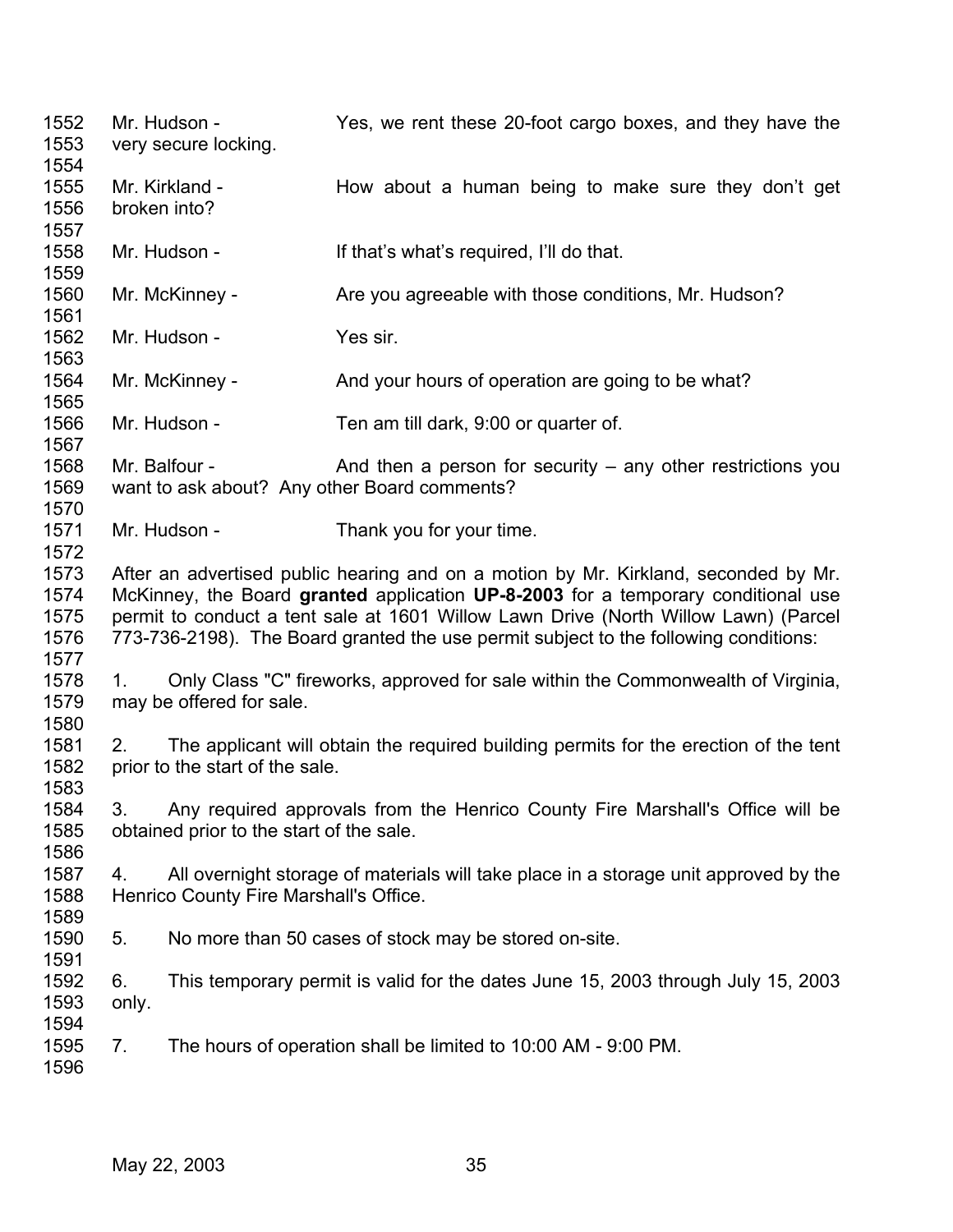1597 1598 1599 1600 1601 1602 1603 1604 1605 1606 1607 1608 1609 1610 1611 8. The applicant shall hire an off-duty police officer to patrol the site between 9:00 PM and 6:00 AM. Affirmative: Balfour, Kirkland, McKinney, Nunnally, Wright 5 Negative: 0 Absent: 0 The Board granted the request because it found the proposed use will be in substantial accordance with the general purpose and objectives of Chapter 24 of the County Code. **A - 50-2003 PARKER LANCASTER & ORLEANS** requests a variance from Section 24-95(k) of Chapter 24 of the County Code to build a onefamily dwelling at 5401 Woolshire Drive (Hampshire) (Parcel 743- 774-1255), zoned R-2AC, One-family Residence District

- 1612 1613 1614 1615 (Conditional) (Three Chopt). The minimum side yard setback is not met. The applicant proposes 24.38 feet minimum side yard setback, where the Code requires 25 feet minimum side yard setback. The applicant requests a variance of 0.62 feet minimum side yard setback.
- 1617 Mr. Balfour - Anybody here for the half-foot variance? Pass it by.

1619 1620 1621 *(The Secretary called the case again at the end of the 9:00 o'clock agenda – no response. Passed by again, to be called again at end of 10:00 o'clock agenda.)*

1622 1623 *(The Secretary called the case again at the end of the 10:00 o'clock agenda – no response.)* 

1624

1634

1616

1618

1625 1626 1627 1628 1629 1630 Upon a motion by Mr. Wright, seconded by Mr. McKinney, the Board **deferred** application **A-50-2003** for a variance to build a one-family dwelling at 5401 Woolshire Drive (Hampshire) (Parcel 743-774-1255). The case was deferred from the May 22, 2003, until the June 26, 2003, meeting, to allow time for the applicant or a representative to present the case

| 1631 | Affirmative: | Balfour, Kirkland, McKinney, Nunnally, Wright |  |
|------|--------------|-----------------------------------------------|--|
| 1632 | Negative:    |                                               |  |
| 1633 | Absent:      |                                               |  |

1635 1636 1637 1638 1639 1640 1641 1642 **A - 51-2003 WILLIAM AND GAIL WAECHTER** request a variance from Section 24-94 of Chapter 24 of the County Code to build three additions at 9 Ralston Road (River Road Hills) (Parcel 756-733-2315), zoned R-1, One-family Residence District (Tuckahoe). The minimum side yard setback, rear yard setback, and total side yard setback are not met. The applicants propose 9 feet minimum side yard setback, 49 feet total side yard setback and 46.2 feet rear yard setback, where the Code requires 20 feet minimum side yard setback, 50 feet total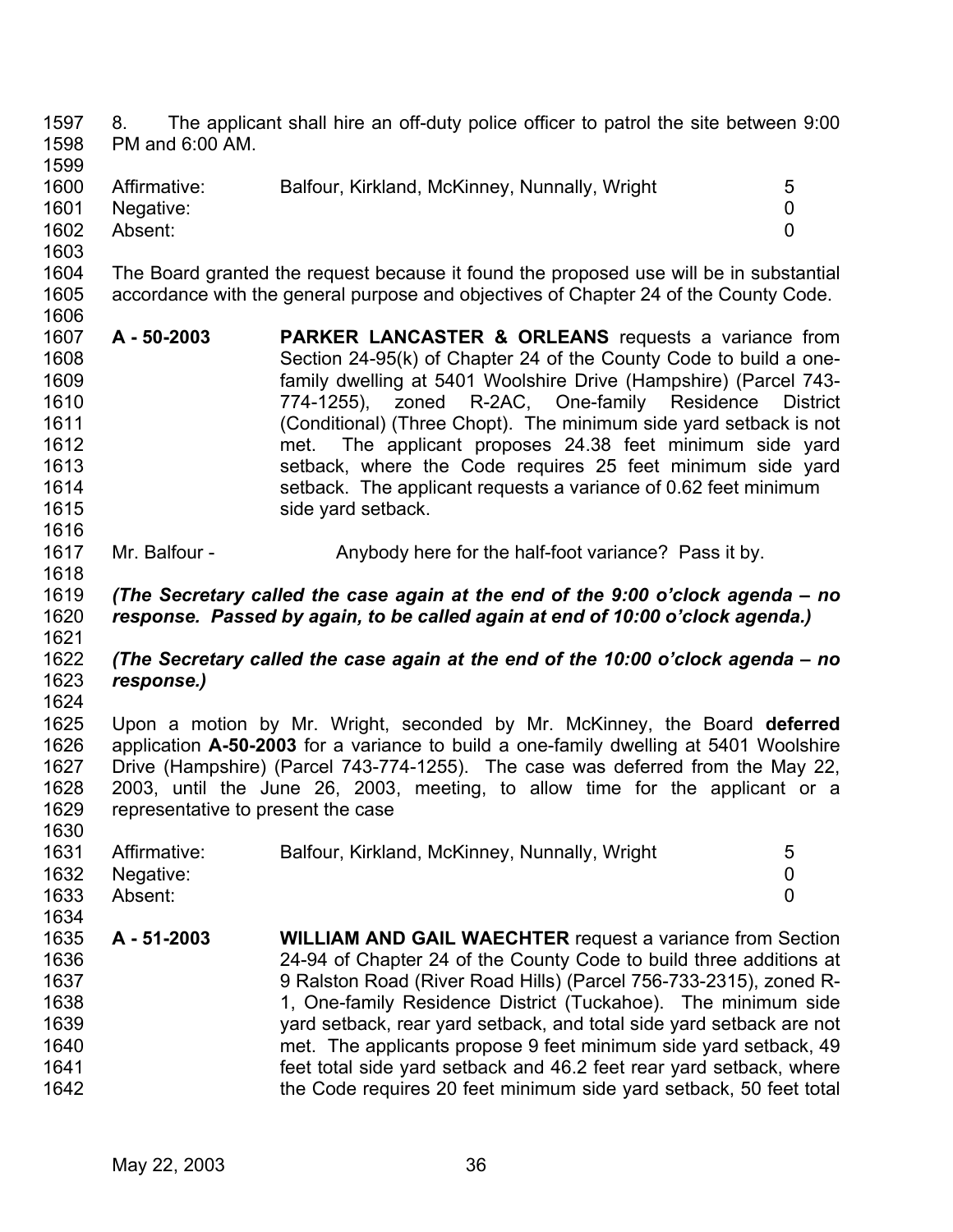1643 1644 1645 1646 1647 1648 1649 1650 1651 1652 1653 1654 1655 1656 1657 1658 1659 1660 1661 1662 1663 1664 1665 1666 1667 1668 1669 1670 1671 1672 1673 1674 1675 1676 1677 1678 1679 1680 1681 1682 1683 1684 1685 1686 1687 1688 side yard setback and 50 feet rear yard setback. The applicants request a variance of 11 feet minimum side yard setback, 1 foot total side yard setback and 3.8 feet rear yard setback. Mr. Balfour - Do we have any others who intend to testify in this matter? Would you raise your right hand and be sworn please? Mr. Wright - Mr. Chairman, I must disqualify myself. Mr. Blankinship - Do you swear that the testimony you are about to give is the truth, the whole truth, and nothing but the truth, so help you God? Mr. Waechter - I do. My name is Bill Waechter. Good morning, Mr. Chairman, members of the Board. Mr. Harold C. King, who is my across-the-street neighbor, is here to lend me support. He signed the letter that is in your packet, and so in the interest of your time, I'm not going to ask him to come up here. My wife and I are seeking these variances to enlarge our house, where we've lived for about 23 years, to accommodate out-of-town children and grandchildren when they arrive. The staff report is accurate to my examination. The conditions are perfectly acceptable to us, and we hope that you'll grant the variances. I'll be happy to answer any questions. Mr. Balfour - Since I live about six houses from you, can you guarantee that this is not going to increase my tax assessment? Mr. Waechter - I can't do anything about that. Mr. Chairman, I'm going to tell you, I'm not the first one in the neighborhood to have created that problem. Mr. Balfour - Any questions of the Board members? Thank you. After an advertised public hearing and on a motion by Mr. McKinney, seconded by Mr. Nunnally, the Board **granted** application **A-51-2003** for a variance to build three additions at 9 Ralston Road (River Road Hills) (Parcel 756-733-2315). The Board granted the variance subject to the following conditions: 1. The property shall be developed in substantial conformance with the plan filed with the application. No substantial changes or additions to the layout may be made without the approval of the Board of Zoning Appeals. 2. The new construction shall match the existing dwelling as nearly as practical. Affirmative: Balfour, Kirkland, McKinney, Nunnally and the state of 4 Negative: 0 Abstain: Wright 1 The Board granted this request, as it found from the evidence presented that, due to the unique circumstances of the subject property, strict application of the County Code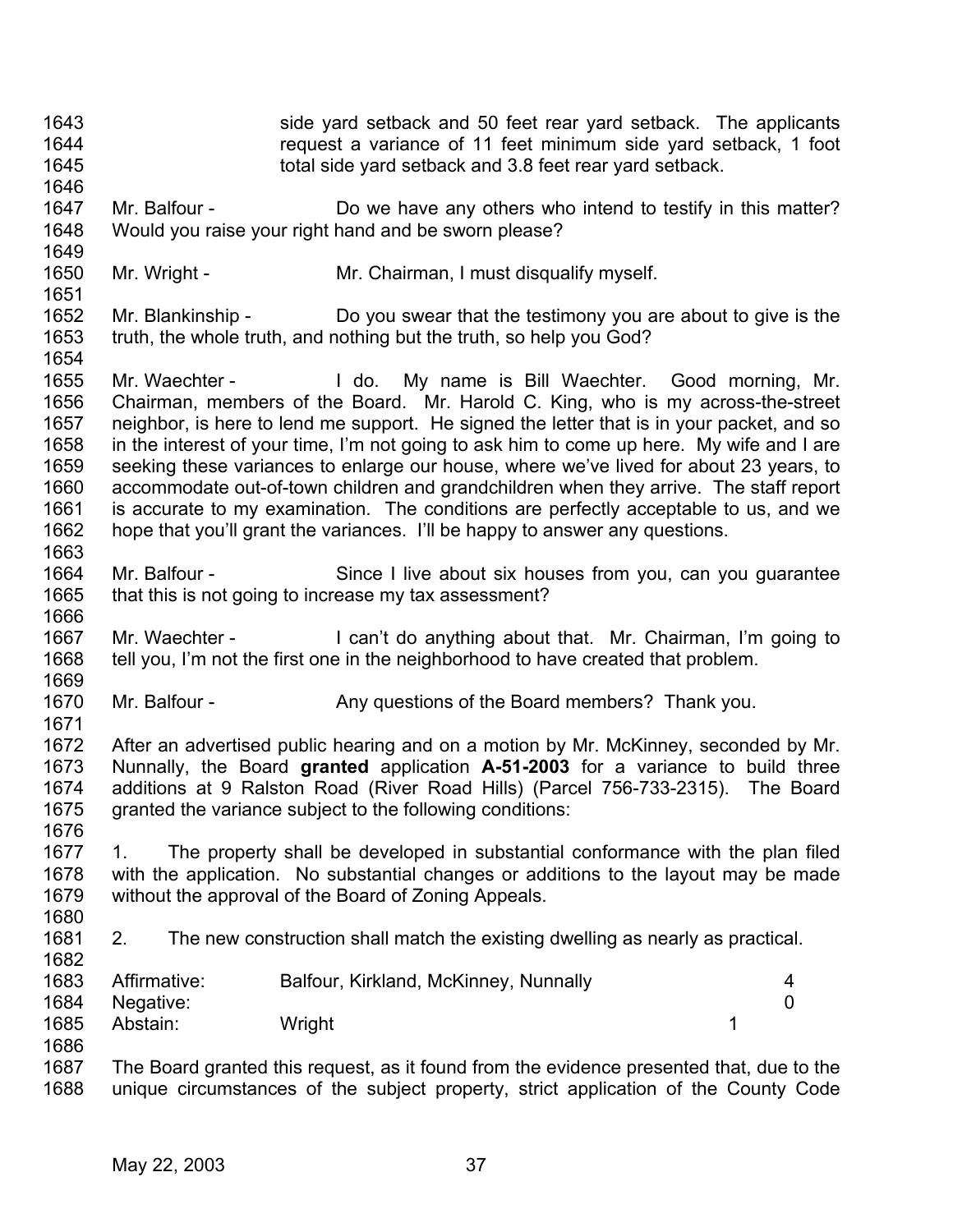1689 1690 1691 1692 would produce undue hardship not generally shared by other properties in the area, and authorizing this variance will neither cause a substantial detriment to adjacent property nor materially impair the purpose of the zoning regulations.

1693 1694 1695 1696 1697 1698 1699 1700 1701 1702 1703 **A - 52-2003 BENJAMIN AND DELORIS MICKENS** request a variance from Section 24-94 of Chapter 24 of the County Code to build a carport at 1402 Gambrel Drive (Fair Oaks Terrace) (Parcel 828-721-3988), zoned R-4, One-family Residence District (Varina). The minimum side yard setback and total side yard setback are not met. The applicants have 0 feet minimum side yard setback and 19.9 feet total side yard setback, where the Code requires 10 feet minimum side yard setback and 25 feet total side yard setback. The applicants request a variance of 10 feet minimum side yard setback and 5.1 feet total side yard setback.

## 1704 1705 1706 Mr. Balfour - Do we have any others who intend to testify in this matter? Would you raise your right hand and be sworn please?

1707 1708 1709 Mr. Blankinship - Do you swear that the testimony you are about to give is the truth, the whole truth, and nothing but the truth, so help you God?

1710 1711 1712 1713 1714 1715 1716 1717 1718 1719 1720 1721 Ms. Mickens - I do. Good morning, my name is Deloris Mickens. My home was built in 1976, and in 2003 I started building a carport. I was hoping that you'd have a picture so that you could see. I started building this carport, and I did not know that I needed a building permit, because in my neighborhood, there are other carports and garages there, and I thought this would bring my property up in value, as well as the neighborhood. When my property was built, back in 1976, on my plat they made a mistake and they had that it was 12 feet there, and it actually was 14 feet, and I had to have my property resurveyed. The neighbor on the side where my carport started being built, she wrote a letter saying that she's in approval of this, and the neighbor on the other side of me is here with me, and she's in approval of having this completed. Hopefully, you will grant me this variance so that I will be able to continue what I need to do.

1723 Mr. Balfour - Any questions of Ms. Mickens?

1725 1726 1727 Mr. Wright - Can you drive all the way through the carport to the back yard? It's open at the rear?

1728 1729 1730 1731 1732 1733 1734 Ms. Mickens - Yes sir. Yes sir. Mr. Nunnally - Do you have a contractor, Ms. Mickens? Ms. Mickens - Yes, I have a family friend who had started working on it for me.

1722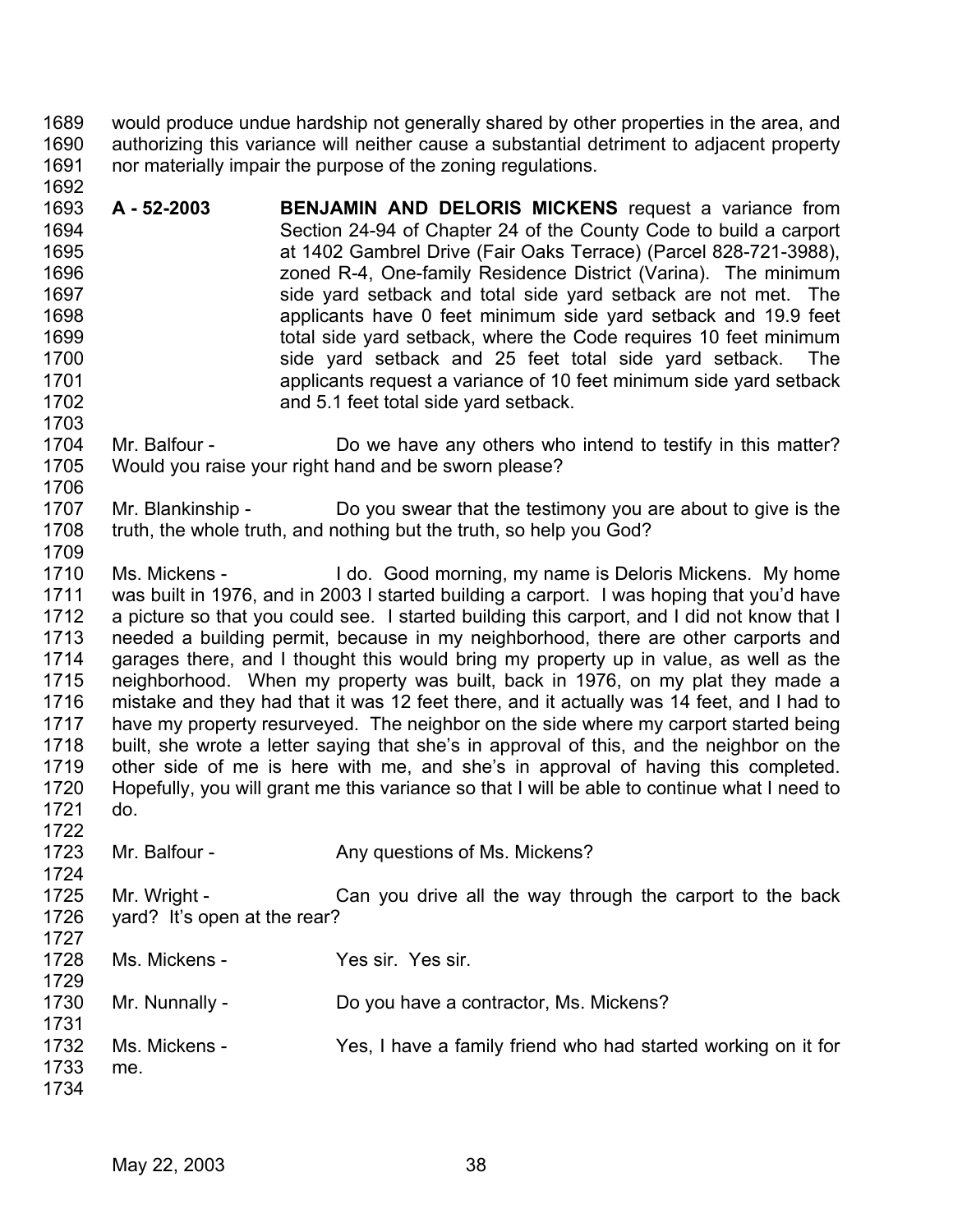Mr. McKinney - Would he build you a house without a building permit, Ms. Mickens? Ms. Mickens - Well, I don't think that he would go that far, but we were thinking that for a carport you didn't need it. For a garage you would need one. Mr. McKinney - The You made the statement that you wanted to build this carport so your house would become more valuable? The County wants to know when your house becomes more valuable so they can charge you more taxes. That's the reason for that. But it's for safety, health and welfare too, that It goes through the process. Is your contractor here? Ms. Mickens - I'm learning a lot, thank you. Yes sir. Mr. McKinney - Your contractor's here? Where's your contractor? I'd like to talk to your contractor. I don't think he was sworn in either, was he Mr. Blankinship? Mr. Blankinship - No sir. Mr. Nunnally - He's not planning to testify, I don't think. Mr. Kirkland - He is now. Mr. Blankinship - Do you swear that the testimony you are about to give is the truth, the whole truth, and nothing but the truth, so help you God? Mr. Watkins - I do. I am Don T. Watkins. Mr. McKinney - Mr. Watkins, how long have you been a contractor? Mr. Watkins - The Been building since '93. Mr. McKinney - Ten years? Have you ever gone to the County and got a building permit? Mr. Watkins - Several times. Mr. McKinney - Why didn't you do it on this one? Mr. Watkins - There was no provision on the application for a carport in the East End branch. Mr. McKinney - Ch yes there are. Oh yes sir. Probably you didn't read the application very well for building and alterations. It's right on there. Mr. Watkins - The I didn't see a carport sir.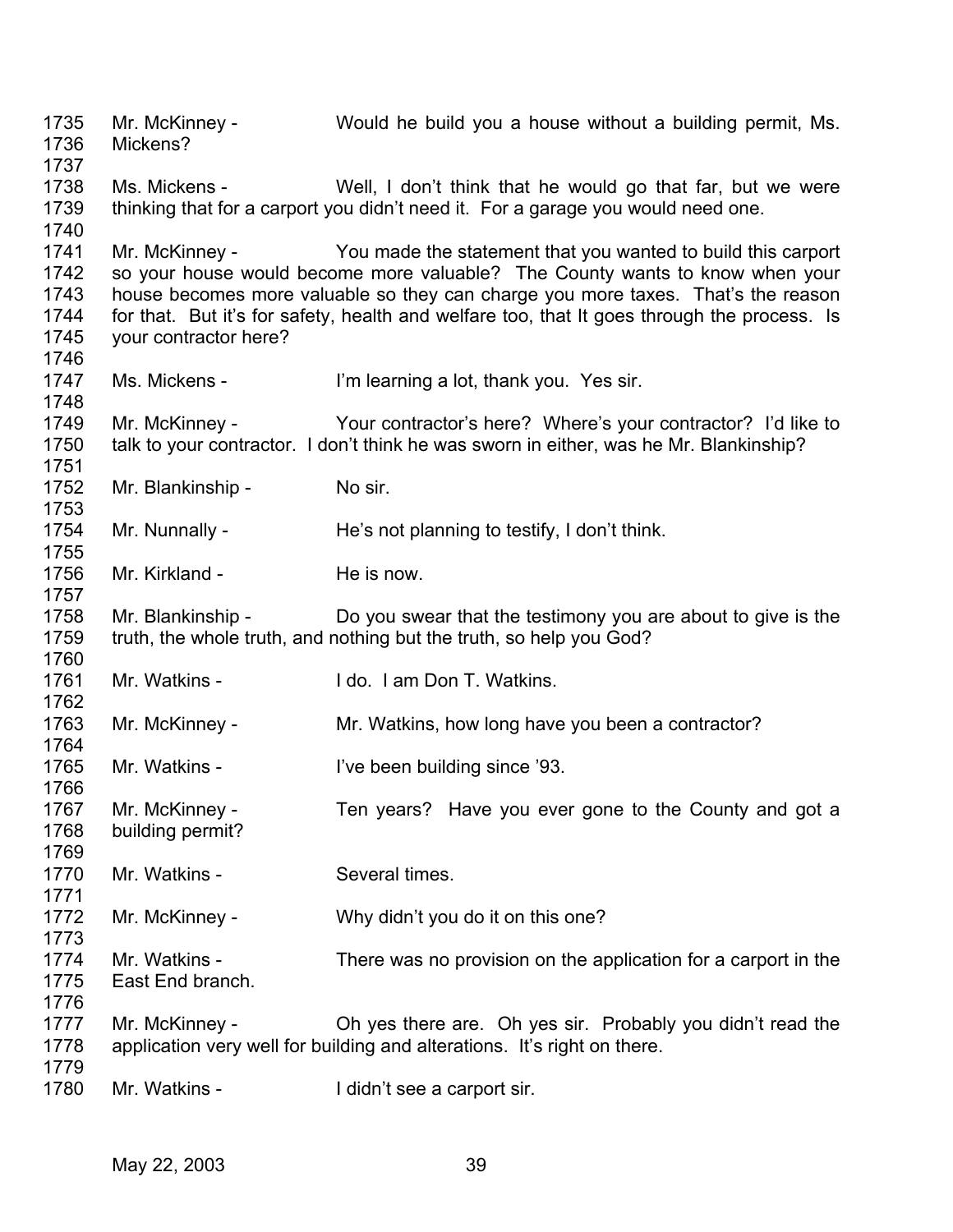1781 1782 1783 1784 1785 1786 1787 1788 1789 1790 1791 1792 1793 1794 1795 1796 1797 1798 1799 1800 1801 1802 1803 1804 1805 1806 1807 1808 1809 1810 1811 1812 1813 1814 1815 1816 1817 1818 1819 1820 1821 1822 1823 1824 1825 1826 Mr. McKinney - The And you've been building for ten years? What class contractor are you? Mr. Watkins - A. Correction, I'm class B. Mr. McKinney - B. You told Ms. Mickens it was okay to do this? That's where she got her information, from you. Mr. Watkins - Yes sir. There again, on the application that I filled out in the East End branch, I didn't see any provision for …………. Mr. McKinney - Are you paying her fee to file this? Mr. Watkins - No sir, but I will. Mr. McKinney - Well I think you put her in a trick bag. I don't have any further questions. Ms. Mickens - Your honor, I just wanted to say that the home that's in front of me, they have a carport there, and they have a garage there, so I just felt, well, I could do the same. I just didn't know. Mr. McKinney - We understand where you're coming from, Ms. Mickens. We just don't understand where Mr. Watkins came from. Ms. Mickens - I just feel really, really bad about this, because I want to do the right thing, and I just would hate for this to be destroyed, after I have spent so much money and time on it. Mr. McKinney - Well, it looks like he did a good job. Ms. Mickens - Thank you. Mr. Watkins - I still say I didn't try to mislead them, but I didn't read the provision for a carport. Mr. Balfour - Any other questions? Thank you folks. After an advertised public hearing and on a motion by Mr. Nunnally, seconded by Mr. Kirkland, the Board **granted** application **A-52-2003** for a variance to build a carport at 1402 Gambrel Drive (Fair Oaks Terrace) (Parcel 828-721-3988). The Board granted the variance subject to the following conditions: 1. Only the improvements shown on the plan filed with the application may be constructed pursuant to this approval. No substantial changes or additions to the layout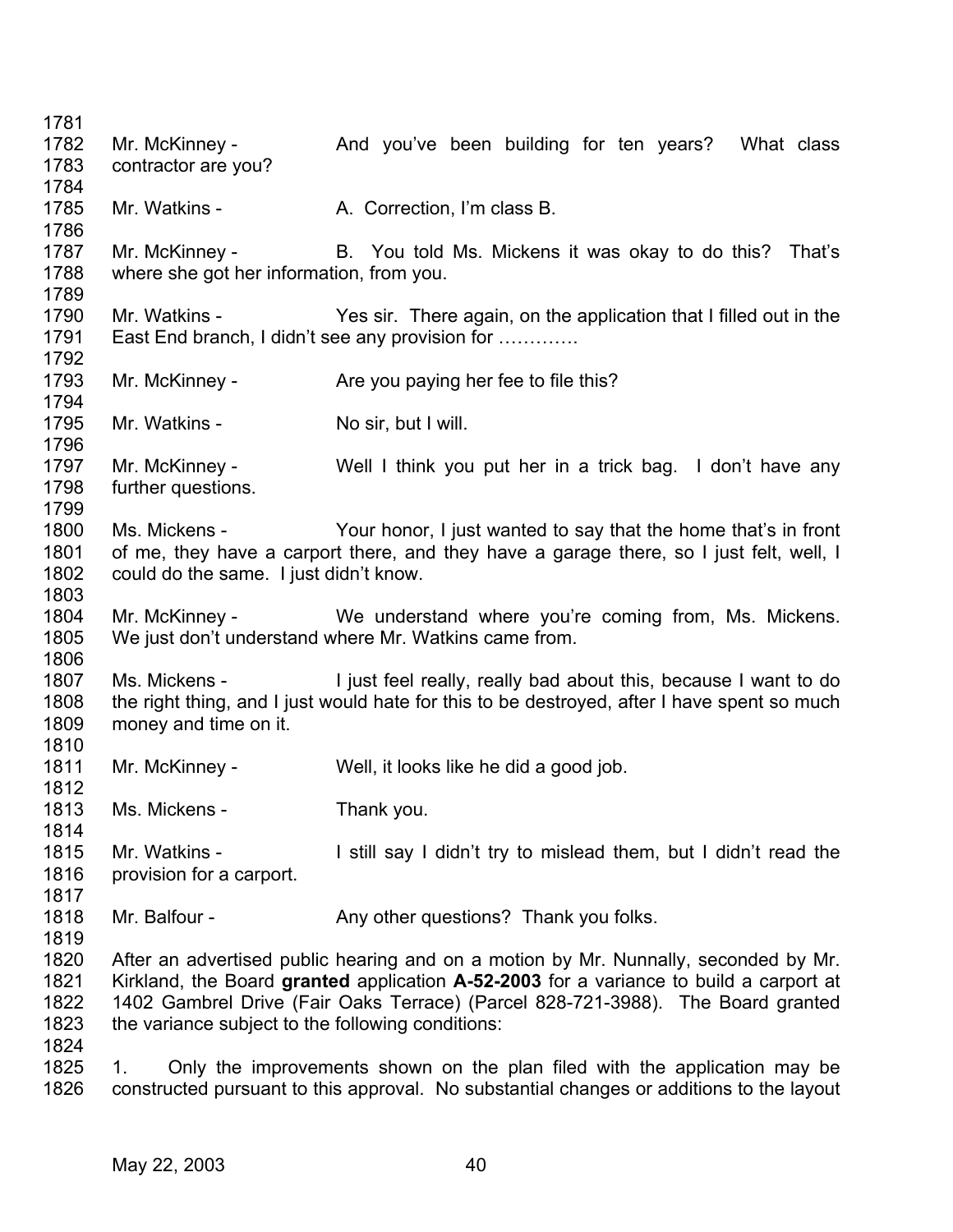1827 1828 may be made without the approval of the Board of Zoning Appeals. Any additional improvements shall comply with the applicable regulations of the County Code.

1829

1831

1830 2. The existing carport encroachment shall be removed from the adjacent property.

| $5^{\circ}$ |
|-------------|
|             |
|             |
|             |

1835

1849

1852

1870

1836 1837 1838 1839 1840 1841 The Board granted this request, as it found from the evidence presented that, due to the unique circumstances of the subject property, strict application of the County Code would produce undue hardship not generally shared by other properties in the area, and authorizing this variance will neither cause a substantial detriment to adjacent property nor materially impair the purpose of the zoning regulations.

- 1842 1843 1844 1845 1846 1847 1848 **A - 53-2003 LAURIE AND CARL KNIGHT** request a variance from Section 24- 94 of Chapter 24 of the County Code to build a one-family dwelling at 1237 Grapevine Road (Parcel 838-724-1625), zoned A-1, Agricultural District (Varina). The lot width requirement is not met. The applicants have 50 feet lot width, where the Code requires 150 feet lot width. The applicants request a variance of 100 feet lot width.
- 1850 1851 Mr. Balfour - Do we have any others who intend to testify in this matter? Would you raise your right hand and be sworn please?
- 1853 1854 1855 Mr. Blankinship - Do you swear that the testimony you are about to give is the truth, the whole truth, and nothing but the truth, so help you God?
- 1856 1857 1858 1859 1860 1861 1862 1863 1864 Ms. Knight - I do. My name is Laurie W. Knight. We've had this land in my family for quite a few years, and recently, about two years ago, my father and mother divided it into three different lots for the children. We're interested in selling one of the lots, which is beside my brother, which got a variance with you last year, and he's the lot which is right beside mine, which is 1225 Grapevine Road. He had to request a variance also, because the lot, we have a little area there that goes right between the houses that were sold, and that is the driveway that goes back in there, right off of Grapevine Road, that is 50 feet.
- 1865 1866 Mr. Nunnally - You say you're going to sell a lot?
- 1867 1868 Ms. Knight - Yes sir, we plan on selling the lot 1237 that's listed there.
- 1869 Mr. Nunnally - Are you going to sell it to a family member?
- 1871 1872 Ms. Knight - The Actually, it is a builder who is building. That lot is only enough for one family dwelling; it's not going to be subdivided or anything. It's 7.2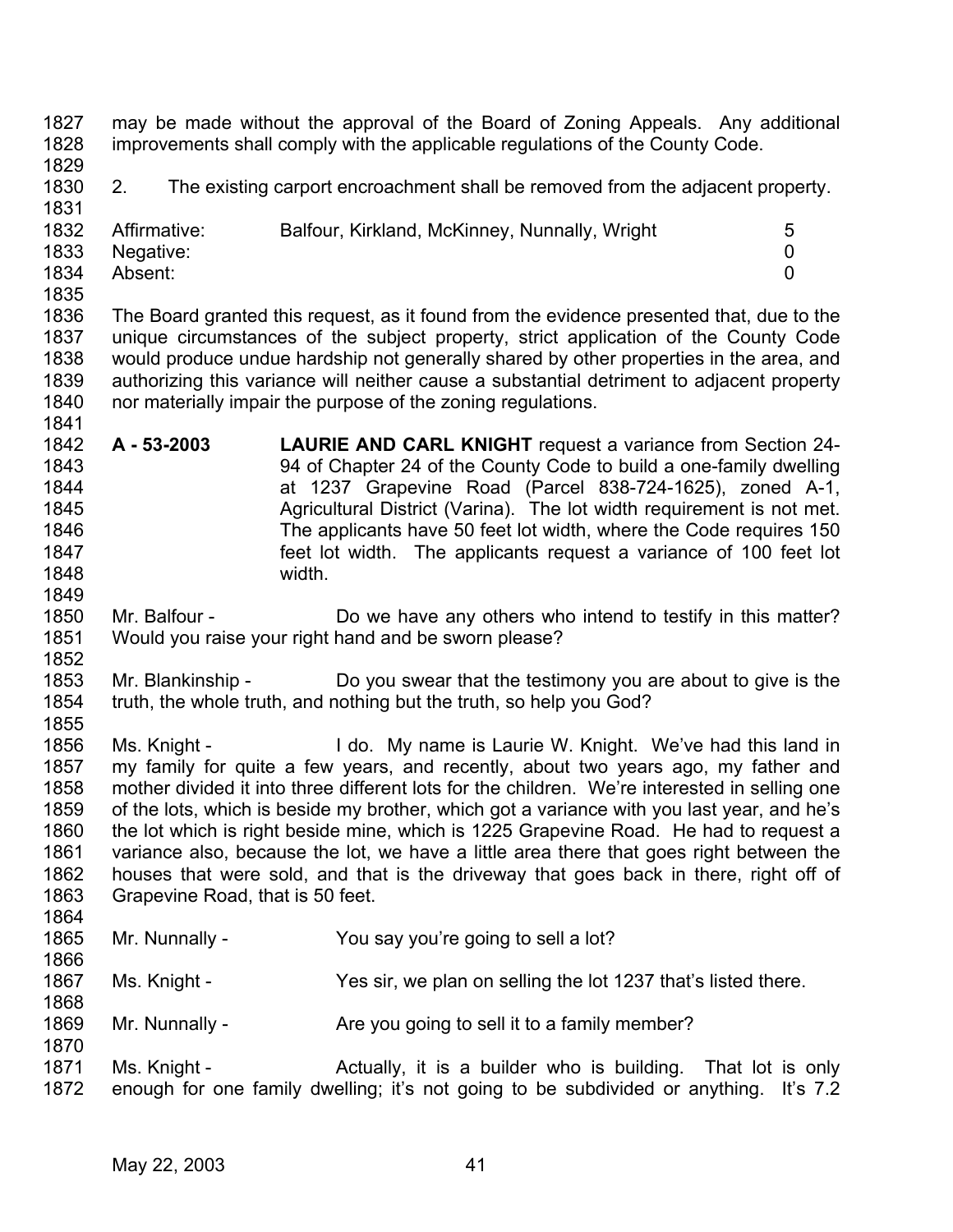1873 1874 1875 1876 1877 1878 1879 1880 1881 1882 1883 1884 1885 1886 1887 1888 1889 1890 1891 1892 1893 1894 1895 1896 1897 1898 1899 1900 1901 1902 1903 1904 1905 1906 1907 1908 1909 1910 1911 1912 1913 1914 1915 1916 1917 1918 acres, but there in the back of the lot, there's a lot of lowland. It goes back there where the Chickahominy Swamp area is. So he's planning on building a 2,000 square foot home back there, beside my brother. My brother told me I could speak on his behalf, that he had no problem, and the police office who's in front of him, he didn't sound like he had a problem with it either Mr. Balfour - Any other questions? Thank you ma'am. After an advertised public hearing and on a motion by Mr. Nunnally, seconded by Mr. McKinney, the Board **granted** application **A-53-2003** for a variance to build a one-family dwelling at 1237 Grapevine Road (Parcel 838-724-1625). The Board granted the variance subject to the following conditions: 1. This variance applies only to the lot width requirement. All other applicable regulations of the County Code shall remain in force. 2. Approval of this request does not imply that a building permit will be issued. Building permit approval is contingent on Health Department requirements, including, but not limited to, soil evaluation for a septic drainfield and reserve area, and approval of a well location. Affirmative: Balfour, Kirkland, McKinney, Nunnally, Wright 5 Negative: 0 Absent: 0 The Board granted this request, as it found from the evidence presented that, due to the unique circumstances of the subject property, strict application of the County Code would produce undue hardship not generally shared by other properties in the area, and authorizing this variance will neither cause a substantial detriment to adjacent property nor materially impair the purpose of the zoning regulations. **UP- 9-2003 RYAN HOMES WEST** requests a temporary conditional use permit pursuant to Section 24-116(c)(1) of Chapter 24 of the County Code to allow the sales trailer to remain another year at 1195 Virginia Center Parkway (Magnolia Pointe) (Parcel 782-767-2413), zoned RTHC, Residential Townhouse District (Conditional) (Fairfield). Mr. Balfour - Do we have any others who intend to testify in this matter? Would you raise your right hand and be sworn please? Mr. Blankinship - Do you swear that the testimony you are about to give is the truth, the whole truth, and nothing but the truth, so help you God? Ms. Moore - I do. My name is Jennifer Moore. Good morning. I'm here on behalf of the applicant, Ryan Homes West, requesting an extension of our current temporary conditional use permit for our sales trailer, which we have at Magnolia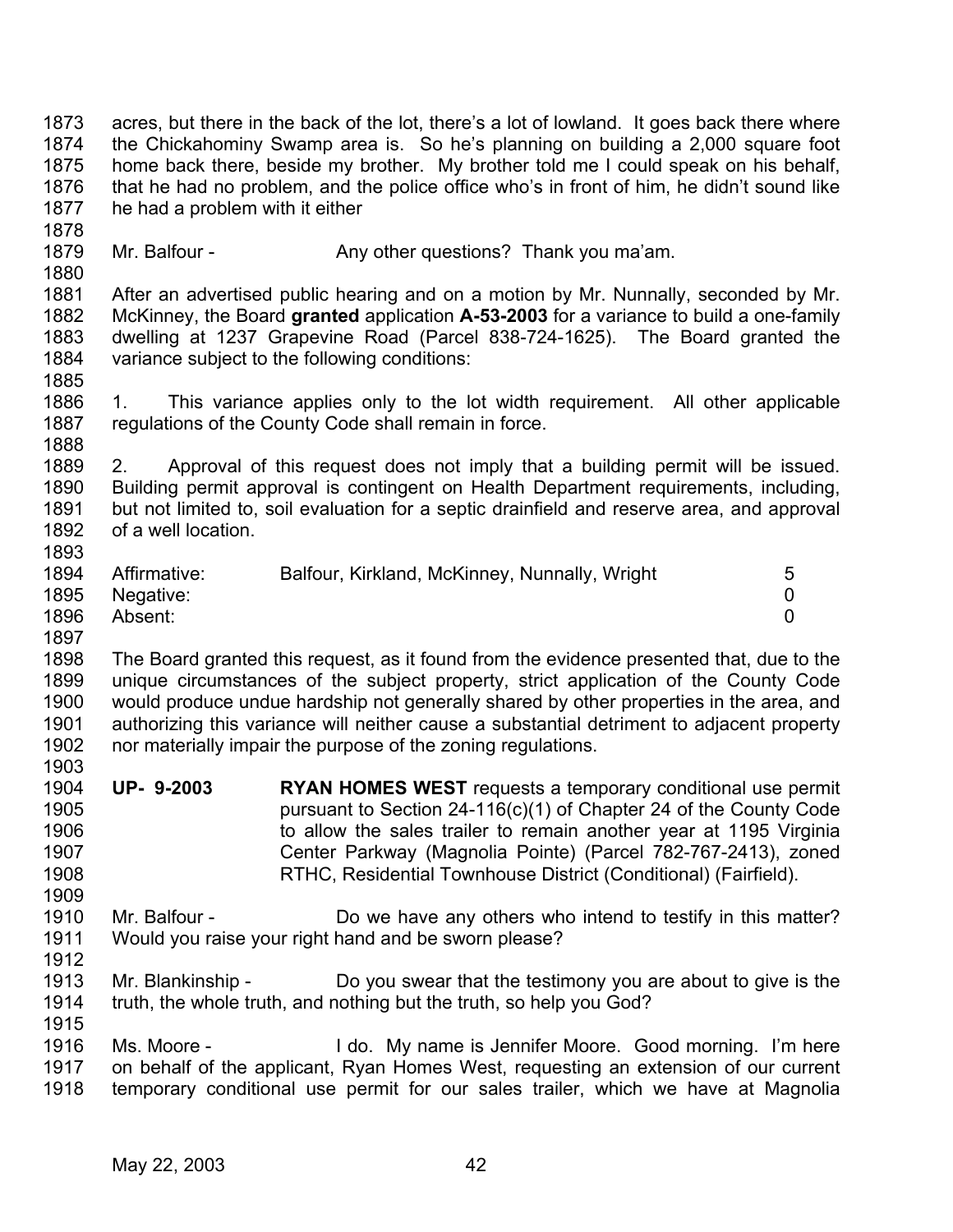1919 1920 1921 1922 1923 1924 1925 Pointe. We are selling at a faster pace than we had planned and will not be putting a model at this site. There are 66 home sites; we have sold 30 and have 36 remaining, so we are requesting to continue to sell out of our sales trailer until we have sold all of our home sites in this community, which we plan to be out of there next spring. We have also satisfied the recommended conditions for the landscaping and added an additional shrubbery package around where you see the front mulch bed, which we just added.

- 1927 1928 1929 Mr. Blankinship - We've got a better photograph than what was included in your package, if you want to look at your screen there.
- 1930 1931 1932 Mr. McKinney - The What was the landscaping required last year, Mr. Blankinship?
- 1933 1934 1935 Mr. Blankinship - The plan that is shown here was pulled from last year's application, I believe.
- 1936 1937 Mr. McKinney - It doesn't look like very much landscaping on it.
- 1938 Mr. Balfour - Any other questions of Ms. Moore? Thank you.
- 1940 1941 1942 1943 1944 After an advertised public hearing and on a motion by Mr. McKinney, seconded by Mr. Kirkland, the Board **granted** application **UP-9-2003** for a temporary conditional use permit to allow the sales trailer to remain another year at 1195 Virginia Center Parkway (Magnolia Pointe) (Parcel 782-767-2413). The Board granted the use permit subject to the following conditions:
- 1945

1952

1961

1963

1939

1926

1946 1947 1948 1. The trailer shall be removed from the property on or before June 1, 2004 at which time this permit shall expire. This permit shall not be renewed.

1949 1950 1951 2. The plantings shown on the landscape plan reviewed in conjunction with the Board of Zoning Appeals' previous approval of this request shall be installed no later than June 13, 2003.

|      | 1953 Affirmative: | Balfour, Kirkland, McKinney, Nunnally, Wright | 5 |
|------|-------------------|-----------------------------------------------|---|
|      | 1954 Negative:    |                                               |   |
| 1955 | Absent:           |                                               |   |
| 1956 |                   |                                               |   |

- 1957 1958 1959 The Board granted the request because it found the proposed use will be in substantial accordance with the general purpose and objectives of Chapter 24 of the County Code.
- 1960 Mr. Blankinship - We have two we passed by.
- 1962 Mr. Balfour - **A-47-2003** and A-50-2003.
- 1964 *(The Secretary called the cases again at the end of the 9:00 o'clock agenda – no*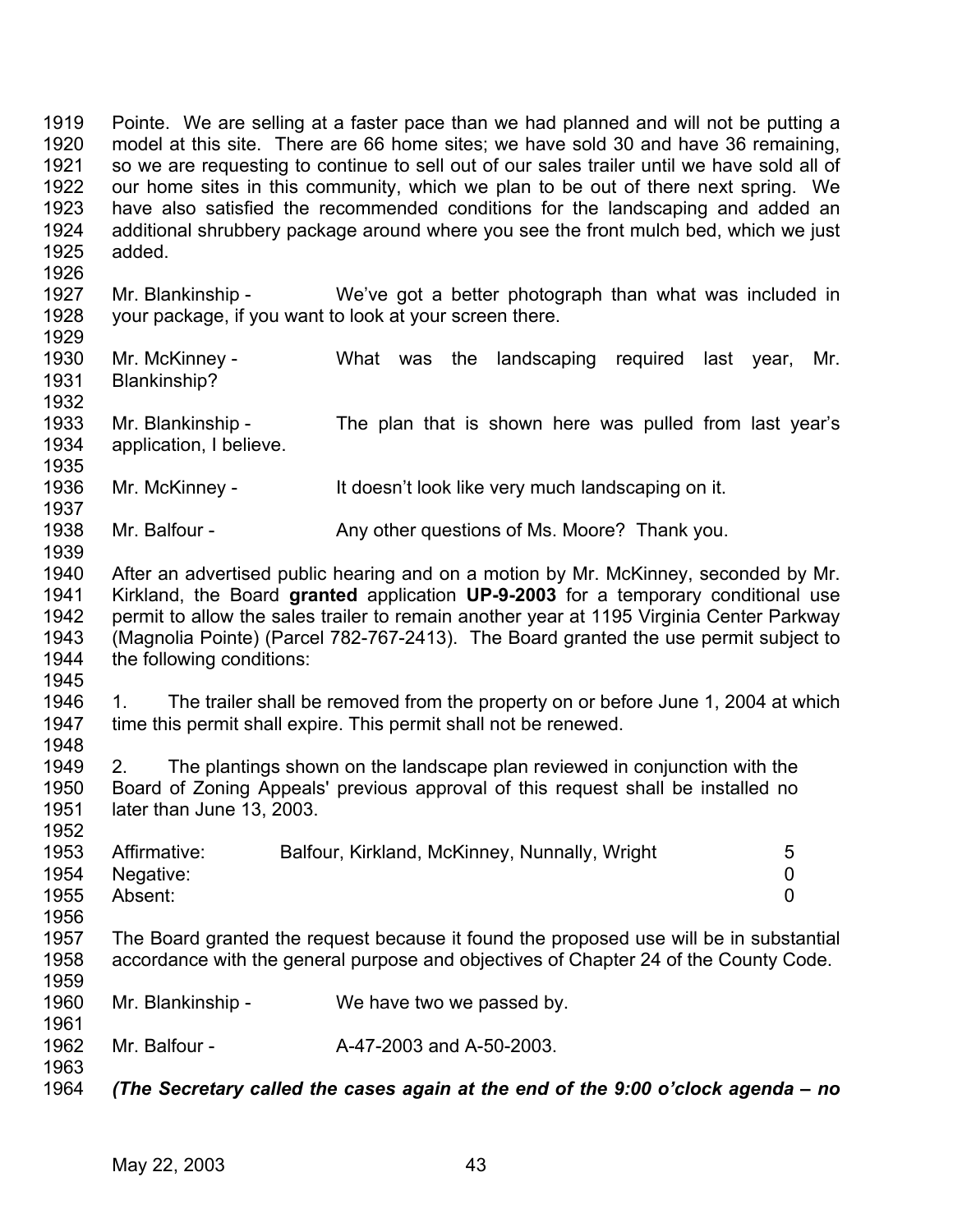## *response. Passed by again, to be called again at end of 10:00 o'clock agenda.) (Ten-minute recess)* 1965 1966

1967 1968

1969

1982

1985

Mr. Balfour - Do we have any deferrals or withdrawals on this docket?

1970 1971 Mr. Blankinship - No sir.

- 1972 1973 1974 1975 1976 1977 1978 1979 1980 1981 **A - 54-2003 MICHELE VANDELINDE** requests a variance from Sections 24- 95(d)(2) and 24-9 of Chapter 24 of the County Code to build a onefamily dwelling at 2917 Cottrell Road (Cedar Chase) (Parcels 746- 754-3350 (part) and 3163), zoned R-3, One-family Residence District (Three Chopt). The lot width requirement and public street frontage requirement are not met. The applicant has 95 feet lot width and 0 feet public street frontage, where the Code requires 100 feet lot width and 50 feet public street frontage. The applicant requests a variance of 5 feet lot width and 50 feet public street frontage.
- 1983 1984 Mr. Balfour - Would all who plan to testify in this matter, please stand and raise your right hand and be sworn please?
- 1986 1987 1988 Mr. Blankinship - Do you swear that the testimony you are about to give is the truth, the whole truth, and nothing but the truth, so help you God?
- 1989 1990 1991 1992 1993 1994 1995 1996 Ms. Vandelinde - Yes I do. My name is Michele Vandelinde. I'm the one who has a contract to purchase this lot. I want to give you a little bit of background on the lot and about me. I'm 30 years old and recently married. I grew up in this area; I grew up in Crown Crest, which is about a mile away. I actually went to Short Pump Elementary School and Godwin High School, and I actually played in these woods long before these houses were around. As far as the property goes, I'm requesting two variances. The first is the County requirement of 100 feet of lot width; I'm shy of that by about five feet because of the irregular shape of the lot. At its widest point, the lot is 103 feet.
- 1997 1998 1999 2000 2001 2002 The second variance would be needed to satisfy the street frontage requirement. The access to this lot is an existing paved private drive, which is the only access to a house that currently exists there now. This property that I'm talking about, that has access by that road, as well as one of the other adjoining lots, is owned by the seller of the lot in question.
- 2003
- 2004 2005 2006 2007 2008 2009 2010 Which brings me to my final point, the neighbors. I understand that they've had the use of this property without having to pay for it; I'd be complaining too. The bottom line is, this is a viable building lot, where I can build a home for my family. I'm not trying to put a shack here. I'm thinking of a \$300,000 home, that would bring this lot in at upwards of \$400,000. I'm also willing to stay within neighborhood association guidelines and willing to meet all of the conditions proposed by the staff. I believe the only argument from the adjoining properties will be that the original plat for the proposed Cedar Chase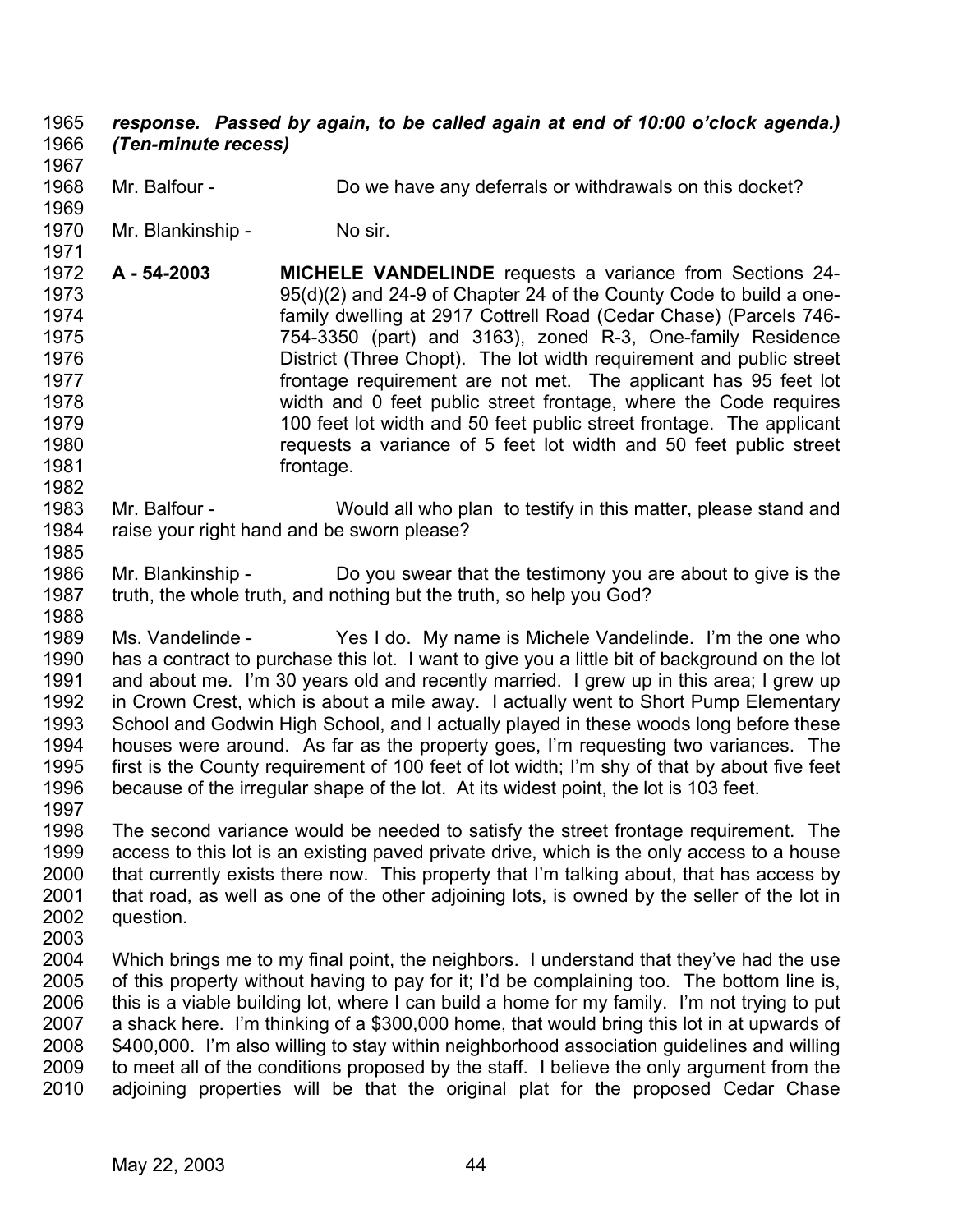2011 2012 2013 2014 2015 Subdivision showed part of the property that we're talking about as "reserved." It is my understanding that this was not reserved as open space, but was marked as a contingency when the subdivision was first being laid out, in case it was needed. As it turned out, the extra land was not purchased by the developer, and therefore, the "reserved" note is no longer applicable. Thank you.

- 2017 2018 2019 2020 Mr. Blankinship - Mr. Chairman, I have one correction on the staff report (copy handed to Ms. Vandelinde); somehow we got condition #4 repeated as condition #1, so we passed out this morning a revised staff report that has the standard condition #1.
- 2021 2022 Mr. Balfour - **Questions by Board members?** Apparently none. Thank you. The other two wish to speak, and you'll get a chance to come back up.
- 2024 2025 2026 2027 2028 2029 2030 2031 2032 2033 2034 2035 2036 Mr. Wilson - Thank you very much, Mr. Chairman and Board members. My name is James Wilson, and I speak on behalf of my wife Peggy and myself, as we present some facts to you as we see them. I have given you a handout. Page 3 in your handout has the overhead (and I might just direct your attention there first, and then go quickly to my suggestions). You will notice I have put my house, Jim and Peggy Wilson, at the bottom, which shows you that we're at the north side at the end of that piece of property called "reserved natural." There is a single road that comes into the entrance to Deer Park, and it is heavily used by children and others going into the park. The park has paved the road and put a very nice sidewalk, but the lane is equal to only one car. The other houses around the property are at the \$225,000 to \$250,000 level. This was mentioned as a property in Cedar Chase. It is not Cedar Chase. But Cedar Chase is in fact the former boundaries of the community. Mr. Blankinship, is that how this property is described. As Cedar Chase?
- 2037

2041

2016

- 2038 2039 2040 Mr. Blankinship - It is my understanding that the reserved parcel is shown on the Cedar Chase plat as reserved within Cedar Chase, and that it's being combined with some additional land that is outside Cedar Chase.
- 2042 2043 2044 2045 2046 2047 2048 2049 2050 2051 2052 2053 2054 2055 Mr. Wilson - Thank you. I just needed to understand the use of Cedar Chase. As you can see, it's a flag type lot, and if you'll notice on that, before I make my final comments, that the opening for the driveway for the variance of 50 versus the 100 feet seems to me to be just unreasonable, based upon the fact that there is property in there already, and that there is other traffic. The five feet on the side certainly doesn't give us concern; we see that as something that is easily handled by the rest of us. But we do not agree with the staff's evaluation that you received, that the request is consistent with the surrounding neighborhood of one-family dwellings. Should the variance be allowed, as I understand it, and thanks to Mr. Blankinship and his staff, I have the best understanding that I can have, although I am still confused, that the variance be allowed a single-family residence, equal to the Code of 1100 square feet, can be built on the property, and on that basis, it leaves us open to clearly indicate that we believe there will be a substantial detriment to the surrounding properties in Cedar Chase. We're requesting that you not approve this.
- 2056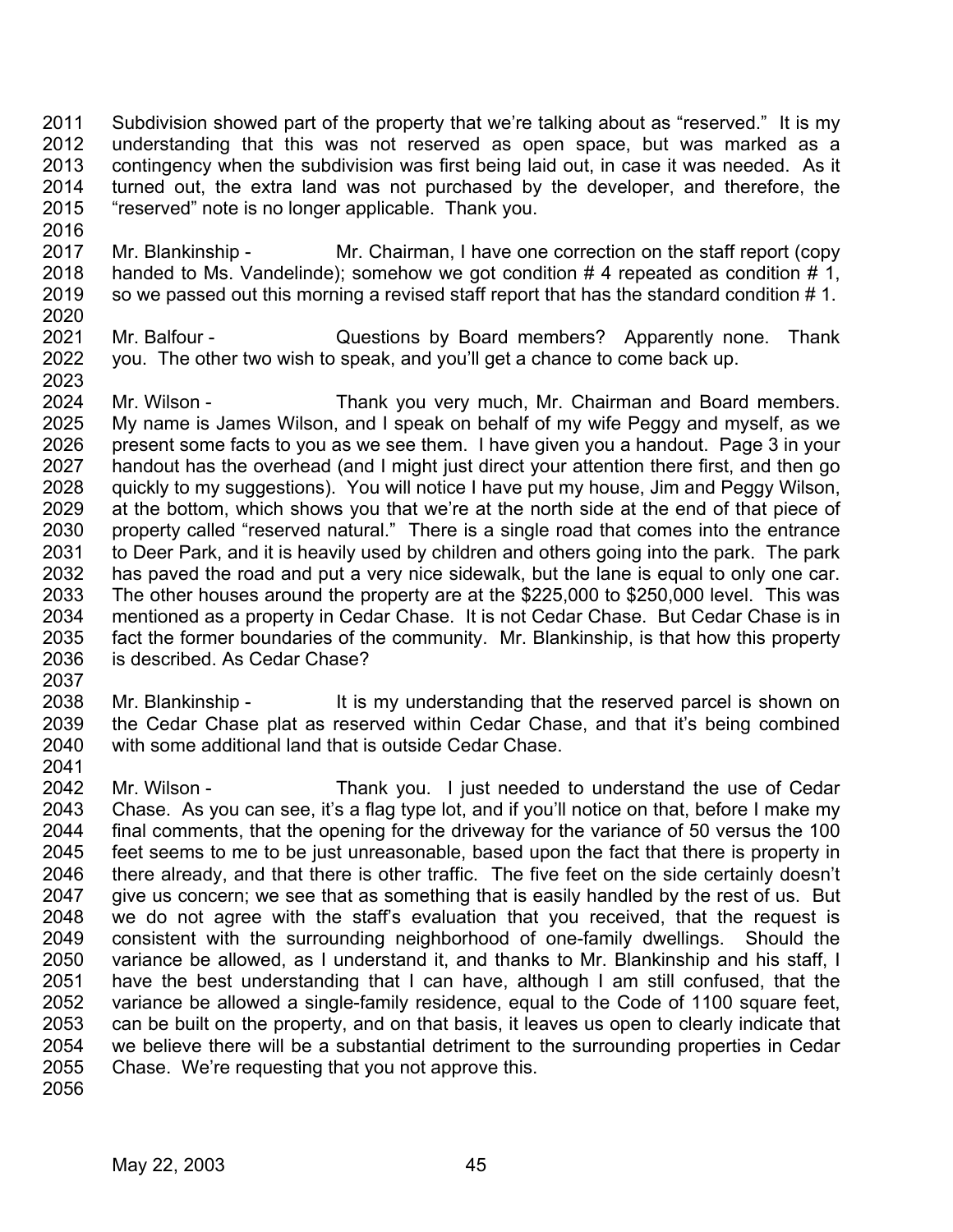2057 2058 Mr. Wright - You say that you're concerned that an 1100-square foot house could be built on there?

2059 2060 Mr. Wilson - Yes sir.

2061

2066

2068

2062 2063 2064 Mr. Wright - If there's a condition that proposes or requires – how many square feet do you have in your house?

2065 Mr. Wilson - 2800.

2067 Mr. Blankinship - What do your covenants require?

2069 2070 2071 2072 2073 2074 2075 2076 2077 2078 2079 2080 2081 2082 2083 2084 2085 2086 2087 2088 2089 2090 Mr. Wilson - I do not know the covenant requirement, but it's going to be in the 2200-up. If you'll notice at the bottom of my recommendation, I have said, assuming that you pass the variance, there clearly are rules of, which we believe should be a stipulation of approving the variance, if we look back at the property, the house that's on the property now is a 1300 square feet building, and you can see how that lot has been gerimanded just up to the house, basically, in order for the land to be allowable for a building. Clearly, we're saying that if you should approve it, one of the difficulties here is that we in the surrounding houses believed, incorrectly, that the reserved land would be available to us if it were sold. But a verbal agreement is as good as the paper it's written on. So when this came up, naturally we are very, very concerned. The use of the property behind it means that we have in essence had the barrier, if you'll notice on the chart, the surrounding other side of this property, as a barrier fence that was built by the developer protecting the Cedar Chase property on the other side from the small house that's there. We believe that the builder was thinking very clearly at that point, that this property was reserved on the basis that it would be in the natural state, thus sheltering the houses around it from the small property. The owners of the property should be required to build a one-family residence of no less than 1800 square feet. There again, whatever size that we can put in there; the staff indicated that I couldn't stipulate size too much bigger. The house should be built to code distance from front boundary line and at lease 60 feet from the back boundary line. Also, the north side of the house should be no closer than 18 feet to the boundary line.

2091 2092 2093 2094 2095 2096 2097 2098 2099 2100 2101 2102 No animals, livestock, poultry, etc., that's a standard kind of clause, because if you look back at that property that's there, it's usable for all kinds of things. No noxious, offensive, illegal activity, etc., that's sort of standard. No building, structure, garage, carport, utility shed or other similar structure incident to the residential use of the lot shall be erected or placed on the lot. That's pretty standard to our covenant. The last one, however, does have my major concern for the use of the Deer Park, and that says that since there will be both two households and a lawn business using the private road that passes the entrance to Deer Park, we ask that the owners receiving the variance post a caution and a 5-miles-an-hour sign at the entrance to the private road. We believe it is a hazard because there's already a house there with a very small road. I've included some pictures, attachment 2 is the entrance to the park. Attachment 3 is the road. Attachment 4 shows you exactly where the variance would be granted, if you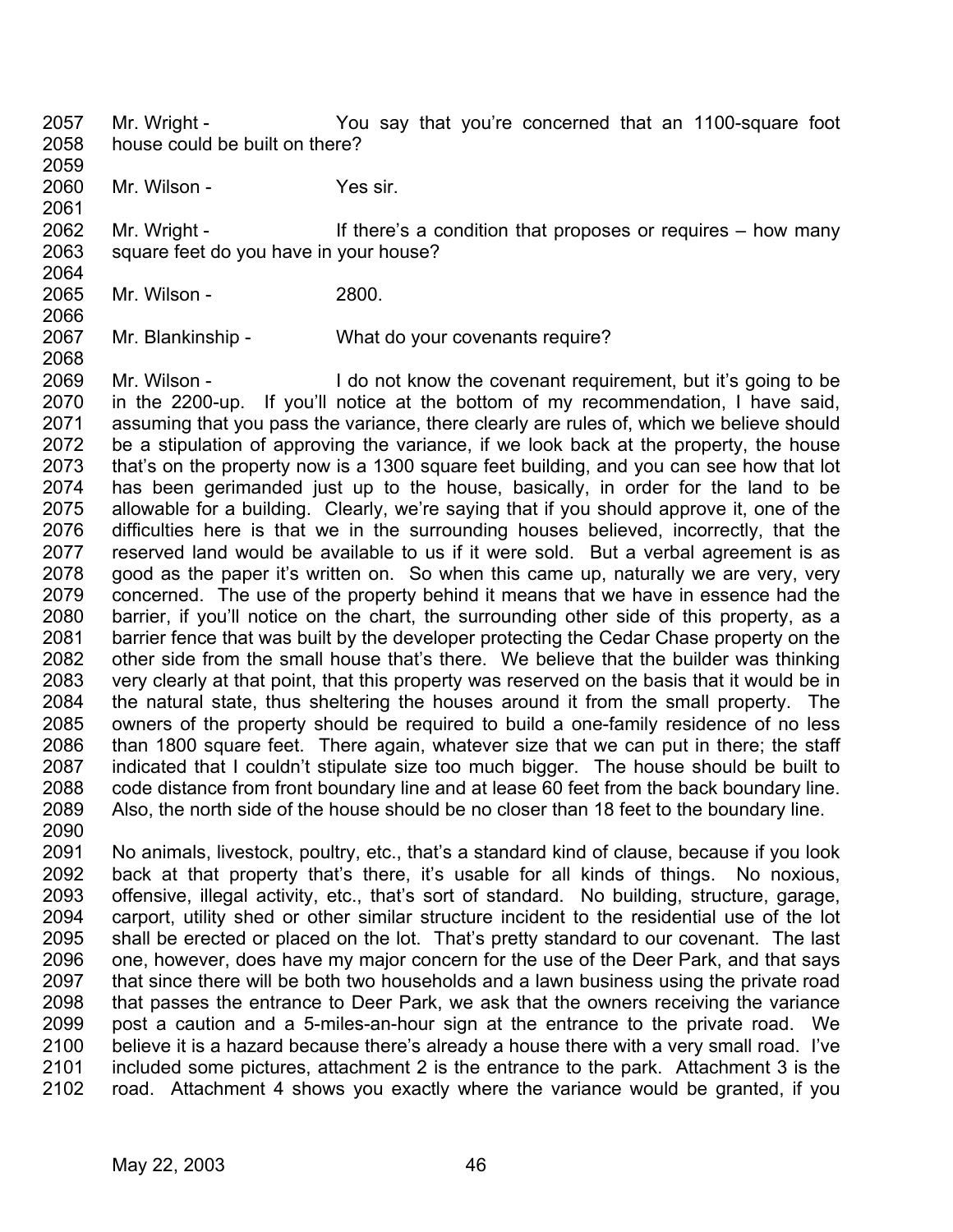2103 2104 2105 2106 2107 2108 2109 2110 2111 2112 2113 2114 2115 2116 2117 2118 2119 2120 2121 2122 2123 2124 2125 2126 2127 2128 2129 2130 2131 2132 2133 2134 2135 2136 2137 2138 2139 2140 2141 2142 2143 2144 2145 2146 2147 2148 grant it, across from the park, and just a view of the property that would be the small property that these folks would be looking at when they built their house. My recommendation is that you not approve this, and if you do, to certainly allow us to ask for the variances that we have here in our presentation. Mr. McKinney - The You say that those conditions you read off are your suggestions – no animals? Mr. Wilson - Except for household pets are permitted. Mr. McKinney - How about a garage or carport? Mr. Wilson - There isn't room on the property in the back, and it's part of our covenant also, in Cedar Chase, if you'll look at that property, if you come in there, and you squeeze in the back, you are in essence putting a garage that's not consistent with what's surrounding; that's all it says. Mr. Wright - The You can't put something on there that would violate the County Ordinance, and we're not granting any variance that would otherwise ………. Mr. Wilson - The Can we ask for that variance, as they're asking for the variance on the 100 feet in the front, for example, is that the same kind of thing. Mr. Wright - Whatever's built on the property would have to conform to the County Ordinance. Mr. Wilson - I heard her say that. Coming here this morning, I had none of that, nor do I have any idea that she would do that. Mr. Wright - This request is for the road frontage and a five-foot width at the building line. Mr. Wilson - Exactly, I understand, but the private road also is a big consideration to me, but apparently not to the committee, is that correct? Mr. Wright - We're just listening to the evidence. Mr. Wilson - Ckay, but Mr. Blankinship tried to explain to me the private road concept, and indicated that it was not really a concern of this committee that the variance; I don't know how the variance is made, I guess. Mr. McKinney - What's this property being used for now, Mr. Wilson? Mr. Wilson - It's natural, just as it was with the rest of the property before it was cleared.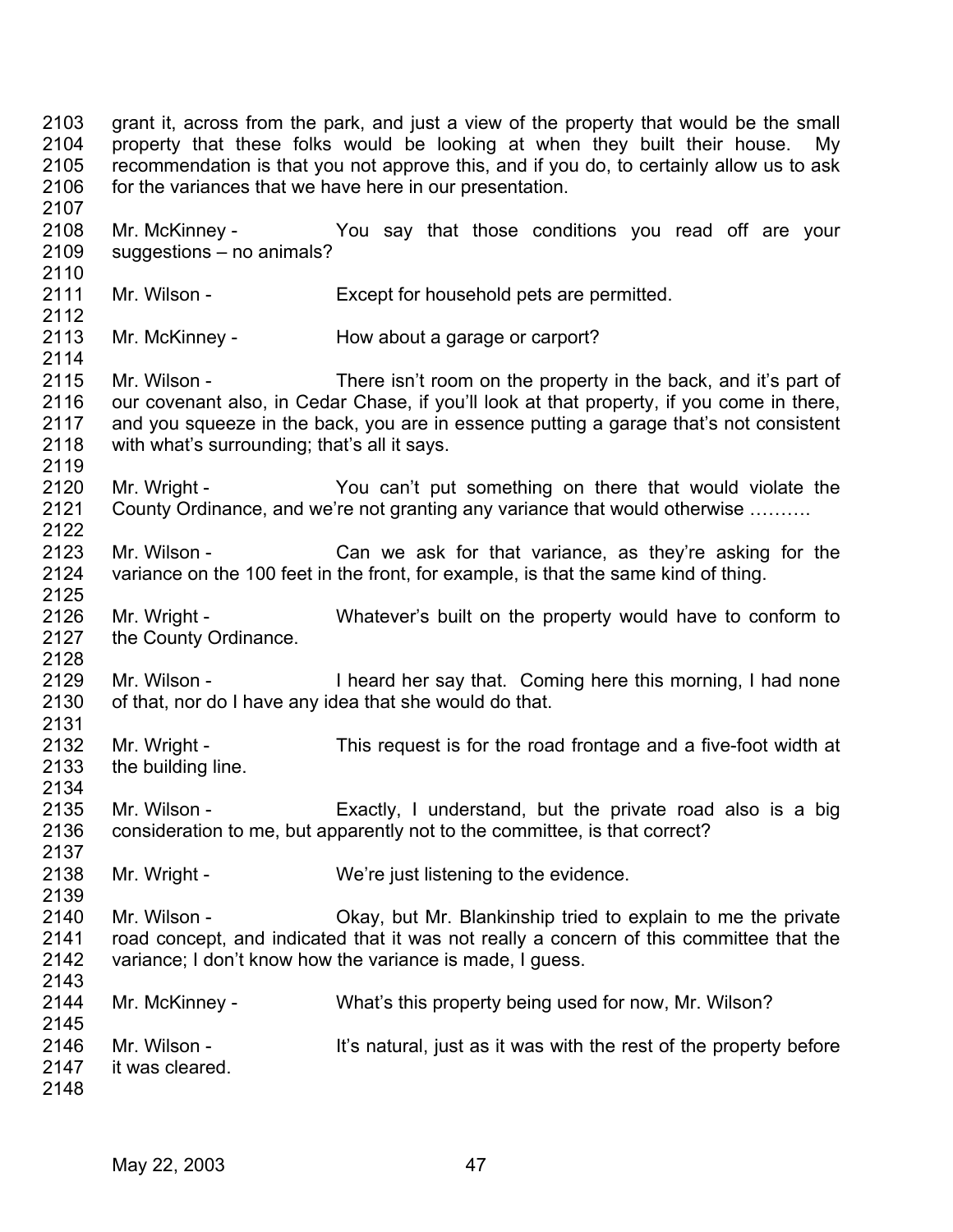2149 2150 2151 2152 2153 2154 2155 2156 2157 2158 2159 2160 2161 2162 2163 2164 2165 2166 2167 2168 2169 2170 2171 2172 2173 2174 2175 2176 2177 2178 2179 2180 2181 2182 2183 2184 2185 2186 2187 2188 2189 2190 2191 2192 2193 2194 Mr. McKinney - Who maintains it? Mr. Wilson - It does not need maintaining. Mr. McKinney - The Nobody cuts the grass, or cleans it up. It's natural; it's wooded. It's as if you go into Deer Park; it's just like Deer Park. Mr. Balfour - Any other questions of Mr. Wilson? I think we may have somebody else to speak. Ms. Florez - I'm Dahlia Florez. I am at 2495 Cedar Cone Drive; I'm at the short end in the back of that empty lot. I have only one comment to say, that at this point if a judgment were to be passed today, I would prefer that we be given a continuance because I would really like to see the traffic and the fire inspector in there, to see what the possibilities are, should that variance, which is what we're all opposed to, not be granted. Again, like I say, we're the ones who are opposed to that 50-foot frontage, but I would really like to see a report done on the possibility of going in there for emergency purposes. Mr. McKinney - What's your address? Ms. Florez - I'm at 2495 Cedar Cone Drive. That's my biggest concern, more emergency management. Mr. Balfour - Any other questions? Ms. Vandelinde? Ms. Vandelinde - The first thing I'd like to speak to is the reserved area. I have been in communication with the original owner of this property, who is the one who sold it to Cedar Chase. He actually gave me the information about why it was marked as "reserved." It was not marked "reserved natural," as it says on there; it was just reserved, and it was a contingency for the neighborhood. Number 2 – I'm not planning on bringing chickens and cows. Mr. Balfour - I think we've got that answer. What kind of house do you plan to put in there? I think you said earlier \$300,000, with a lot value of \$100,000, so you'd have a \$400,000 total value? Ms. Vandelinde - Yes sir, I'm looking at putting a contemporary house in, which is completely within the ordinances and all of Cedar Chase. Mr. Balfour - **How many square feet are you talking about?** Ms. Vandelinde - I don't have a house plan in front of me, but we're talking about 2500, minimum. Mr. McKinney - You don't mind that being a condition?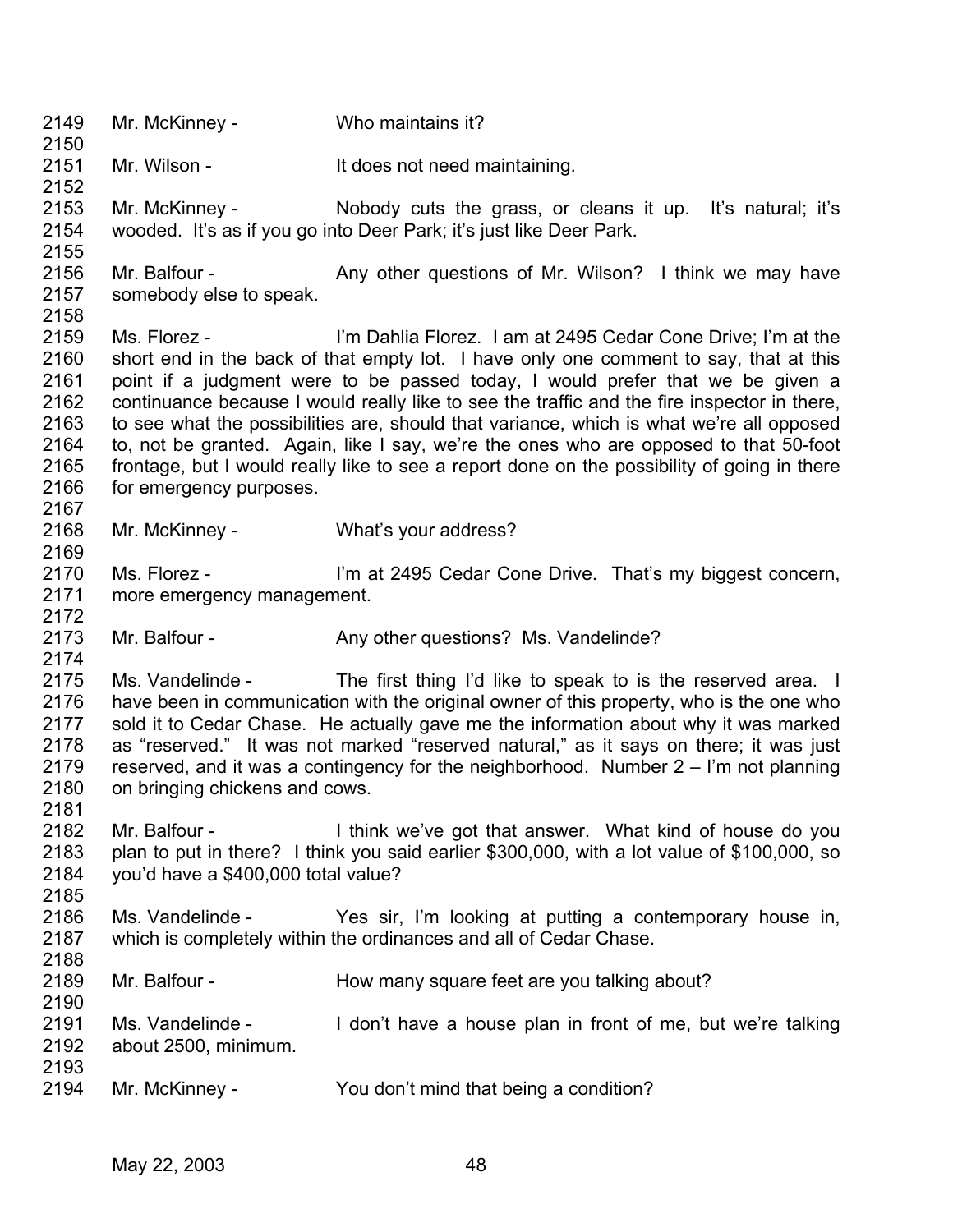2195 2196 2197 2198 2199 2200 2201 2202 2203 2204 Ms. Vandelinde - No, I don't mind that being a condition; I do mind not being able to have a garage on there, because a lot of these houses do have garages, and one of the houses that's backed up there has gotten a garage that is almost all the way to their back property line. Now that's why they don't want this space taken away from them, because they've already used up all of their yard that they're paying for. As far as the usage of that land, it is very thick underbrush, and people have grass clippings and that kind of thing in there, but it's not maintained by anybody. There is more poison ivy and poison oak, which I can attest to, there than you want to believe.

2205 2206 Mr. Blankinship - Did you say that you plan to comply with all the covenants of the Cedar Chase community?

2208 2209 2210 Ms. Vandelinde - Absolutely. Their covenants are saying a "contemporary" house, and that's what most of their covenants talk about. I want a contemporary house too. They just don't know it, but they're going to love me when I get there.

2212 2213 2214 Mr. Balfour - So you're saying both the 2500 square foot minimum and the Cedar Chase covenants you can live with?

- 2215 Ms. Vandelinde - I can.
- 2217 2218 2219 Mr. McKinney - The Sare you saying "you can't have a garage" is in the covenants?
- 2220 2221 2222 Ms. Vandelinde - It says you can't have a freestanding garage. I'll attach it to the house.
- 2223 2224 Mr. Balfour - So no freestanding garage doesn't bother you either?
- 2225 2226 Mr. Blankinship - It's in the covenants.
- 2227 Mr. Balfour - The Any other questions?

2229 2230 2231 2232 After an advertised public hearing and on a motion by Mr. Wright, seconded by Mr. McKinney, the Board **granted** application **A-54-2003** for a variance to build a one-family dwelling at 2917 Cottrell Road (Cedar Chase) (Parcels 746-754-3350 (part) and 3163). The Board granted the variance subject to the following conditions:

2233

2228

2207

2211

2216

2234 2235 2236 1. This variance applies only to the lot width and public street frontage requirements. All other applicable regulations of the County Code shall remain in force.

2237 2238 2239 2240 2. The owners of the property, and their heirs or assigns, shall accept responsibility for maintaining access to the property until such a time as the access is improved to County standards and accepted into the County road system for maintenance.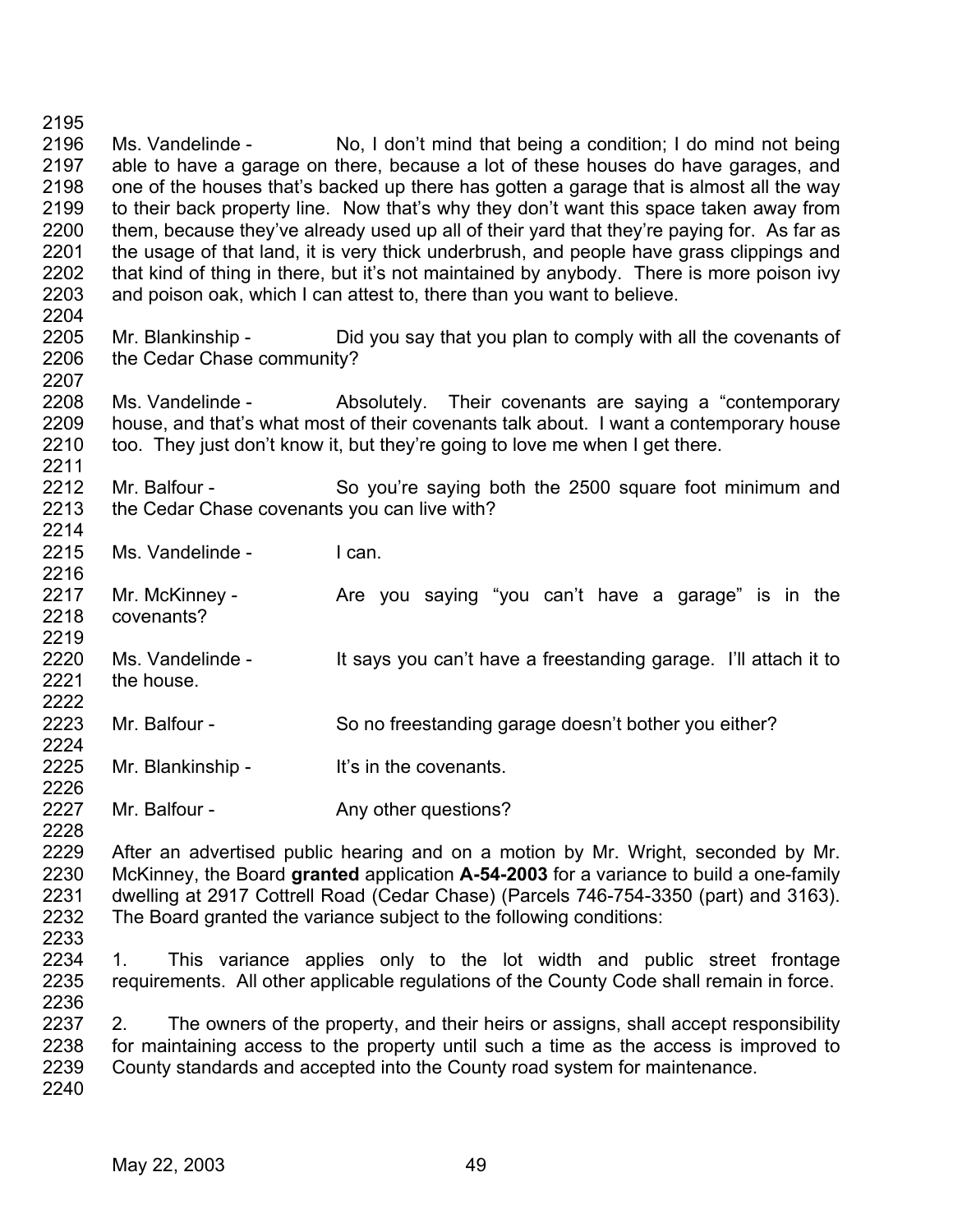2241 2242 3. Connection shall be made to public water.

2243 2244 2245 2246 2247 4. Approval of this request does not imply that a building permit will be issued. Building permit approval is contingent on Health Department requirements, including, but not limited to, soil evaluation for a septic drainfield and reserve area, and approval of a well location.

2248 2249 2250 5. Any dwelling on the property shall contain at least 2,500 square feet of livable floor area.

2251 2252 6. The property shall be developed and maintained consistent with the covenants of Cedar Chase subdivision.

| 2254 | Affirmative:   | Balfour, Kirkland, McKinney, Nunnally, Wright | 5 |
|------|----------------|-----------------------------------------------|---|
|      |                |                                               |   |
|      | 2255 Negative: |                                               |   |
| 2256 | Absent:        |                                               |   |
| 2257 |                |                                               |   |

2258 2259 2260 2261 2262 2263 The Board granted this request, as it found from the evidence presented that, due to the unique circumstances of the subject property, strict application of the County Code would produce undue hardship not generally shared by other properties in the area, and authorizing this variance will neither cause a substantial detriment to adjacent property nor materially impair the purpose of the zoning regulations.

- 2264 2265 2266 2267 2268 2269 2270 2271 2272 2273 **A - 55-2003 DAKOTA ASSOCIATES, LLC** requests a variance from Sections 24-95(b)(6) and 24-9 of Chapter 24 of the County Code to build a one-family dwelling at 3006 Greenway Avenue (West Hermitage Park) (Parcel 776-745-6163), zoned R-4, One-family Residence District (Brookland). The lot width requirement and public street frontage requirement are not met. The applicant has 43.88 feet lot width and 43.88 feet public street frontage, where the Code requires 50 feet lot width and 50 feet public street frontage. The applicant requests a variance of 6.12 feet lot width and 6.12 feet of public street frontage.
- 2275 2276 2277 Mr. Balfour - Do we have any others who intend to testify in this matter? Everybody who expects to say something, raise your right hand and be sworn please?
- 2278 2279 2280 Mr. Blankinship - Do you swear that the testimony you are about to give is the truth, the whole truth, and nothing but the truth, so help you God?
- 2281 2282 Mr. Wright - I will disqualify myself in this case.

2283 2284 2285 2286 Mr. Rothermel - I do. Mr. Chairman, members of the Board, thank you for your time this morning. My name is Michael Rothermel. I work with Tom O'Brien. We represent Dakota Associates. We are requesting a variance from two sections, 24- 95(b)(6) and 24-9, both totaling 6.12 feet. We believe that we've met the established

2253

1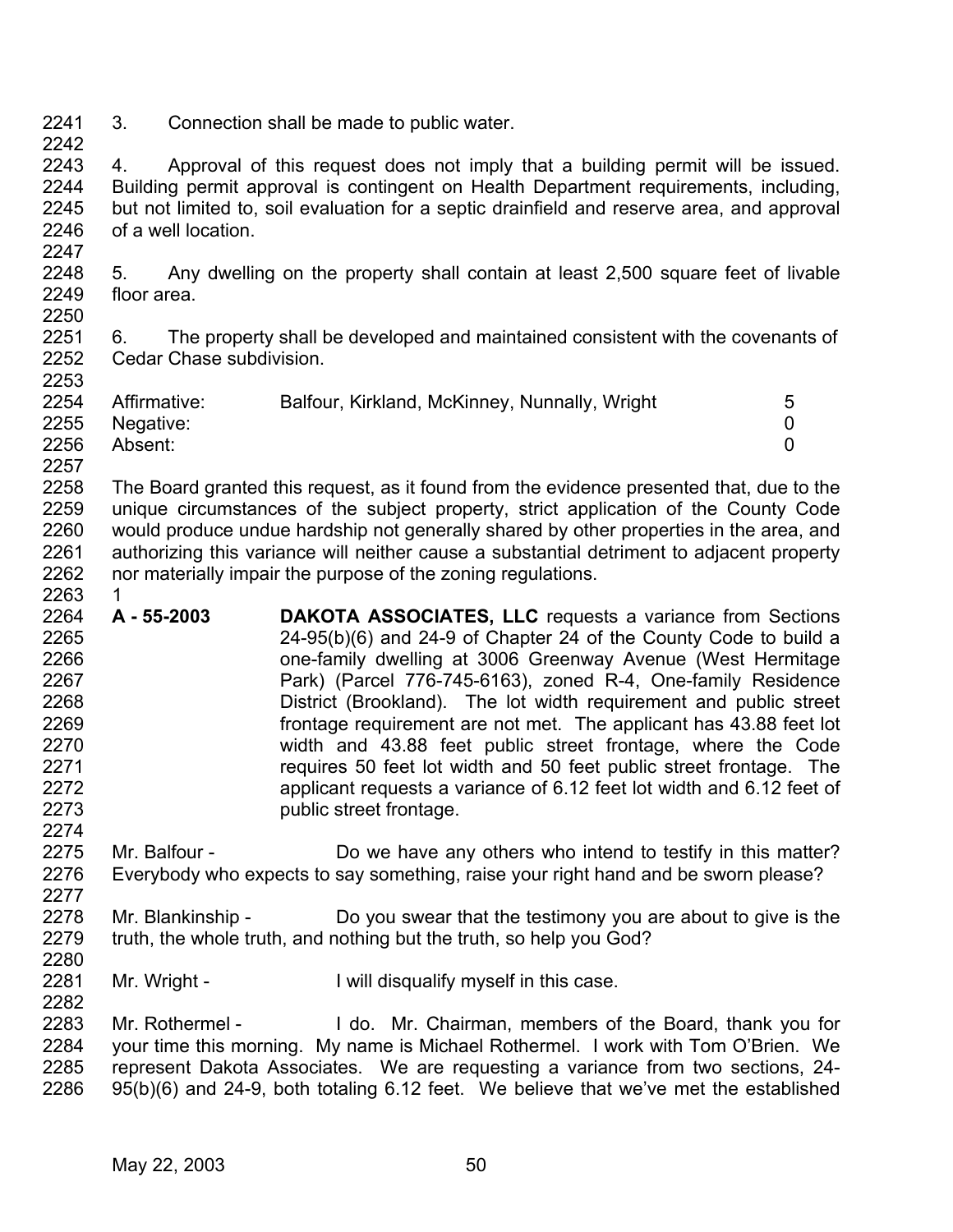2287 2288 2289 2290 2291 2292 2293 2294 2295 2296 2297 2298 2299 2300 2301 standards for obtaining a variance, that the Board should find that the statutory requirements have been met. First, the strict application of the ordinance would produce an undue hardship. These properties were platted back in 1926, before the implementation of the Henrico Zoning Ordinance. What the Zoning Ordinance has basically done is render this particular parcel unusable. In that sense, strict application of the ordinance would approach confiscation. I have an enlarged copy of the 1926 plat here. We're talking about this lot down here in the corner, Lot 5 of what's labeled Block A in the plat. The hardship is not shared generally by the other properties in the same zoning district. The vast majority of the properties in this particular subdivision have the 50-foot width requirement. There are a few, I would note, that do not, and I would most notably point to Lot 1 in Block A and Lot 7 in Block F; they're the two lots immediately behind the parcel in question here. Both of those lots do not have the 50-foot requirement. Both of those lots have been built upon with single-family homes consistent with the type of home that we're proposing for Lot 5.

2302 Mr. Kirkland - When were they built on?

2304 2305 2306 Mr. Rothermel - I do not know. We visually inspected those. The houses do appear to be a little bit older, so they would have been built before the Zoning Ordinance was implemented, or after obtaining variance.

2308 Mr. McKinney - You're talking about the ones on Irisdale?

2310 2311 2312 2313 2314 2315 2316 2317 2318 2319 2320 Mr. Rothermel - Yes sir. There are two houses across the road from each other on Irisdale, Lot 7 and then Lot 1, which would back up, which would back up to the parcel we're talking about, Lot 5, on Greenway Avenue. And then finally, authorization of the variance will not be of substantial detriment to the adjacent property, and the character of the district will not be changed by the granting of the variance. In fact, I would argue that the character of the surrounding area would be changed by not granting the variance. What we're proposing here again, is a single-family dwelling, consistent with the other single-family dwellings that are in this neighborhood. So in that regard it would maintain consistency and uniformity within the subdivision. For those reasons, we would ask that the Board grant this variance. I'll be happy to try to answer any questions that the Board has.

2322 2323 2324 2325 2326 2327 2328 2329 2330 2331 Mr. Kirkland - You own Lots 5, 6, and 7, is that correct? Mr. Rothermel - That's correct. Mr. Kirkland - Is there anything on 6 and 7? Mr. Rothermel - Those have not been built upon. Mr. Kirkland - Why then, couldn't you have taken and made two lots out of three? What do you see as a hardship? When you bought this land, didn't you know it

2332 was unbuildable?

2303

2307

2309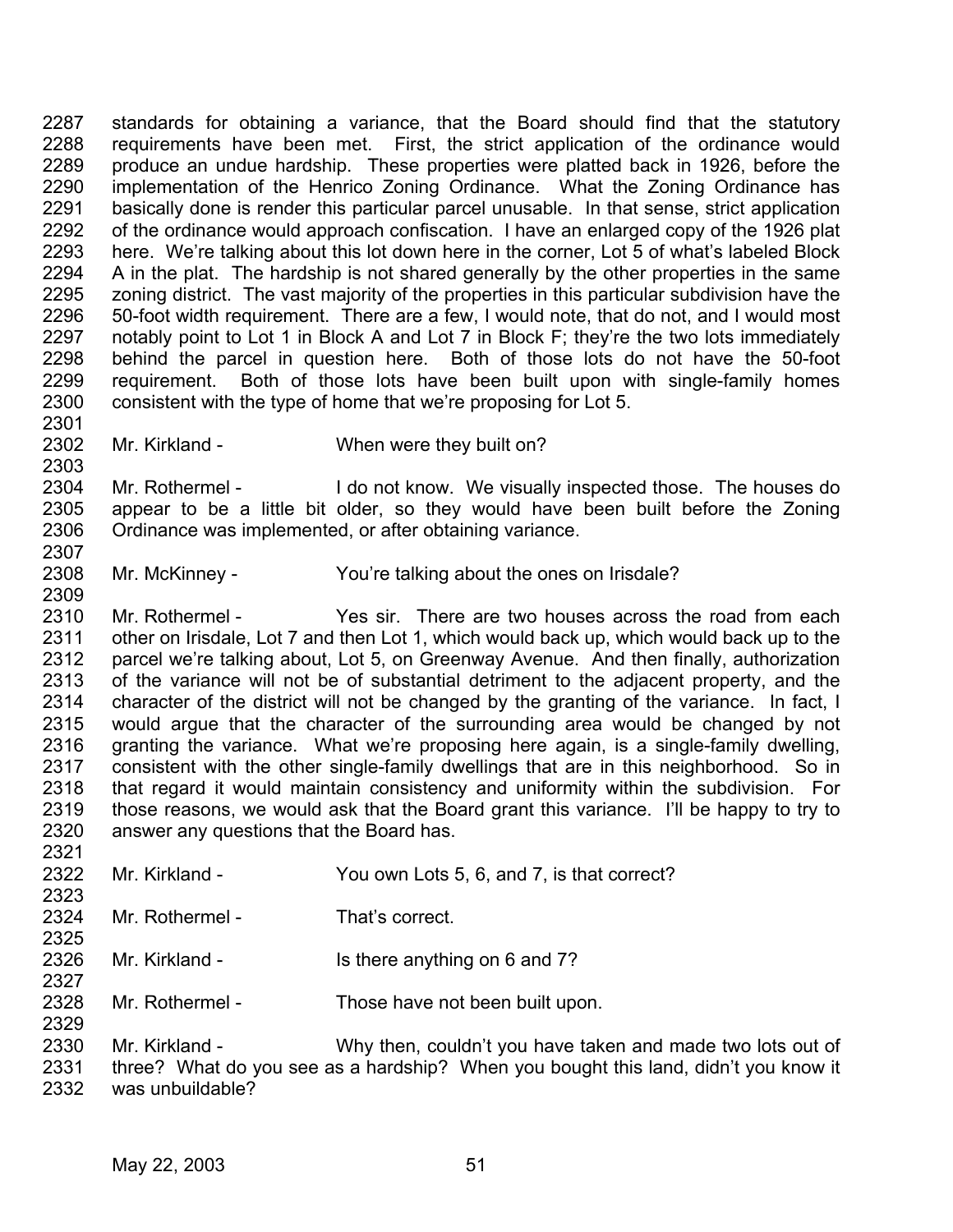2333 2334 2335 2336 2337 2338 2339 2340 2341 2342 2343 2344 2345 2346 Mr. Rothermel - I would note that the County's application does make a statement that if the applicant caused a hardship or bought the property knowing that it could not be used, the hardship is considered is considered self-imposed, and a variance is not justified. I would simply bring to the Board's attention, we would disagree with that statement. We believe that the authority out there, and if the Board wishes, I would submit it for the record. There's a case out there, Spence vs. the Virginia Beach BZA, where the Supreme Court upheld the fact that purchasing the property knowing that you need to obtain a variance, is not a self-imposed hardship that would render a variance improper. Mr. Blankinship - What's the date of that? Mr. Rothermel - 1998. I have a copy.

2348 Mr. Blankinship - Thank you; I'd like to have that.

2350 2351 2352 Mr. Rothermel - For that reason, we believe that the homes proposed would maintain uniformity out there and consistency with what's already out there.

- 2353 2354 2355 2356 Mr. Kirkland - So you're saying that if you split Lot 5 between 6 and 7, it wouldn't be worth your while to do it, is that what you're saying, in so many words? To make Lot 6 larger, two lots out of three, in other words.
- 2357 2358 2359 2360 Mr. Rothermel - I understand your point. I guess what I'm saying is that we're looking at Lot 5 and what the justifications are for obtaining a variance in regard to that lot.
- 2361 Mr. McKinney - What size house are you planning on building?
- 2363 2364 2365 2366 Mr. Rothermel - My understanding is that they're going to be very similar to the ones that are already out there; they're single-family, single-story, ranch-style homes.
- 2367 Mr. McKinney - How many square feet?
- 2369 2370 2371 2372 Mr. Rothermel - I do not know that. If the Board wishes, I would be happy to request a deferral to bring in maybe some proposed elevations. If the Board wishes to see those, I would have no problem in doing that.
- 2373 2374 2375 2376 Mr. McKinney - R-4 is how many square feet? Mr. Kirkland - Mr. McKinney, do we have R-4 any more?
- 2377 2378 Mr. Blankinship - It's still on the books; you can't rezone R-4, but if that's what it is now …………….
	- May 22, 2003 52

2347

2349

2362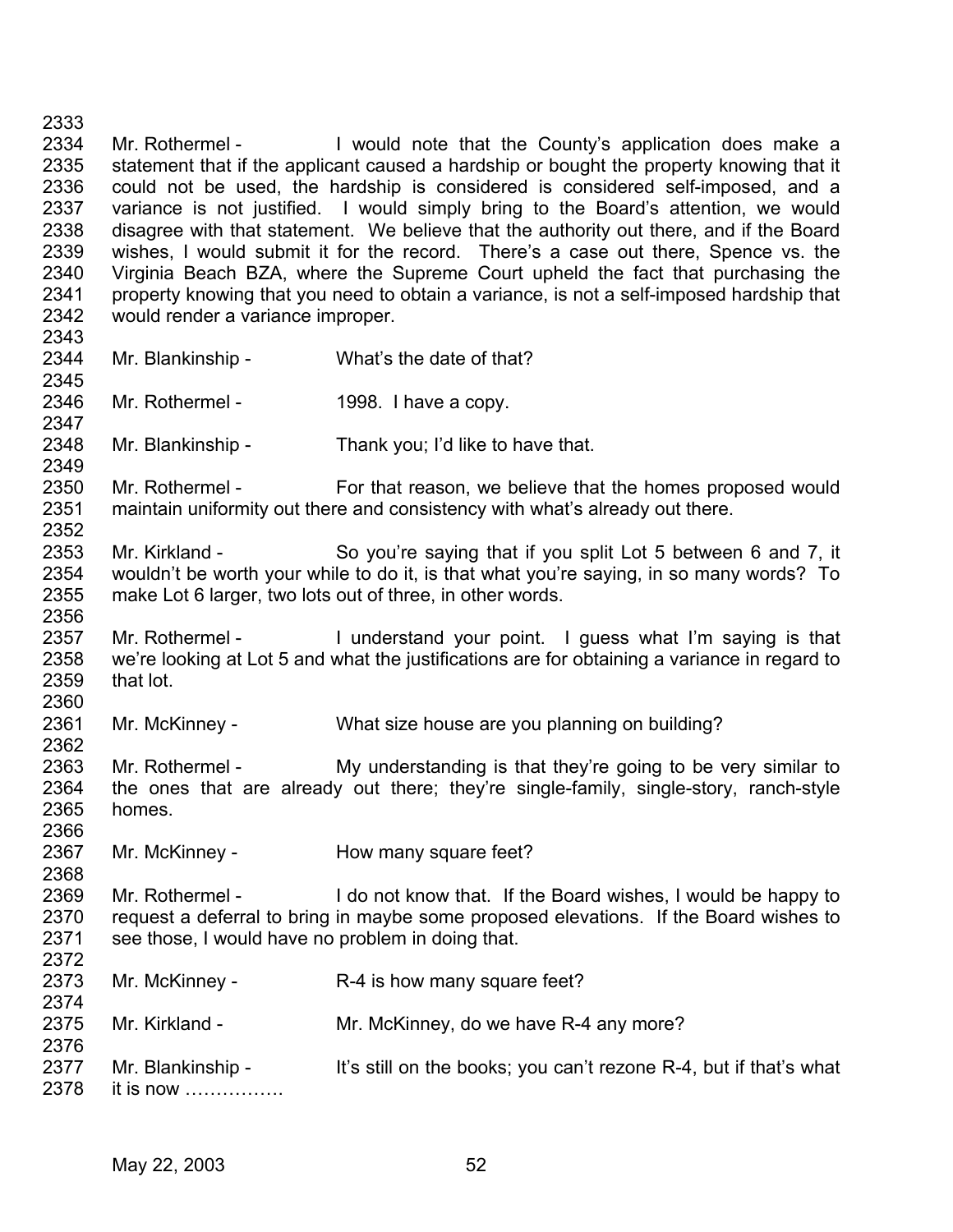2379 2380 2381 2382 2383 2384 2385 2386 2387 2388 2389 2390 2391 2392 2393 2394 2395 2396 2397 2398 2399 2400 2401 2402 2403 2404 2405 2406 2407 2408 2409 2410 2411 2412 2413 2414 2415 2416 2417 2418 2419 2420 2421 2422 2423 2424 Mr. McKinney - It's there; so if you can't do anything with it, and it comes out of the R-4 ………… Mr. Blankinship - Either 1,000 or 900 ............ Mr. McKinney - 900 I think it is. Yes, we still have R-4. We don't grant it any more, but we still have some left over. Mr. Balfour - Any other questions by Board members? You'll get a chance to rebut. I remind the people who said they want to testify, that we don't want any repetition; if you have something to say, say it, but don't repeat what someone ahead of you said. Mr. Douton - Hi, my name is Scott Douton. I am a resident right there in the neighborhood. The fellow who is representing Dakota Associates really doesn't have a clue on impact to the neighborhood. Mr. McKinney - Where do you live, Mr. Douton? Mr. Douton - **I live at 3021 Irisdale.** Mr. McKinney - 3021 Irisdale? You're way up the street from there. Mr. Douton - I'm not way up the street, sir. All this is right in my back yard primarily. Mr. McKinney - All right, you've got 3017 showing, and then 19 and ………… Mr. Douton - There's two vacant lots there; I'm the very next one to the left there. There are a few two-story homes; they're not all single-story dwellings there. My house is a two-story dwelling, been there since 1885. My neighbor through the woods, Mr. Anderson, he has a home that's going to become a two-story dwelling. The lady right next door to 3006 was Lot 5 on Greenway, her house is a two-story. Sticking a small home on a 43-foot lot in our neighborhood, I know they're saying that some of these homes are supposed to be going \$140,000. \$140,000 and about 2400 square feet. These type of homes, how are you going to stick a house like that on a 43-foot lot? How are you going to make it look the same as the rest of the neighborhood. All these homes are brick; a lot of them are brick in our neighborhood; it's a '40's neighborhood and all. Is wetlands issues involved in there? They're trying to build houses on wetlands; they're trying to stick little houses into these little areas like this, and knowing with all the construction that is happening in the neighborhood, and what Dakota Associates is trying to do, we'd like to beat this one out. I have here a petition that is signed by about 88 of the residents right there in that area, who are opposed to this. Their reasoning is, if it happens once, it's going to happen again. Our neighborhood cannot withstand that impact. Our schools cannot withstand the impact,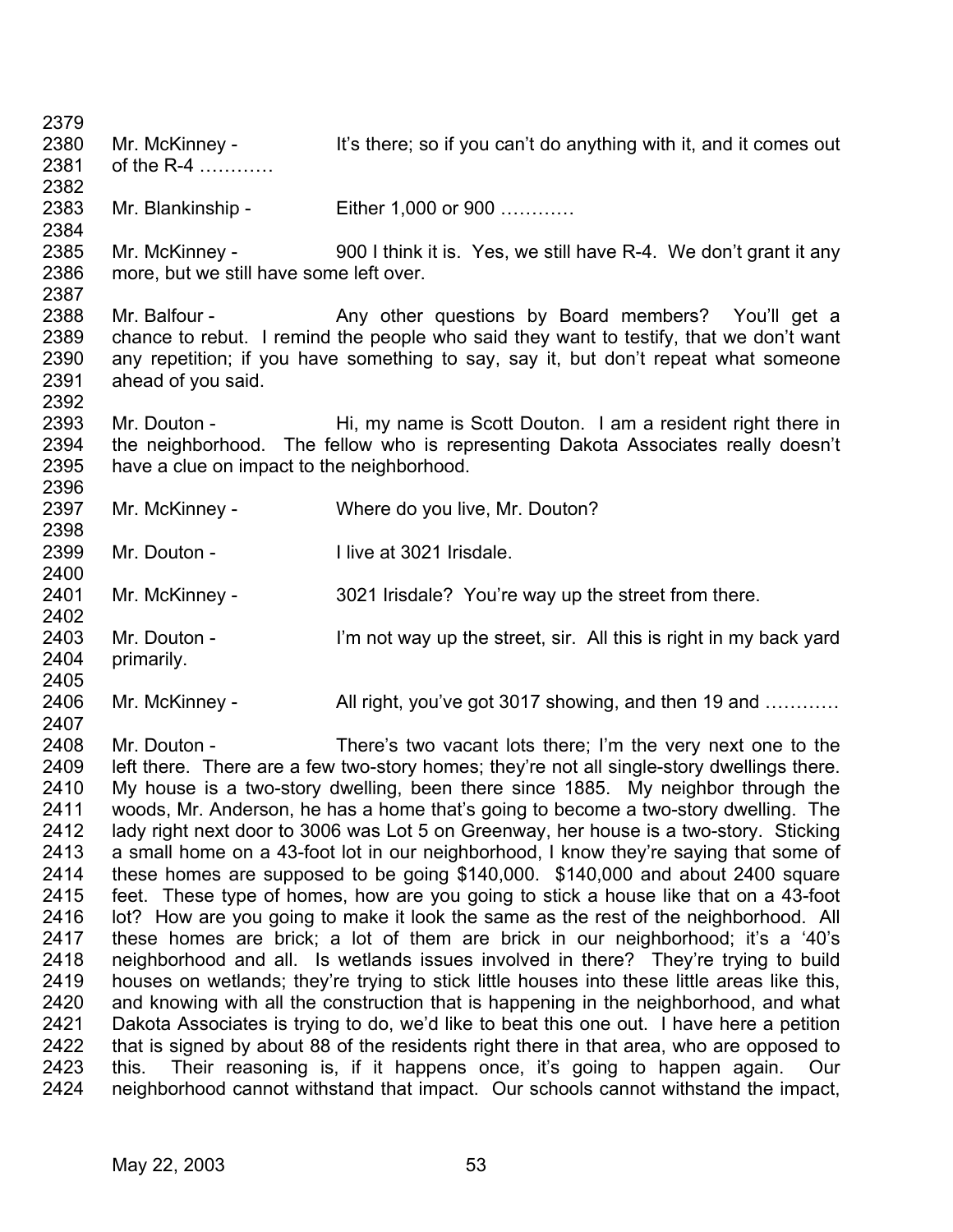2425 2426 2427 2428 2429 2430 2431 2432 2433 2434 2435 2436 2437 2438 2439 2440 2441 2442 2443 2444 as it is, from the new homes. If we let this go, it's going to go on and go on and go on, and we might as well be living in Highland Park, where our homes are side by side and three feet distance between them. The whole purpose of having a neighborhood like we've got is to have a little bit of privacy. If we keep packing them in like this, then no one's going to have privacy, and what's going to happen is a bunch of very disgruntled neighbors, because everybody's right on each other's back. I would like to give this petition to Mr. Blankinship. There are many people who are just totally opposed to this whole situation. Mr. McKinney - While you're doing that, Mr. Douton, do you have a signed petition from 3007 Irisdale? Mr. Douton - From 3007? That's a rental property, sir. Mr. McKinney - Well, have they signed your petition? Mr. Douton - No sir, he was unavailable, because he works evenings, and I get home before he goes to work. Mr. McKinney - Because we were told that's a 43-foot lot too.

2446 2447 2448 2449 2450 2451 2452 2453 2454 Mr. Douton - That house is a rental; 3005 is a rental. I understand that, and just like the County, when this situation first started up in '98, Mr. Holt from Dakota Associates was trying to get this place on the old planning, well and septic. That was fine back when the place was originally subdivided, but you can't do that today, because you need a minimum of one acre for a septic system, a leach field. He was trying originally to get all this on the original thing, dropping well and septic everywhere, and I understand that he's trying every little thing to go back to the old plat subdivision, but I have been told by numerous people that the old subdivision is null and void, due to the new change of codes.

- 2455 2456 2457 2458 2459 2460 2461 2462 2463 2464 2465 2466 2467 2468 2469 Mr. McKinney - There's water and sewer there. Mr. Douton - I'm talking, he wanted to drop wells and septic was the original plan. Mr. McKinney - There's water and sewer at the street now. Mr. Douton - The water and sewer stops right at my property, which to be honest with you, I can't hook up to it because there's not enough pressure at the end of the street to maintain my home. Mr. McKinney - You have a well and septic?
- 2470 Mr. Douton - Yes sir. My house was a reserve plat in home before the whole sale deal went through with Bernard Weber, who was the original owner of all of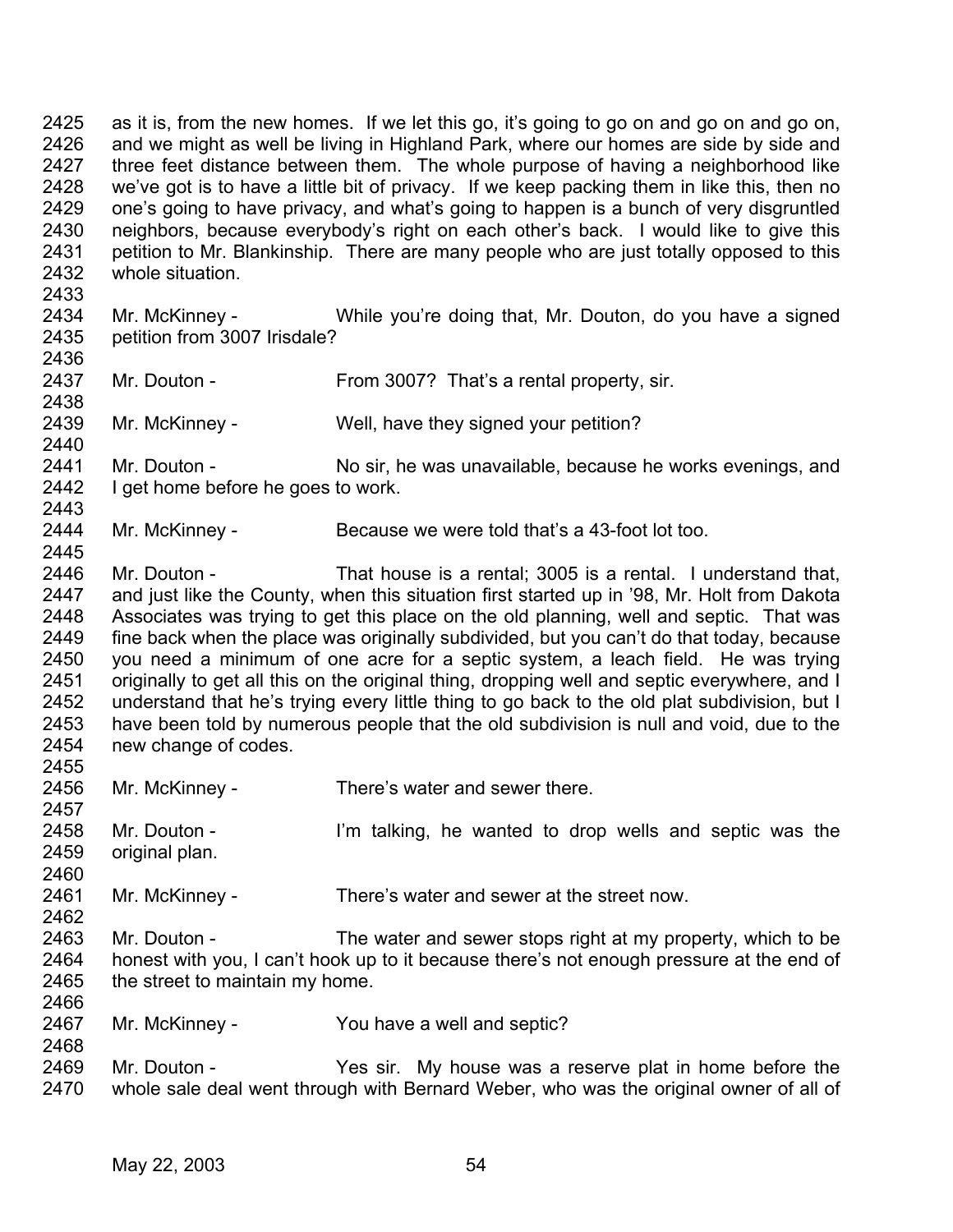2471 2472 2473 2474 that property. I was reserved out and sold to by Mr. Weber and Mr. Holt, purchased the rest around it, and wanted to do the same, which he couldn't. Of course I am under the old grandfather clause, due to the nature of the home and the status of the home.

2475 Mr. Balfour - Any questions of Mr. Douton?

2477 2478 2479 2480 2481 2482 2483 2484 2485 Mr. Douton - This is a very hard impact on our neighborhood; we are a tight neighborhood, a good community, and by bringing in all this, it's making a very subsequent impact on our wetlands as well. We have a particular ecosystem in our neighborhood; I have migratory waterfowl that nest in the wetlands behind my house on a yearly basis, and the destruction of all the lands that he's already torn down, clear-cut, has made an impact on the wildlife that is there. Many hawks have had to move, and gather up into tighter areas, and all this is his doing. I can understand congesting people, but why do we have to congest wildlife as well, and make it harder on them, as well as us? People need to think of the wildlife as well as the human resources as well.

2487 2488 Mr. Balfour - If I understand it, you know he can put two houses there; you just don't want three.

2490 2491 2492 2493 2494 Mr. Douton - I understand that sir. He should put two. That would be the smartest thing. I think it would be a more handsome sale if he did that. It's going to be hard to sell a house in the neighborhood on a 43-foot lot; nobody wants to pry into their car with a can opener in the morning. That's what it's going to end up being, unless people start getting street parking.

2496 Mr. Balfour - Any other questions?

2498 2499 2500 2501 2502 Mr. McKinney - Mr. Blankinship, I don't quite understand this condition 1 and condition 2, "but not limited to, soil evaluation for a septic drain field and reserve area, and approval of a well location," and then # 2 says, "Connections shall be made to public water and sewer."

2503 2504 2505 2506 2507 2508 Mr. Blankinship - You know, Mr. McKinney, I didn't pick up on that. There must be something wrong with my computer, because this is the same error that was made on that other one, and this is not the correct standard condition # 1, and you'll have to adjust this when you vote. If you wish to, the standard condition # 1 states that this variance is only for the public street frontage requirement and lot width requirement.

- 2509 2510 2511 2512 2513 2514 Mr. Douton - And I understand that it's only for this one situation, but if this passes through, how many more is the Board going to pass through when he's building throughout this area of land. He's clear-cut, he's going to have many different sections that are going to be too small. They're going to be smaller than the 50-foot requirement, and he's going to try to stick them on every little spot, and it's congesting our neighborhood. Our schools really can't take this impact.
- 2515

2476

2486

2489

2495

2497

2516 Mr. Balfour - We heard you say that. Thank you sir.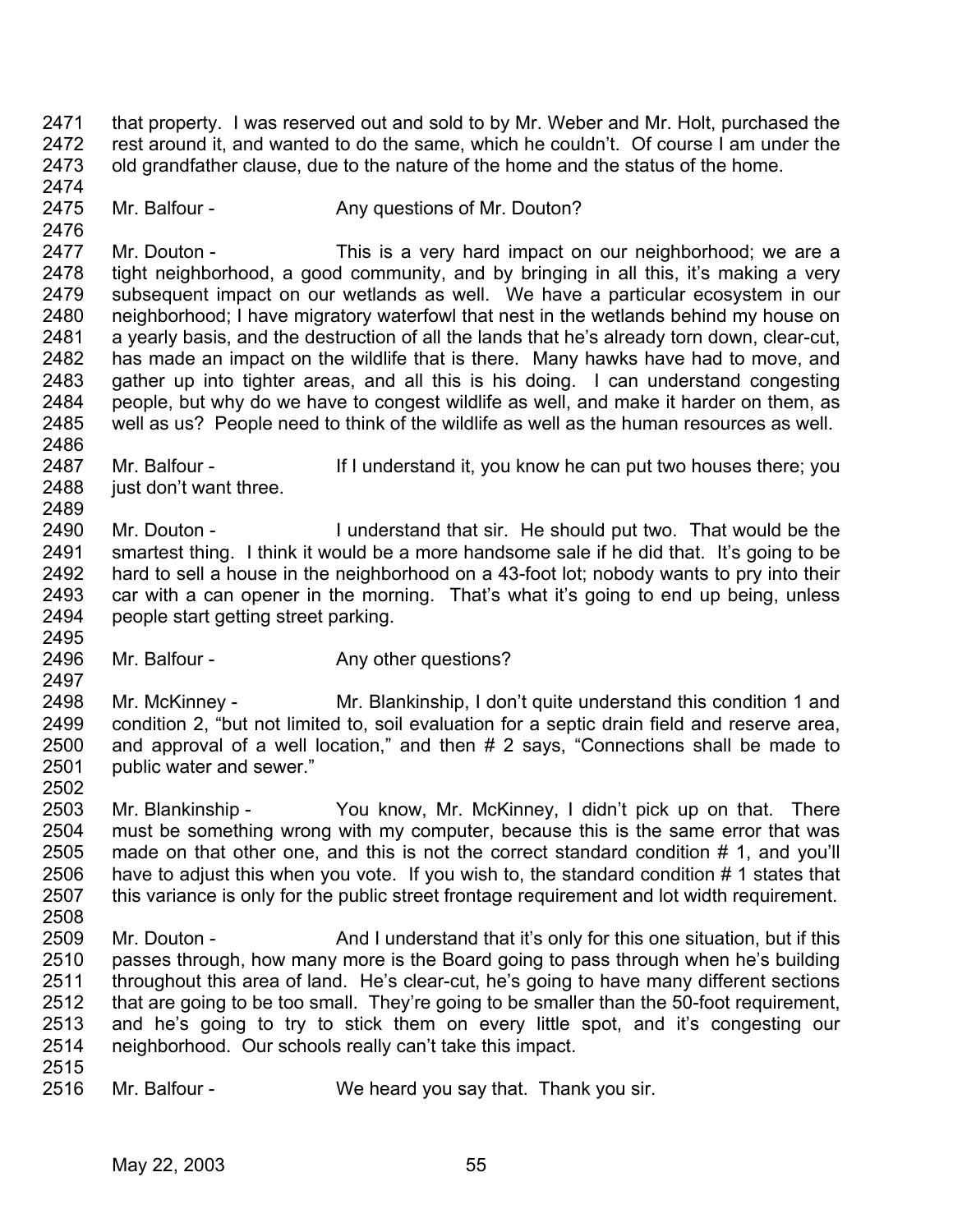2518 2519 2520 2521 2522 2523 2524 2525 2526 2527 2528 2529 2530 Ms. Dranoff - Good morning. I'm Laura Dranoff. I'm speaking on behalf of my husband Albert. We live at 3001 Irisdale Avenue, the corner of Irisdale and Impala. We are in opposition to this variance. I would like to remind the Board, not that you need reminding, a 50-foot wide lot is a narrow strip of land. To reduce the width of this lot would negatively impact the value of surrounding parcels. I am here to request that the Board protect property values of existing homeowners. This lot is in a low-lying area with poor drainage. As a matter of fact, there are at least two designated areas designated as wetlands within the boundaries of this development. The County of Henrico, as of yesterday at 4:00 pm, has not received a workable plan to drain water from this area. The County has received numerous plans, none of which are workable. The water will not drain from that area, and that is per conversations with appropriate County people yesterday afternoon at 4:00 o'clock.

2531 Mr. McKinney - Who did you speak with ma'am?

2533 2534 2535 2536 2537 2538 2539 2540 2541 2542 2543 2544 2545 Ms. Dranoff - **I** spoke with Howard High, Mr. Blankinship, Mr. Hicks, Mr. Priestes. We've had lengthy conversations and meetings on site. The drain ditch that is to be placed on the easement will collect water, but will not drain. Until the developer of this property is able to come up with a plan that will allow water to flow uphill, I respectfully request that this variance be denied. This lot is not being developed by an individual who may argue a hardship. This lot is being developed for the purpose of selling new homes for financial gain. Therefore, it is difficult to believe that the Board would permit this variance based on a hardship. By the way, in the interest of full disclosure, I am a licensed realtor, and I understand property values. To squeeze something in there that would impact the existing homeowners, it does have an impact on property values. Granted, everything in Lakeside is selling at top dollar and higher than top dollar, but you can't get as much for something that has been negatively impacted.

2547 2548 Mr. McKinney - How did you know about this?

2549 2550 Ms. Dranoff - It was sent to us in the mail by the County.

2551 2552 Mr. McKinney - Third you send this, Mr. Blankinship, as adjoining property owner? This lot that they're trying to do is adjoining property owner to 3001?

2554 2555 2556 2557 2558 Mr. Blankinship - The way we are showing this property on our real estate records, everything from Impala Drive, including this lot, the original lots 5, 6, 7, and 8, is all on one property record. Since Dakota owns all of that, we notified everyone around that.

2559 2560 2561 2562 Ms. Dranoff - All of that water that comes out of those woods where this development is supposed to go in, all of that water comes to the corner of Irisdale and Impala. At least that's the theory. Unfortunately, the water does not come to the corner of Irisdale and Impala. The engineer working for the developer designed a plan. They

2517

2532

2546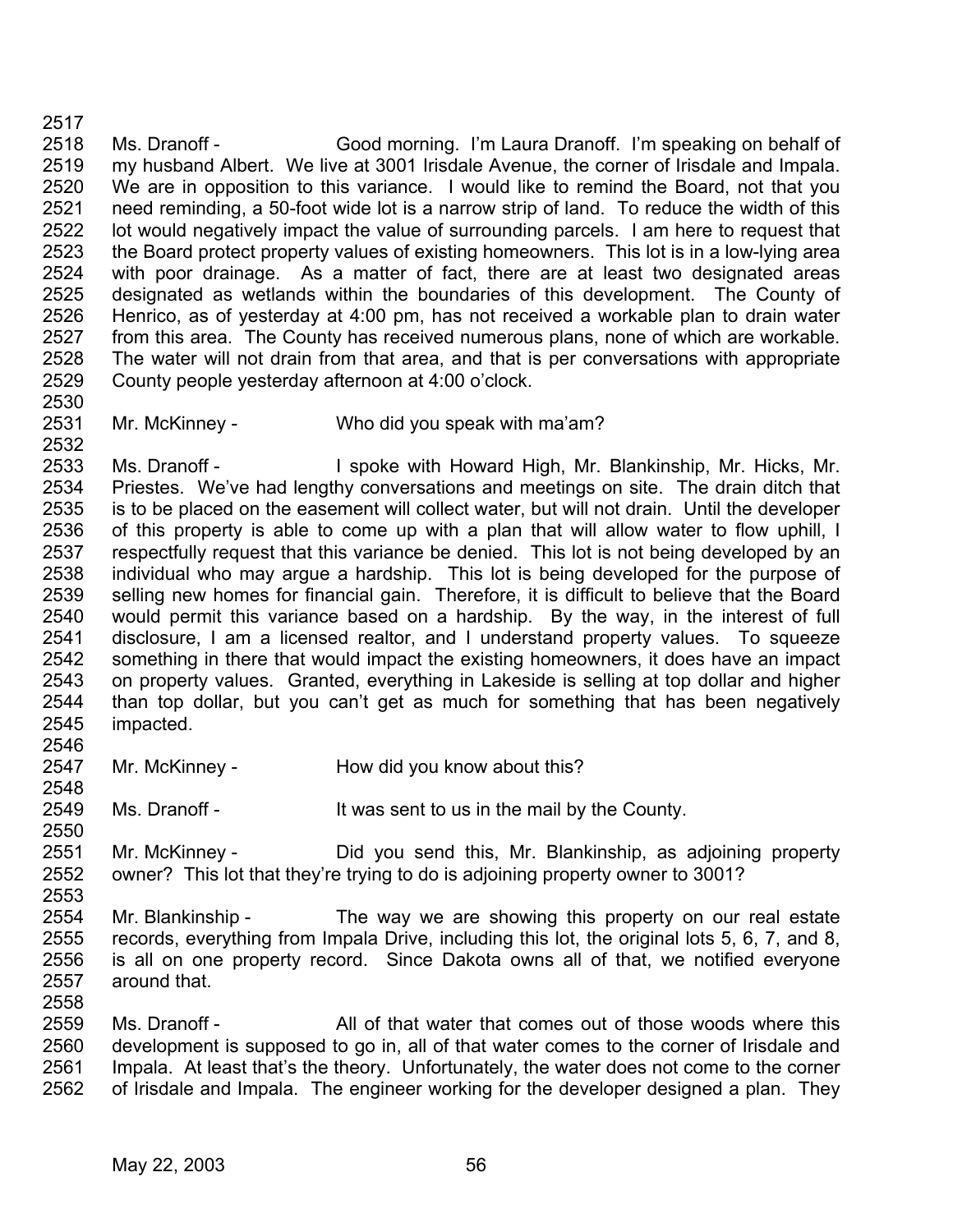2563 2564 2565 2566 2567 2568 2569 2570 dug up Impala Drive; they put in a culvert to take care of the water coming out of the woods, down the ditch, along Impala, to the corner of Irisdale and Impala. That culvert is dry. I don't imagine it is as we speak, because we had enough rain yesterday so that the depth of the water will allow the water to go through the culvert. Otherwise, the water continues to stay in the ditch, stay in the woods; the culvert is dry. So how the plans will allow for water to come out of the woods, go uphill to the culvert is a real mystery to everybody, and as of 4:00 o'clock yesterday afternoon, Henrico County has not received a workable plan to drain that area.

2572 Mr. Balfour - Any other questions?

2571

2573

2583

2590

2592

2595

2598

2574 2575 2576 Mr. McKinney - Then they wouldn't approve it, if they can't get a workable plan. Is Irisdale higher than Greenway? Are you higher than this property?

2577 2578 2579 Ms. Dranoff - I don't know about Greenway, but there's a low area off of Greenway. The land needs to be developed as low-lying.

- 2580 2581 Mr. Blankinship - You don't have two feet of rise within 200 feet.
- 2582 Mr. McKinney - You don't have any water problem on your property?
- 2584 2585 2586 2587 2588 2589 Ms. Dranoff - We didn't on our property before they put this culvert in. The reason we don't have a water problem on our property is because we have gone to the expense of putting in lots of underground drains. All of our downspouts off of both sides of the garage, off of every corner of the house, that goes through the black pipe, out to the front ditch, the side ditch, and to the back of our property, which we've got a beautiful back yard, nice grass.
- 2591 Mr. McKinney - So it goes to the back of your property?
- 2593 2594 Ms. Dranoff - The back of our property backs up to the easement between our property and the development that is under consideration.
- 2596 2597 Mr. McKinney - In your opinion, do you say that a lot of the people on Irisdale contribute to the water problem?
- 2599 2600 2601 2602 2603 2604 2605 2606 2607 2608 Ms. Dranoff - It's not the people; it's the lay of the land. You cannot devise a system that will allow water to flow uphill. That water, the reason everything flows to that ditch at the corner of Irisdale and Impala, is because of the lay of the land. When they put that street in so many years ago, it was designed so that the natural flow of water would go that direction. It has never worked, by the way, but it works even less well now there's a culvert completely blocking the ditch that the contractor put in. It's been that way for six months. There's a two-inch wide opening where the culvert is extending into the ditch, which simply will not allow the flow of water except for a twoinch space, and it's up above the elevation of the ditch. This is the type work that the developer is doing, relying on the engineer that they are using.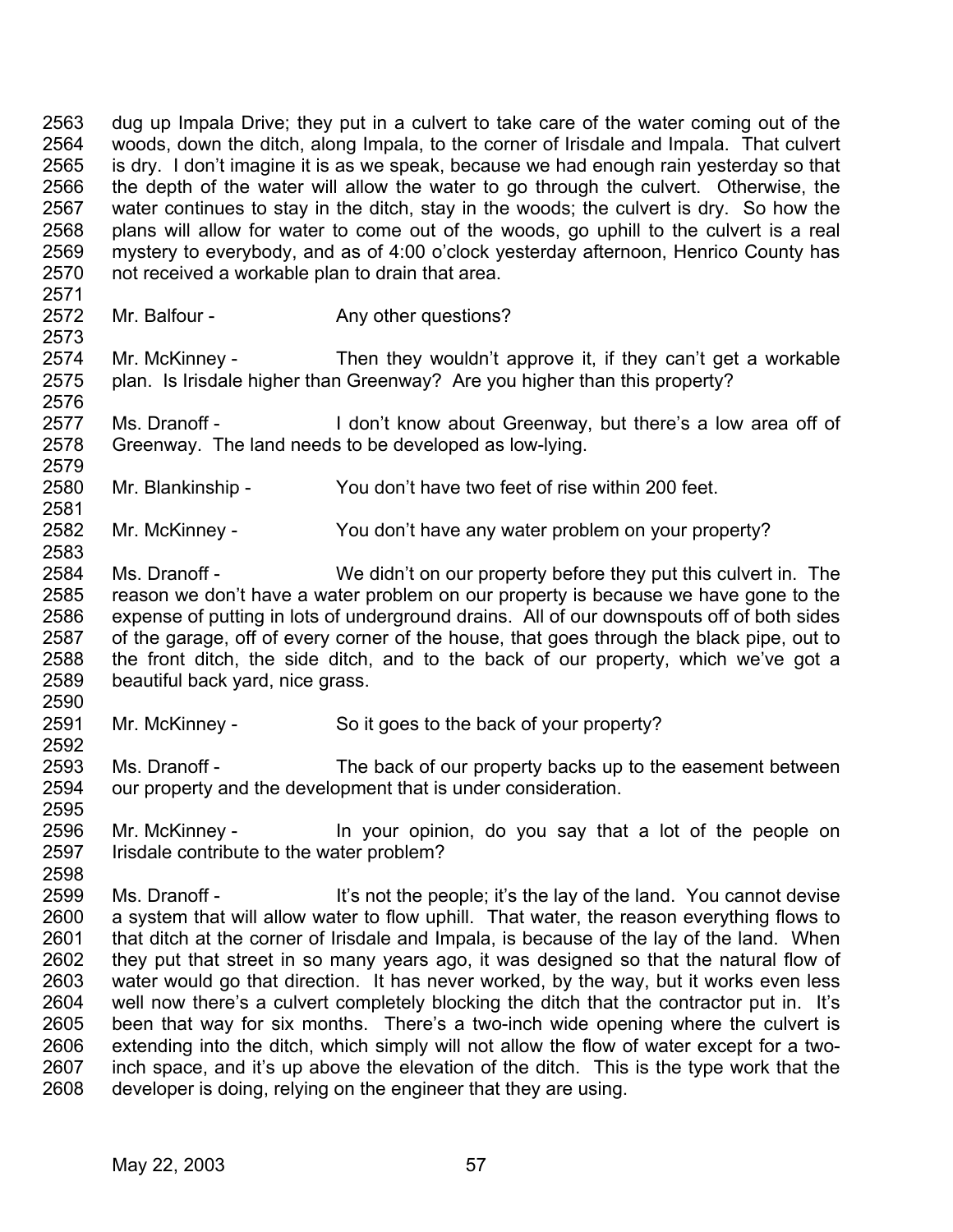2609

2615

- 2610 2611 2612 2613 2614 Mr. McKinney - I'll tell you Ms. Dranoff, Howard High in Public Works is not going to let this be developed till that's addressed. It's really not our concern, and the policy with the County is, you can't let more water go off than is going off now, and they try to restrict it. If it is approved, and I don't know whether it will be or not, but they've got to straighten al this out.
- 2616 2617 2618 2619 Ms. Dranoff - They do have to straighten it out before any permits will be granted, because they cannot build a house in a swamp. What they've got right now is a swamp. And what they're asking you to do is to give them a larger parcel of land on which to develop a swamp.
- 2620 2621 2622 Mr. Balfour - The issue before us is whether or not to grant the variance for this particular lot. Any other questions? Anyone else wish to speak? Okay sir.
- 2623 2624 2625 2626 2627 2628 2629 2630 2631 2632 2633 2634 2635 2636 2637 2638 2639 2640 2641 2642 2643 Mr. Rothermel - I'll just respond briefly to some of the things that were said. As far as the first gentleman, he mentioned that the original intent to put a well and septic in there. The second condition of Mr. Blankinship's report recommended connection to public water and sewer. That is going to be done. Dakota, it is my understanding, is the group which extended the public water and sewer down to this area, and that's not an issue. Secondly, I think the point was made by both of the individuals who spoke, that we would be packing a house in here like a sardine. Again, I would point to the two parcels immediately behind this one. I drove out there several times, and there's no noticeable difference that you can tell by the naked eye when looking at those homes. There's two parcels that are both slightly less than 50 feet wide, which we'll build upon, which will have single-family homes on them. I would disagree with the statement that you're going to notice a house being packed in here. Lastly, I would say that a lot of the concerns that were expressed, basically revealed a position against this development in general, not this particular parcel. I think that's outside the scope of what we're here for today. Obviously, if they have legitimate concerns, obviously they need to be addressed, but for all the reasons that I've stated previously, we would ask that the Board grant this variance request. I think it's outside the scope of what we're considering here, but if the Board wishes to see elevations or anything else, we'd be happy to do that. Thank you for your time.
- 2644 2645 2646 Mr. Balfour - The Mr. Blankinship, were there 3003-3007 and those along there that have short frontages, were they granted by variances?
- 2647 2648 Mr. Blankinship - I don't know that. 3007 I just looked up on the computer, was built in 1962, so it should have required a variance.
- 2650 2651 Mr. McKinney - Was that less than 50 feet?
- 2652 2653 Mr. Blankinship - Yes sir.
- 2654 Mr. McKinney - For 50 feet you don't need a variance.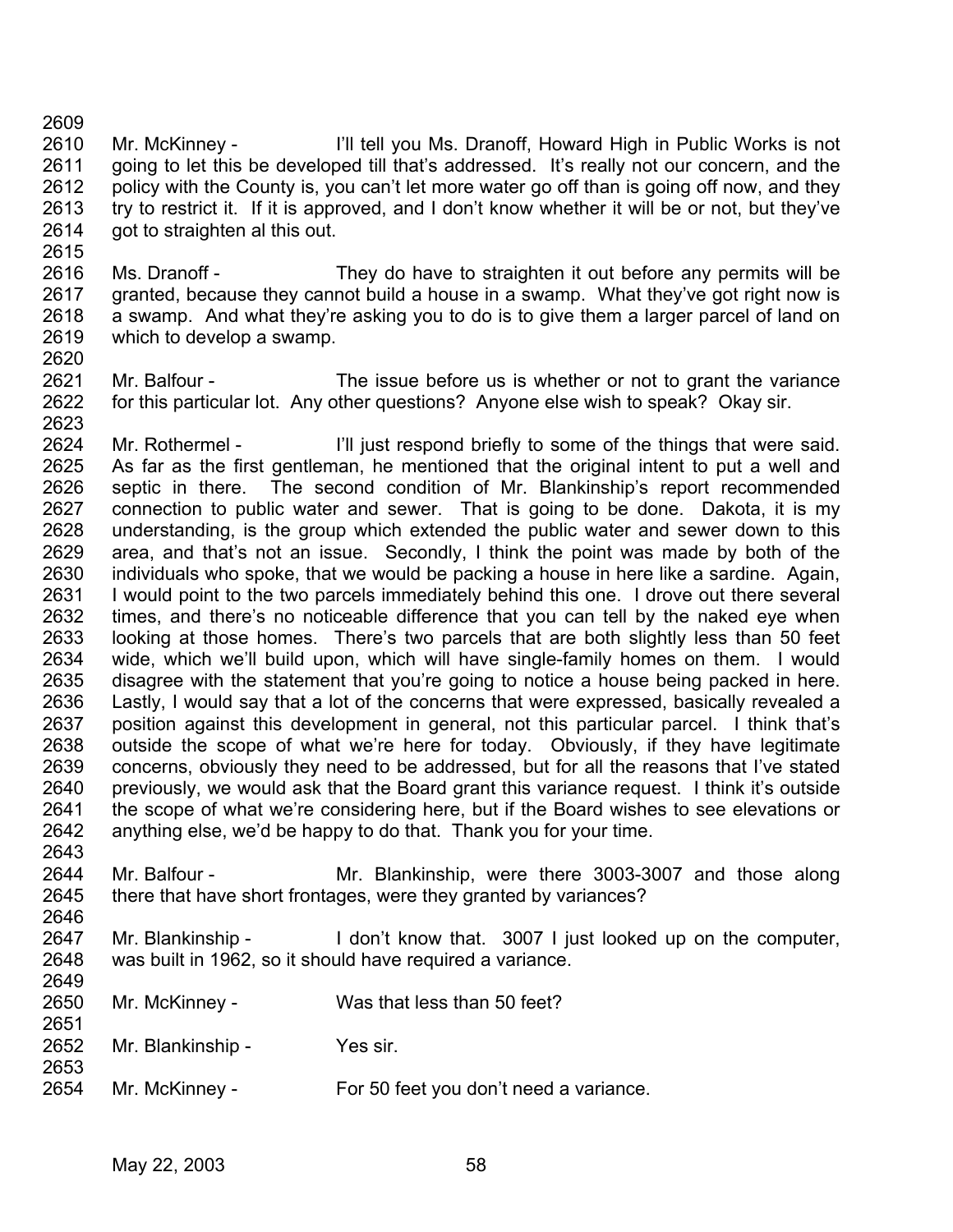| 2655         |                                                                                                                     |                                                                                       |                  |
|--------------|---------------------------------------------------------------------------------------------------------------------|---------------------------------------------------------------------------------------|------------------|
| 2656         | Mr. Blankinship -                                                                                                   | Right.                                                                                |                  |
| 2657         |                                                                                                                     |                                                                                       |                  |
| 2658         | Mr. Balfour -                                                                                                       | Are the others less than 50 feet, or is 3007 the only one?                            |                  |
| 2659         |                                                                                                                     |                                                                                       |                  |
| 2660         | Mr. Blankinship -                                                                                                   | 3006, I believe, is also, and I haven't looked it up; I'll be                         |                  |
| 2661         |                                                                                                                     | happy to do that now. It's the one across the street.                                 |                  |
| 2662         |                                                                                                                     |                                                                                       |                  |
| 2663         | Mr. Balfour -                                                                                                       | The rest of them look like they might be a little wider. Looks                        |                  |
| 2664         |                                                                                                                     | like the house on 3003 jumps over on 3005.                                            |                  |
| 2665         |                                                                                                                     |                                                                                       |                  |
| 2666         | Mr. Blankinship -                                                                                                   | When the lines were laid on there, they weren't surveyed.                             |                  |
| 2667         |                                                                                                                     |                                                                                       |                  |
| 2668         | Mr. Balfour -                                                                                                       | Any other questions by Board members? Yes ma'am?                                      |                  |
| 2669         |                                                                                                                     |                                                                                       |                  |
| 2670         |                                                                                                                     | (Unidentified female, away from microphone) -<br>Is it too late for me to speak on    |                  |
| 2671         |                                                                                                                     | behalf of the folks on Greenway Avenue?                                               |                  |
| 2672         |                                                                                                                     |                                                                                       |                  |
| 2673         | Mr. Balfour -                                                                                                       | I'm sorry, yes, I apologize. I asked if there were any others,                        |                  |
| 2674         |                                                                                                                     |                                                                                       |                  |
| 2675         | and you didn't stand up. We have a procedure that we go back to him, and that's it, but<br>I think we heard plenty. |                                                                                       |                  |
| 2676         |                                                                                                                     |                                                                                       |                  |
| 2677         |                                                                                                                     | Upon a motion by Mr. Kirkland, seconded by Mr. Nunnally, the Board denied             |                  |
| 2678         |                                                                                                                     | application A-55-2003 for a variance to build a one-family dwelling at 3006 Greenway  |                  |
| 2679         |                                                                                                                     |                                                                                       |                  |
| 2680         |                                                                                                                     | Avenue (West Hermitage Park) (Parcel 776-745-6163).                                   |                  |
|              |                                                                                                                     |                                                                                       |                  |
| 2681         | Affirmative:                                                                                                        | Balfour, Kirkland, McKinney, Nunnally                                                 | 4                |
| 2682         | Negative:                                                                                                           |                                                                                       | $\boldsymbol{0}$ |
| 2683         | Abstain:                                                                                                            | Wright                                                                                | 1                |
| 2684         |                                                                                                                     |                                                                                       |                  |
| 2685         |                                                                                                                     | The Board denied the request, as it found from the evidence presented, that approving |                  |
| 2686         |                                                                                                                     | the permit would be of substantial detriment to adjacent property or would materially |                  |
| 2687         |                                                                                                                     | impair the purpose of the zoning regulations                                          |                  |
| 2688         |                                                                                                                     |                                                                                       |                  |
| 2689         | A - 56-2003                                                                                                         | HOPPER HOMES, INC requests a variance from Section 24-                                |                  |
| 2690         |                                                                                                                     | 95(b)(8) of Chapter 24 of the County Code to build a one-family                       |                  |
| 2691         |                                                                                                                     | dwelling at 11511 Edinburgh Road (McDonalds Small Farms)                              |                  |
| 2692         |                                                                                                                     | Parcel 744-762-9205), zoned A-1, Agricultural District (Three                         |                  |
| 2693         |                                                                                                                     | Chopt). The lot width requirement is not met. The applicant has                       |                  |
| 2694         |                                                                                                                     | 132.5 feet lot width, where the Code requires 150 feet lot width.                     |                  |
| 2695         |                                                                                                                     | The applicant requests a variance of 17.5 feet lot width.                             |                  |
| 2696         |                                                                                                                     |                                                                                       |                  |
|              |                                                                                                                     |                                                                                       |                  |
| 2697         | Mr. Balfour -                                                                                                       | Anyone here on that case? Anyone else here to speak?                                  |                  |
| 2698         |                                                                                                                     | Come on down. Would you raise your right hand and be sworn please?                    |                  |
| 2699<br>2700 | Mr. Blankinship -                                                                                                   | Do you swear that the testimony you are about to give is the                          |                  |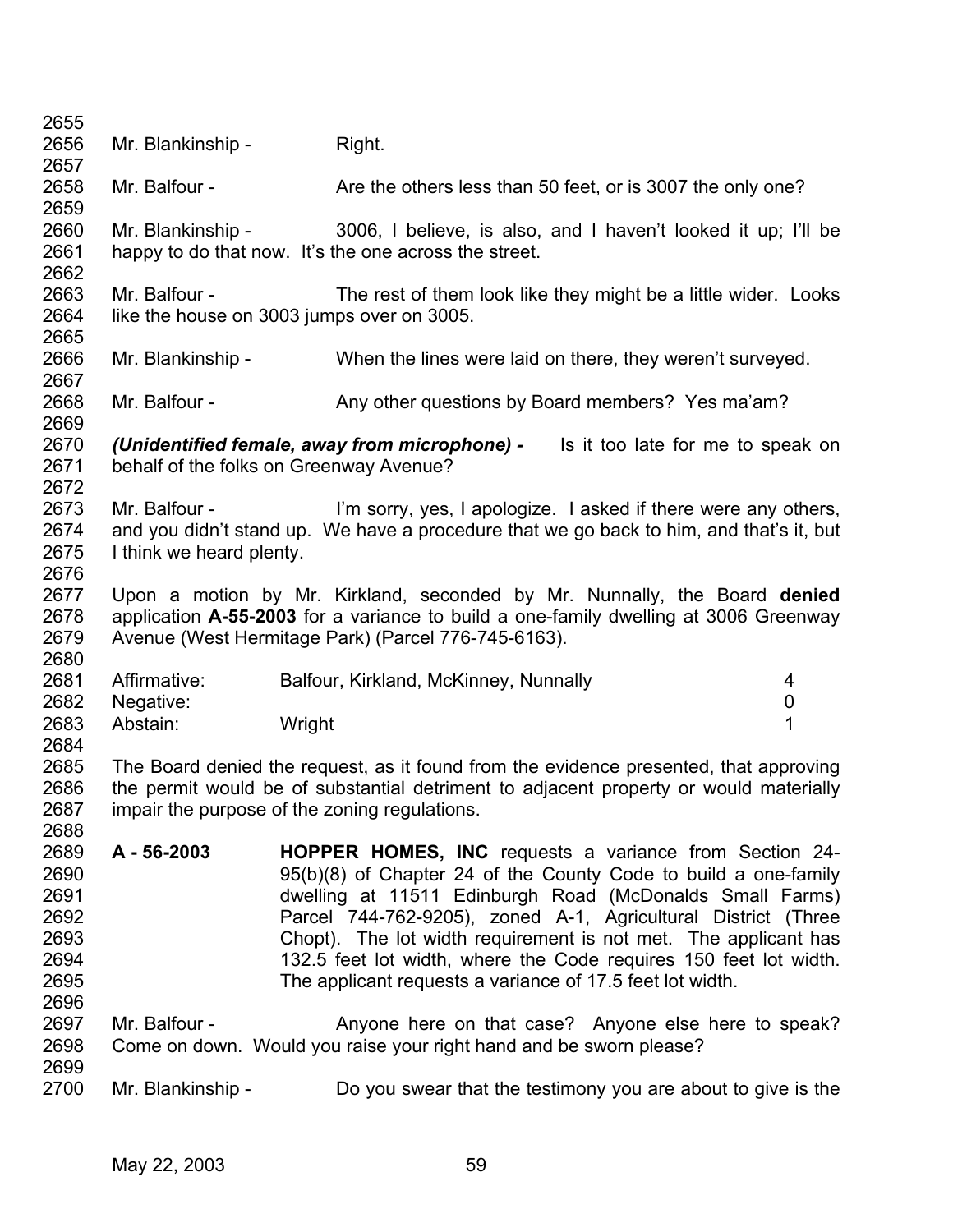2701 2702 truth, the whole truth, and nothing but the truth, so help you God?

2703 2704 2705 2706 2707 2708 2709 2710 2711 2712 2713 2714 2715 Mr. Hopper - I do. I am Cameron Hopper, the contractor, and I've got the property in question under contract, and when I went to check out the possible building permit , I found that this property did not meet the standard width. I went back to the owners, which is an estate. The person who owns it, in an estate right now, they said they bought the property as three lots and want to sell it as three lots, and will sell them as a three-lot group, so that's why I'm requesting the variance. It's about 132.5 feet wide, which I propose the house we're going to build is about 2400 to 2500-square foot house. That would well meet the minimum required side setbacks, front and rear setbacks, and I also feel that the homes that we have built would be advantageous to the neighborhood. The neighborhood runs in the \$100,000 range of homes, and we would be putting up houses in excess of \$200,000. I've also checked to make sure that well and septic can be put on the property, and we've got some preliminary reports to indicate that would not be an issue either.

- 2717 Mr. Balfour - Any questions of Mr. Hopper?
- 2719 Mr. Wright - Do we have any conditions on this?
- 2721 Mr. Balfour - Have you read the conditions proposed?
- 2723 Mr. Hopper - Yes I have.

2716

2718

2720

2722

2724

2727

2725 2726 Mr. Wright - Mr. Blankinship. It looks to me on this plat, that this lot's about the same width as the other lots along that Edinburgh Road.

2728 2729 2730 2731 2732 Mr. Blankinship - It isn't really noticeable, and it may not be mapped correctly on the aerial photo, but most of those lots are 150. The other two that the applicant is purchasing are 150. This is not the only lot that I saw in McDonalds Small Farms that is less than 150, but it is somewhat unusual.

2733 2734 2735 2736 2737 2738 2739 2740 2741 2742 2743 2744 2745 2746 Mr. Wright - Are other lots built on less than 150? Mr. Blankinship - I believe the one right next door there, 11501, is less than 150. Mr. Wright - Did we grant a variance on that? Mr. Blankinship - I recall that a variance was granted, but I can't remember when. Mr. Wright - But it is less than 150? Mr. Blankinship - I believe so. I don't have the survey in front of me, but I believe so.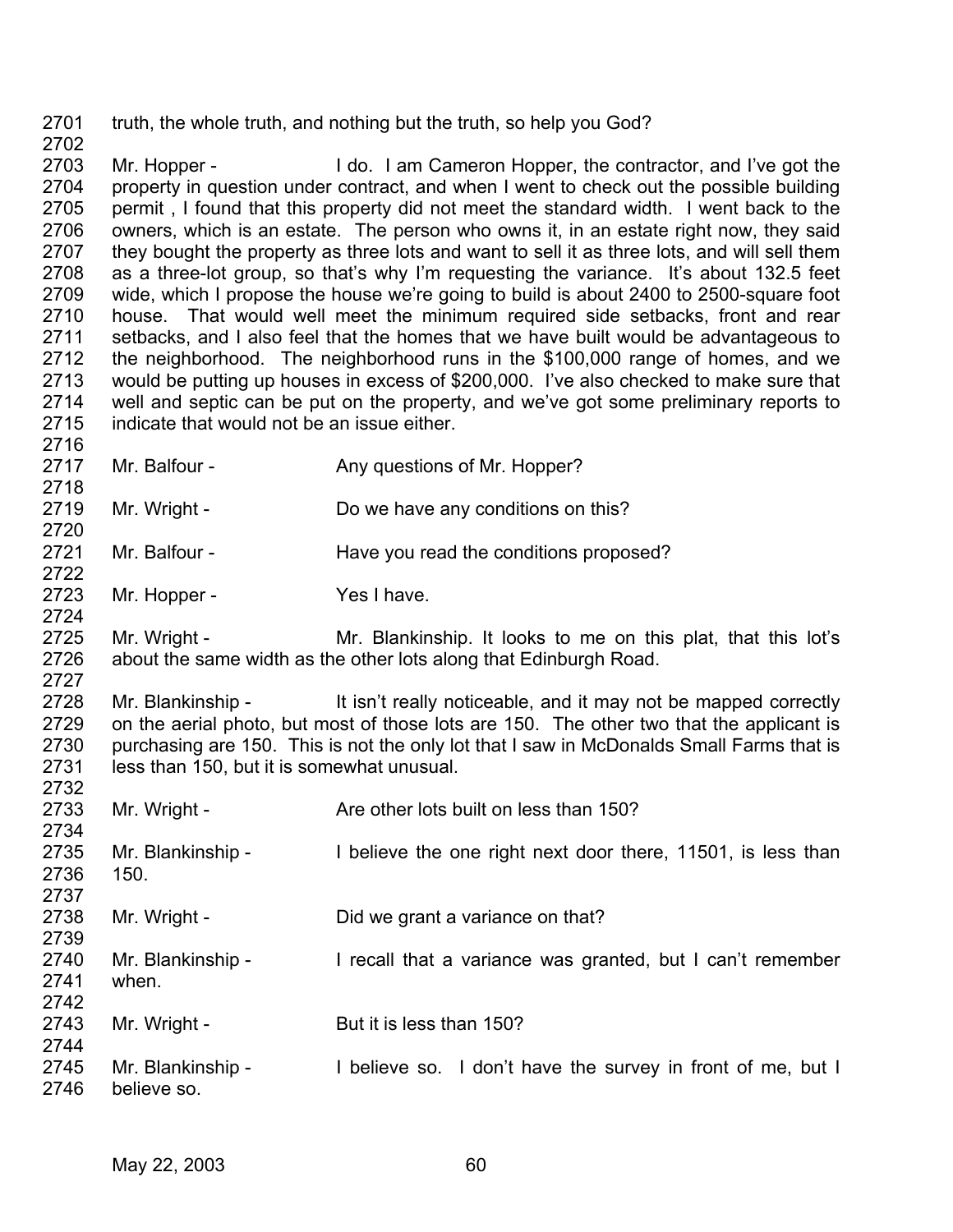2747 2748 2749 2750 2751 2752 2753 2754 2755 2756 2757 2758 2759 2760 2761 2762 2763 2764 2765 2766 2767 2768 2769 2770 2771 2772 2773 2774 2775 2776 2777 2778 2779 2780 2781 2782 2783 2784 2785 2786 2787 2788 2789 2790 2791 Mr. Balfour - Any other questions of Mr. Hopper? Thank you sir. I don't believe anyone else was going to testify in that matter. After an advertised public hearing and on a motion by Mr. Wright, seconded by Mr. McKinney, the Board **granted** application **A-56-2003** for a variance to build a one-family dwelling at 11511 Edinburgh Road (McDonalds Small Farms) (Parcel 744-762-9205). The Board granted the variance subject to the following conditions: 1. This variance is for the lot width requirement only. All other applicable sections of the Henrico County Zoning Ordinance, and other applicable County ordinances, must be complied with. 2. Approval of this request does not imply that a building permit will be issued. Building permit approval is contingent on Health Department requirements, including, but not limited to, soil evaluation for a septic drainfield and reserve area, and approval of a well location. Affirmative: Balfour, Kirkland, McKinney, Nunnally, Wright 5 Negative: 0 Absent: 0 The Board granted this request, as it found from the evidence presented that, due to the unique circumstances of the subject property, strict application of the County Code would produce undue hardship not generally shared by other properties in the area, and authorizing this variance will neither cause a substantial detriment to adjacent property nor materially impair the purpose of the zoning regulations. Mr. Blankinship - I'd like to call the next two together, Mr. Chairman. **A - 57-2003 RODERICK L. ROBBINS** requests a variance from Section 24-94 of Chapter 24 of the County Code to build a one-family dwelling at 6419 Cookes Farm Drive (Turkey Island Bluffs) (Parcel 854-684- 4148), zoned A-1, Agricultural District (Varina). The lot width requirement is not met. The applicant has 142 feet lot width, where the Code requires 150 feet lot width. The applicant requests a variance of 8 feet lot width. **A - 58-2003 RODERICK L. ROBBINS** requests a variance from Section 24-94 of Chapter 24 of the County Code to build a one-family dwelling at 6415 Cookes Farm Drive (Turkey Island Bluffs) (Parcel 854-684- 3936), zoned A-1, Agricultural District (Varina). The lot width requirement is not met. The applicant has 147.77 feet lot width, where the Code requires 150 feet lot width. The applicant requests a variance of 2.23 feet lot width.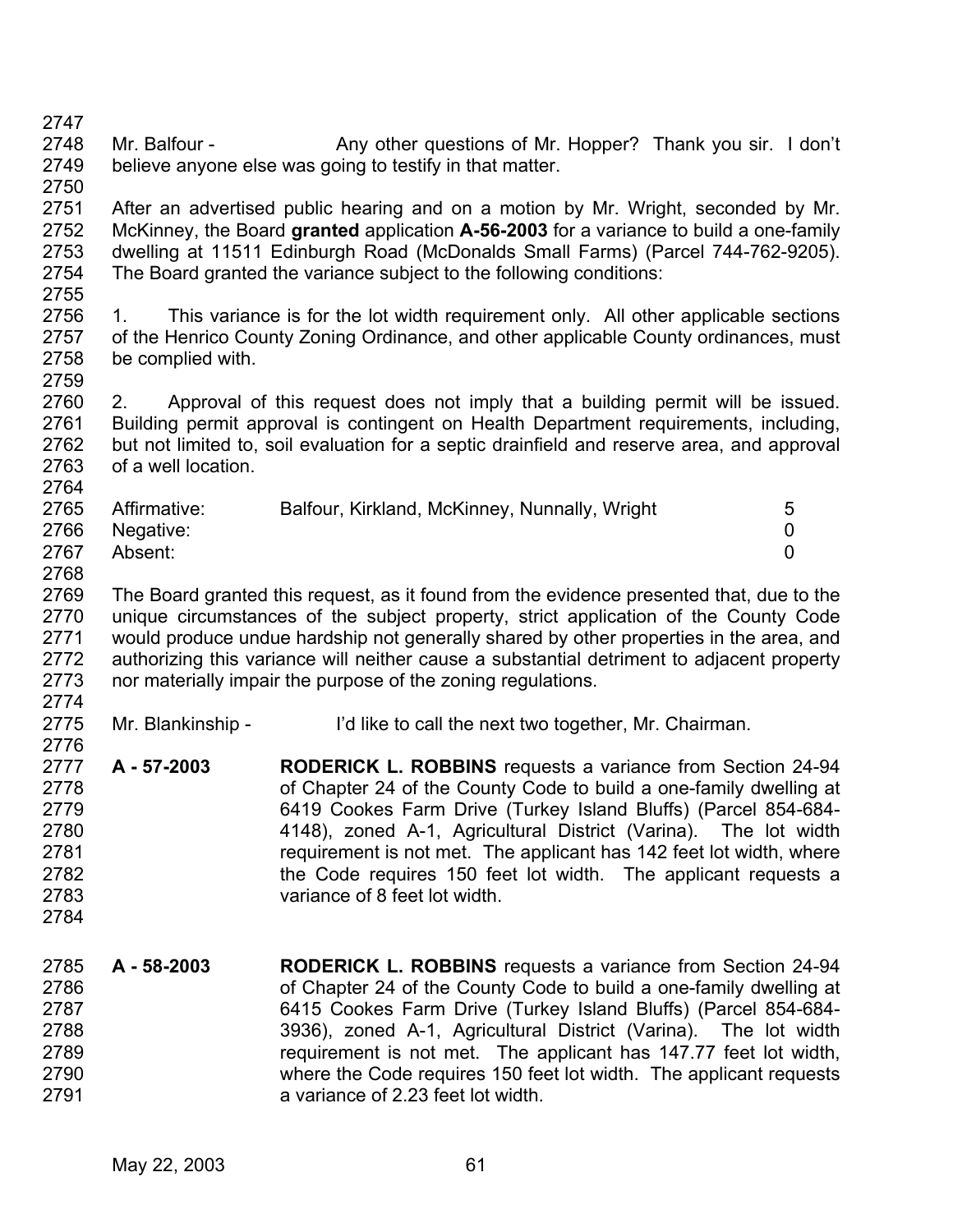2793 2794 2795 Mr. Balfour - **Do** we have any others who intend to testify in this matter? Would you raise your right hand and be sworn please?

2796 2797 2798 Mr. Blankinship - Do you swear that the testimony you are about to give is the truth, the whole truth, and nothing but the truth, so help you God?

2799 2800 2801 2802 2803 2804 2805 2806 2807 2808 2809 2810 2811 2812 Ms. Isaac - I do. I am Laraine Isaac. This is very unusual for the way the process works now. These two lots all went to record, I'm not sure when, but it's very recent because this subdivision is just now under construction. I hate to say it, but the mistake on the original plat was made by our firm, Engineering Design. I did find out that the person who did it, the surveyor, this was the first subdivision he'd done in the state of Virginia. Where he worked before, they measured lot width differently, and they took an average. It was an honest mistake, but it wasn't caught by the County. It wasn't caught by Planning, it wasn't caught by Real Estate, it wasn't caught by anyone, so we made a mistake, and it just went through the process. The lots were sold in good faith to a builder. He bought just these two lots. He went for a building permit and found out they didn't meet the Code. So there's no other land. Mr. Blankinship and I talked about it; we could resubdivide it and put one lot meeting all the requirements, but then it would probably be more visual to notice that one lot didn't meet anything.

2813 Mr. Balfour - You could have a little reserve there and make a little park.

2815 2816 2817 Ms. Isaac - I'll pass that on to the builder and see if he wants to do that. He paid for two buildable lots, and the amount of variance is minimal.

- 2818 Mr. Balfour - Any questions of Ms. Isaac?
- 2820 2821 Mr. Wright - What type of house is he going to put down?
- 2822 2823 Ms. Isaac - I don't know.
- 2824 Mr. McKinney - They're not going to be trailers, are they?
- 2826 Ms. Isaac - It's A-1. No, I can guarantee you that.
- 2828 2829 2830 Mr. Blankinship - The plat on the last page of the packet for each of these cases does show a proposed dwelling. In one case, it's 88 feet wide.
- 2831 2832 2833 2834 After an advertised public hearing and on a motion by Mr. Nunnally, seconded by Mr. Kirkland, the Board **granted** application **A-57-2003** for a variance to build a one-family dwelling at 6419 Cookes Farm Drive (Turkey Island Bluffs) (Parcel 854-684-4148). The Board granted the variance subject to the following condition:
- 2835

2792

2814

2819

2825

2827

2836 2837 1. This variance applies only to the lot width requirement. All other applicable regulations of the County Code shall remain in force.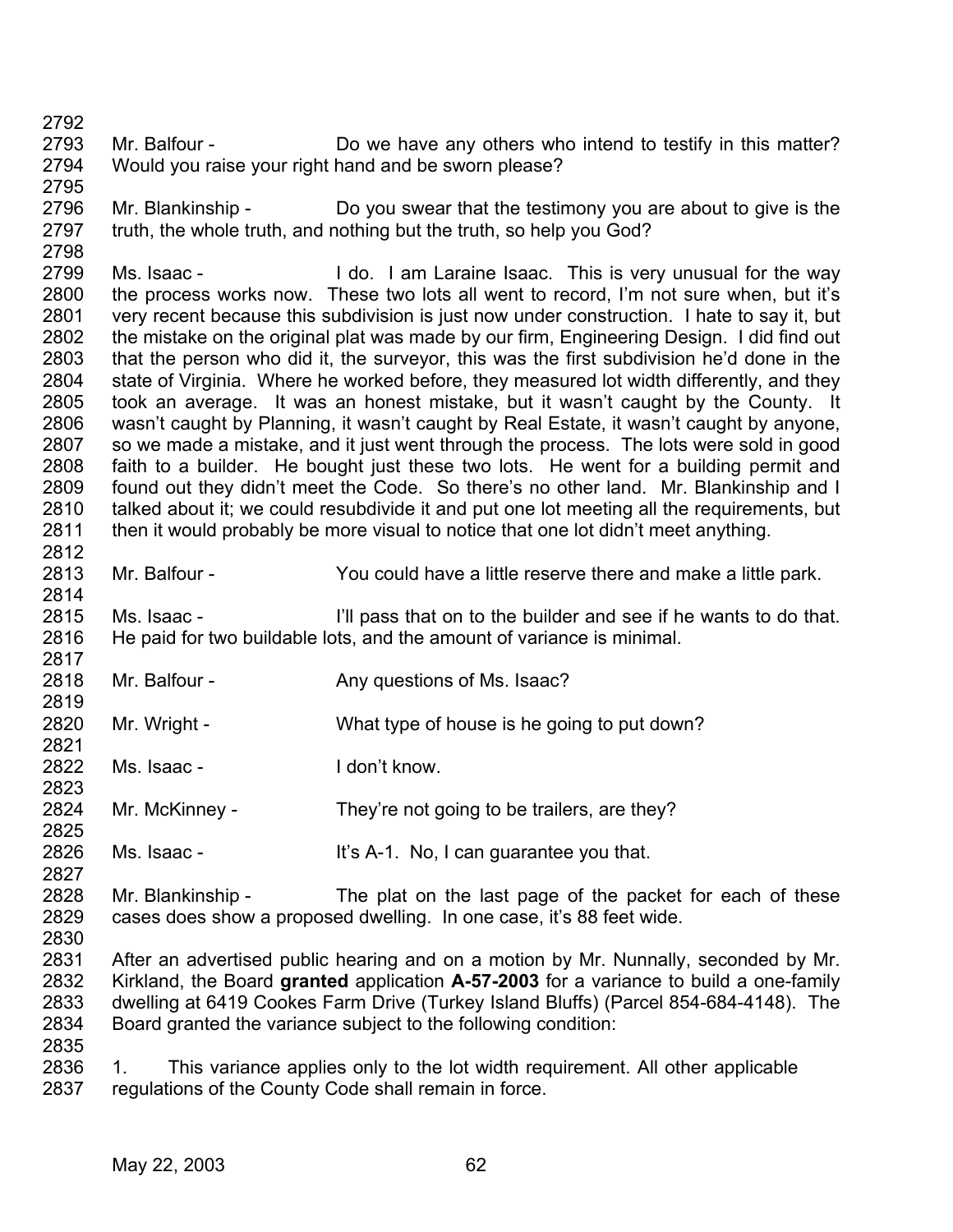| 2838 |                   |                                                                                                                                      |                |
|------|-------------------|--------------------------------------------------------------------------------------------------------------------------------------|----------------|
| 2839 | Affirmative:      | Balfour, Kirkland, McKinney, Nunnally, Wright                                                                                        | 5              |
| 2840 | Negative:         |                                                                                                                                      | $\mathbf 0$    |
| 2841 | Absent:           |                                                                                                                                      | $\overline{0}$ |
| 2842 |                   |                                                                                                                                      |                |
| 2843 |                   | The Board granted this request, as it found from the evidence presented that, due to the                                             |                |
| 2844 |                   | unique circumstances of the subject property, strict application of the County Code                                                  |                |
| 2845 |                   | would produce undue hardship not generally shared by other properties in the area, and                                               |                |
| 2846 |                   | authorizing this variance will neither cause a substantial detriment to adjacent property                                            |                |
| 2847 |                   | nor materially impair the purpose of the zoning regulations.                                                                         |                |
| 2848 |                   |                                                                                                                                      |                |
| 2849 |                   | After an advertised public hearing and on a motion by Mr. Nunnally, seconded by Mr.                                                  |                |
| 2850 |                   | Kirkland, the Board granted application A-58-2003 for a variance to build a one-family                                               |                |
| 2851 |                   | dwelling at 6415 Cookes Farm Drive (Turkey Island Bluffs) (Parcel 854-684-3936). The                                                 |                |
| 2852 |                   | Board granted the variance subject to the following condition:                                                                       |                |
| 2853 |                   |                                                                                                                                      |                |
| 2854 | $1_{-}$           | This variance applies only to the lot width requirement. All other applicable                                                        |                |
| 2855 |                   | regulations of the County Code shall remain in force.                                                                                |                |
| 2856 |                   |                                                                                                                                      |                |
| 2857 | Affirmative:      | Balfour, Kirkland, McKinney, Nunnally, Wright                                                                                        | 5              |
| 2858 | Negative:         |                                                                                                                                      | 0              |
| 2859 | Absent:           |                                                                                                                                      | 0              |
| 2860 |                   |                                                                                                                                      |                |
| 2861 |                   | The Board granted this request, as it found from the evidence presented that, due to the                                             |                |
| 2862 |                   | unique circumstances of the subject property, strict application of the County Code                                                  |                |
| 2863 |                   | would produce undue hardship not generally shared by other properties in the area, and                                               |                |
| 2864 |                   | authorizing this variance will neither cause a substantial detriment to adjacent property                                            |                |
| 2865 |                   | nor materially impair the purpose of the zoning regulations.                                                                         |                |
| 2866 |                   |                                                                                                                                      |                |
| 2867 | A - 59-2003       |                                                                                                                                      |                |
| 2868 |                   | <b>ROBERT S. CULLEY, III</b> requests a variance from Section 24-<br>95(b)(6) of Chapter 24 of the County Code to build a one-family |                |
|      |                   |                                                                                                                                      |                |
| 2869 |                   | dwelling at 5 North Cedar Avenue (Highland Springs)(Parcel 822-                                                                      |                |
| 2870 |                   | 725-2259), zoned R-4, One-family Residence District (Varina). The                                                                    |                |
| 2871 |                   | total lot area requirement is not met. The applicant has 5,000                                                                       |                |
| 2872 |                   | square feet total lot area, where the Code requires 6,000 square                                                                     |                |
| 2873 |                   | feet total lot area. The applicant requests a variance of 1,000                                                                      |                |
| 2874 |                   | square feet total lot area.                                                                                                          |                |
| 2875 |                   |                                                                                                                                      |                |
| 2876 | Mr. Balfour -     | Do we have any others who intend to testify in this matter?                                                                          |                |
| 2877 |                   | Would you raise your right hand and be sworn please?                                                                                 |                |
| 2878 |                   |                                                                                                                                      |                |
| 2879 | Mr. Blankinship - | Do you swear that the testimony you are about to give is the                                                                         |                |
| 2880 |                   | truth, the whole truth, and nothing but the truth, so help you God?                                                                  |                |
| 2881 |                   |                                                                                                                                      |                |
| 2882 | Mr. Culley -      | Yes I do. I'm Robert Culley. Good morning, Mr. Chairman,                                                                             |                |
| 2883 |                   | members of the Board. I'm here to request a variance. The information in your packet                                                 |                |
|      |                   |                                                                                                                                      |                |
|      |                   |                                                                                                                                      |                |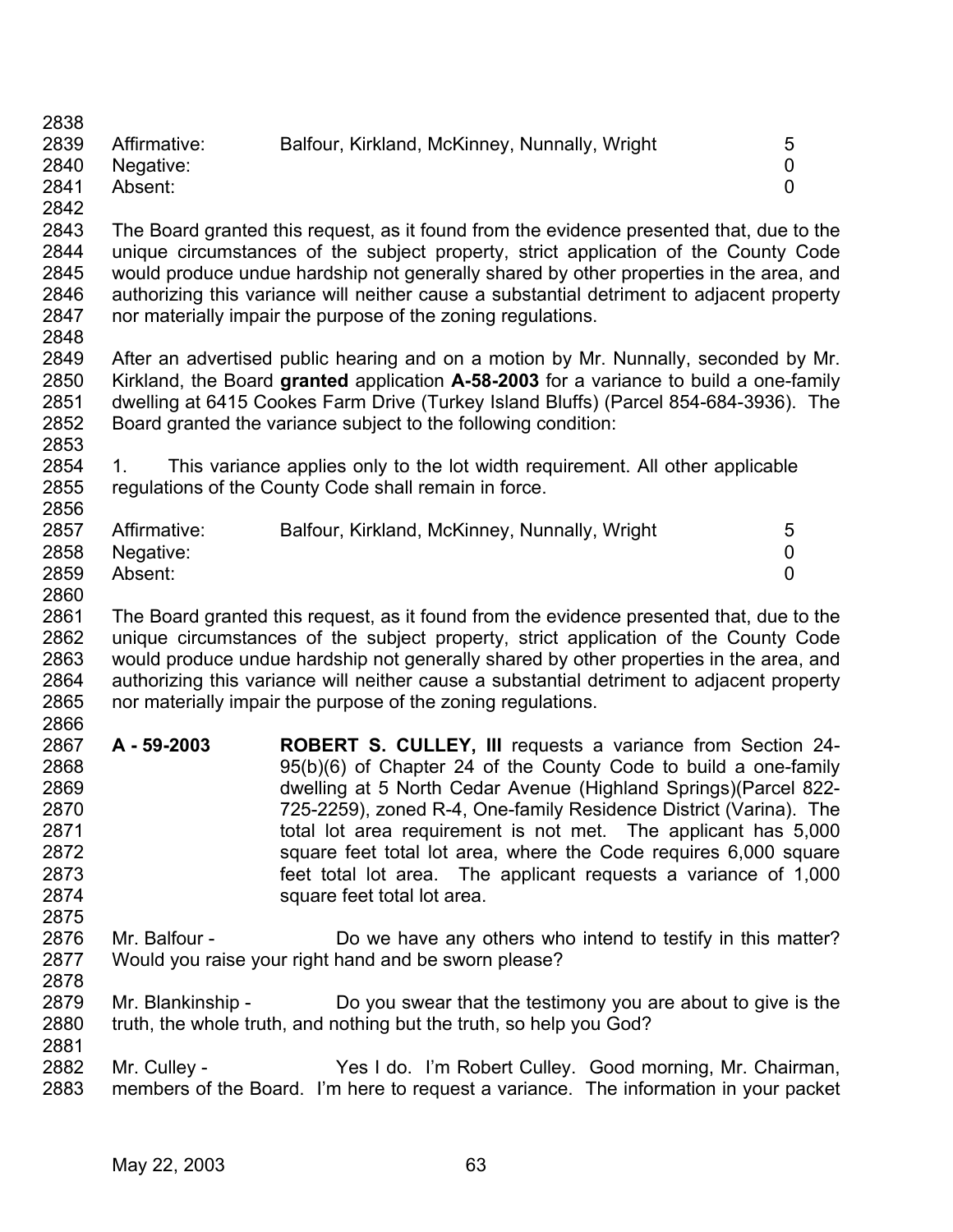2884 2885 2886 2887 2888 2889 2890 2891 2892 2893 2894 2895 2896 2897 2898 appears to be correct. We need 1,000 extra square feet here in the zoning. Most of the homes in this area are built on similar sized lots. In fact, the majority of homes in this area are. Two points of interest – the lot currently is a vacant lot, and it has become a dumping ground for the neighborhood for branches and debris and currently, as needed, my next-door neighbor there, picks it up and takes it to the dump, and I pay him to cut the grass and what-not for me. Currently it doesn't have much curb appeal. I'd like to build a home there. The other point of interest, when I purchased the property, I applied for and received a building permit from Henrico County. Due to a transfer in my employment, I was not able to build, and the building permit subsequently expired. I am now in a position to reapply for a building permit, and I was told that I didn't meet the requirements. I asked when those requirements changed, if it was during the period that I let it expire, and I was told that these requirements had been in effect since 1963, so I have a little issue with getting the building permit, to begin with, and I know I allowed it to expire, and now I'd just like to get another one. That's where I'm at.

- 2899 2900 Mr. Nunnally - Do you live at 5 North Cedar?
- 2901 Mr. Culley - No sir, it's a vacant lot.
- 2903 Mr. Nunnally - Do you live next door to it?
- 2905 Mr. Culley - No sir.

2902

2904

2906

2909

2914

- 2907 2908 Mr. Nunnally - Imisunderstood. I thought you said you lived next door to it a second ago.
- 2910 2911 2912 2913 Mr. Culley - No sir, my next-door neighbor; I'm the property owner. I do not live in that vicinity. On an as-needed basis, he calls me and tells me that somebody dumped a load of branches, and he takes them to the dump for me and cuts the grass, and I pay him for those services.
- 2915 Mr. Nunnally - Are you going to build this house for yourself?
- 2916 2917 2918 2919 Mr. Culley - Criginally I was going to build it for myself. I'm undecided what I want to do with it at this time. Originally I was probably going to build a home for my mother-in-law. I'm not sure whether those plans have changed or not.
- 2921 2922 2923 Mr. Balfour - Any other questions? Thank you. Two people stood up. Do you want to speak for it? Go ahead.
- 2924 2925 2926 2927 2928 2929 Mr. McClane - My name is Olodumare McClane. I live at 8 North Daisy Avenue, right behind this. I received this letter this month. I really don't know too much about this. All I know is that he's asking for 1,000 square feet, and if that's my property, I really don't think that it's right for them to come take a piece of my land that I paid for. I'm 24 years old, and I bought my house when I was 22. I'm really just here to express my opinion about what's going on; I really don't know too much.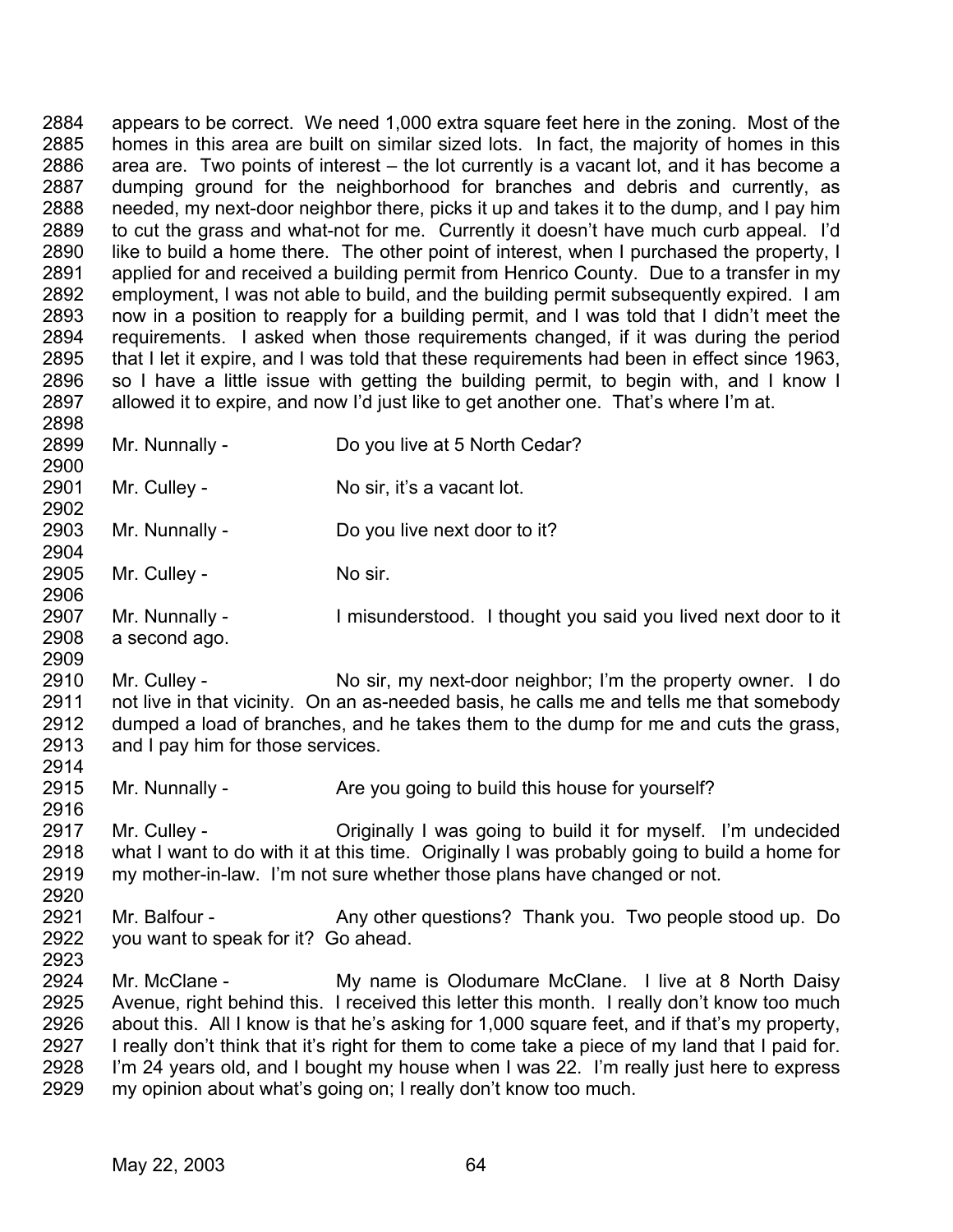2930 2931 2932 2933 2934 2935 2936 2937 2938 2939 2940 2941 2942 2943 2944 2945 2946 2947 2948 2949 2950 2951 2952 2953 2954 2955 2956 2957 2958 2959 2960 2961 2962 2963 2964 2965 2966 2967 2968 2969 2970 2971 2972 2973 2974 2975 Mr. Balfour - They're not taking your land. Mr. Blankinship - That's a common misunderstanding, but the Board isn't taking your land and giving it to them. It's just allowing them to build on the land that they have. By a strict application of the Code, they can't build on the land that they have, and they're asking to be allowed to build on that land. Mr. Kirkland - They don't touch you. Mr. Balfour - Their lot faces Cedar Avenue, and is a vacant lot. Have you got a copy of this map with a yellow mark around it? Look up there on the board. Mr. McKinney - See Lot 8, and there's Lot 5, and they're not taking any of your property. Mr. Balfour - If you think they are, you can check the survey, but it should border your property at one corner. Mr. McKinney - They're just short 1,000 feet in total lot area, and they're asking for a variance to give them relief so they can build a house on it. Mr. Balfour - Any others on that case? After an advertised public hearing and on a motion by Mr. Nunnally, seconded by Mr. Wright, the Board **granted** application **A-59-2003** for a variance to build a one-family dwelling at 5 North Cedar Avenue (Highland Springs) (Parcel 822-725-2259). The Board granted the variance subject to the following condition: 1. This variance applies only to the lot area requirement. All other applicable regulations of the County Code shall remain in force. Affirmative: Balfour, Kirkland, McKinney, Nunnally, Wright 5 Negative: 0 Absent: 0 The Board granted this request, as it found from the evidence presented that, due to the unique circumstances of the subject property, strict application of the County Code would produce undue hardship not generally shared by other properties in the area, and authorizing this variance will neither cause a substantial detriment to adjacent property nor materially impair the purpose of the zoning regulations. Mr. Balfour - We have two to call, who were not here on the 9:00 o'clock docket. *(A-47-2003 LOPE CASTRO, and A-50-2003 PARKER LANCASTER & ORLEANS were called again.)*